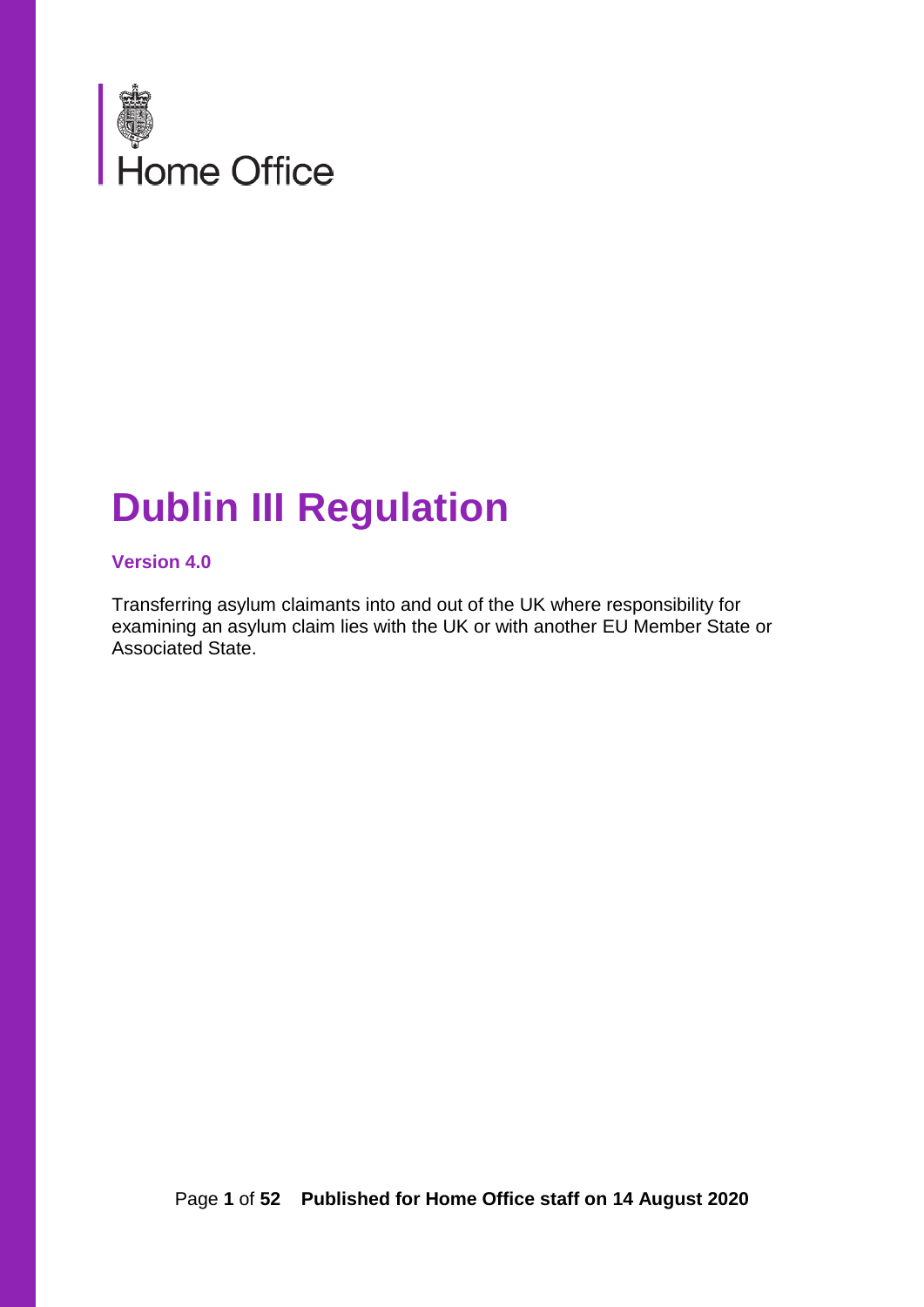# <span id="page-1-0"></span>**Contents**

| Identifying a child's family ties and information exchange between Dublin States 22 |
|-------------------------------------------------------------------------------------|
|                                                                                     |
| Dublin process: requests to transfer out of the UK to another Dublin State  24      |
|                                                                                     |
|                                                                                     |
| Page 2 of 52 Published for Home Office staff on 14 August 2020                      |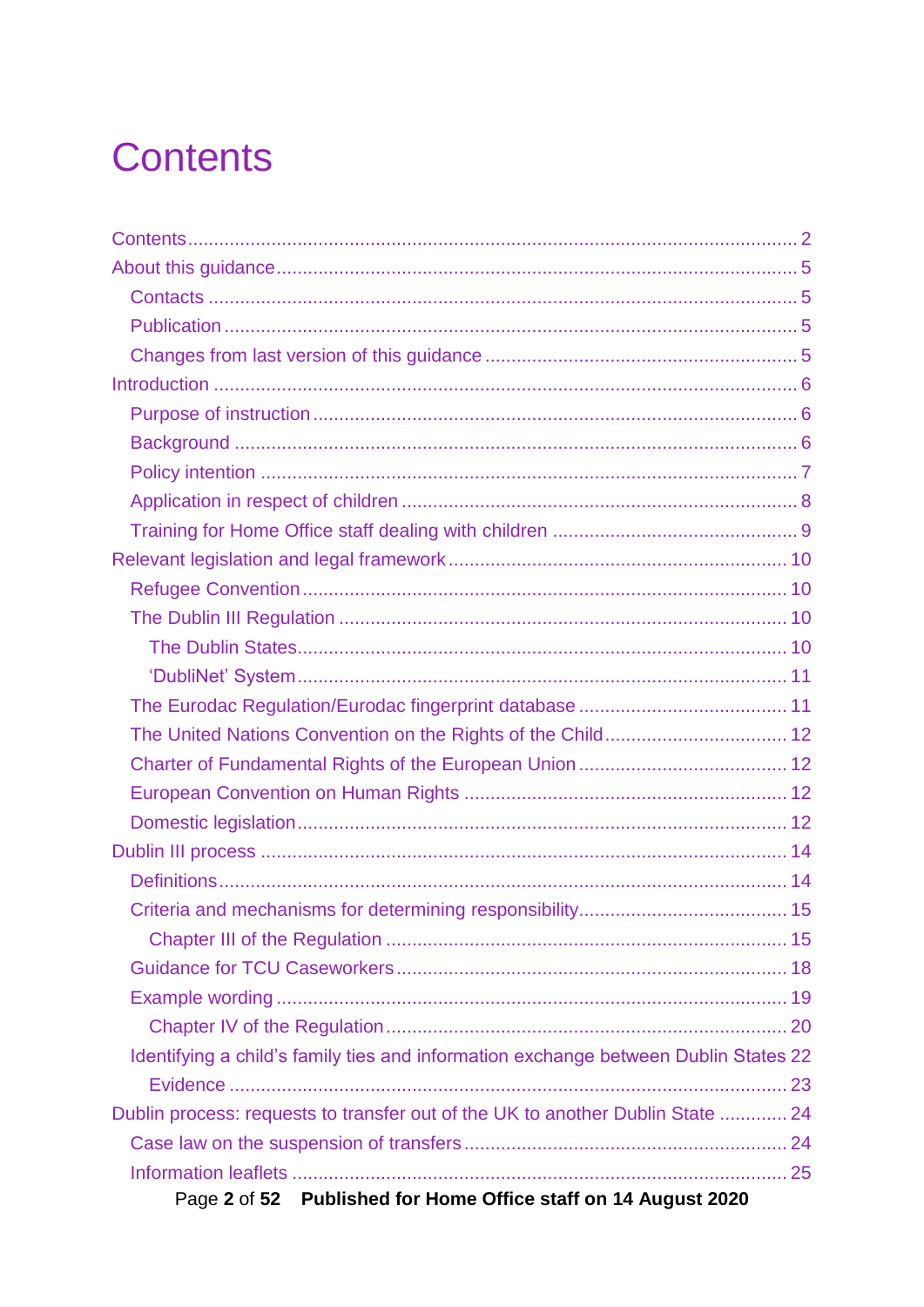| Considering whether to make a request to take responsibility for examining a  |  |
|-------------------------------------------------------------------------------|--|
|                                                                               |  |
| Family tracing: special provisions for unaccompanied children  32             |  |
| Making a formal request to another State to take responsibility32             |  |
|                                                                               |  |
|                                                                               |  |
|                                                                               |  |
| Unaccompanied children - special provisions for replies  35                   |  |
|                                                                               |  |
|                                                                               |  |
|                                                                               |  |
| Applicants who return to the requesting state following transfer  38          |  |
|                                                                               |  |
|                                                                               |  |
|                                                                               |  |
|                                                                               |  |
| Family tracing: special provisions for unaccompanied children  39             |  |
| Criteria and evidence when considering a request from another Dublin State 40 |  |
|                                                                               |  |
|                                                                               |  |
| Unaccompanied children: working with local authorities and or social          |  |
| Best interests of the child and section 55 consideration  44                  |  |
| Sponsorship undertaking in cases involving unaccompanied children             |  |
| Confirming the status of the family member, sibling or relative 45            |  |
|                                                                               |  |
|                                                                               |  |
|                                                                               |  |
|                                                                               |  |

# Page **3** of **52 Published for Home Office staff on 14 August 2020**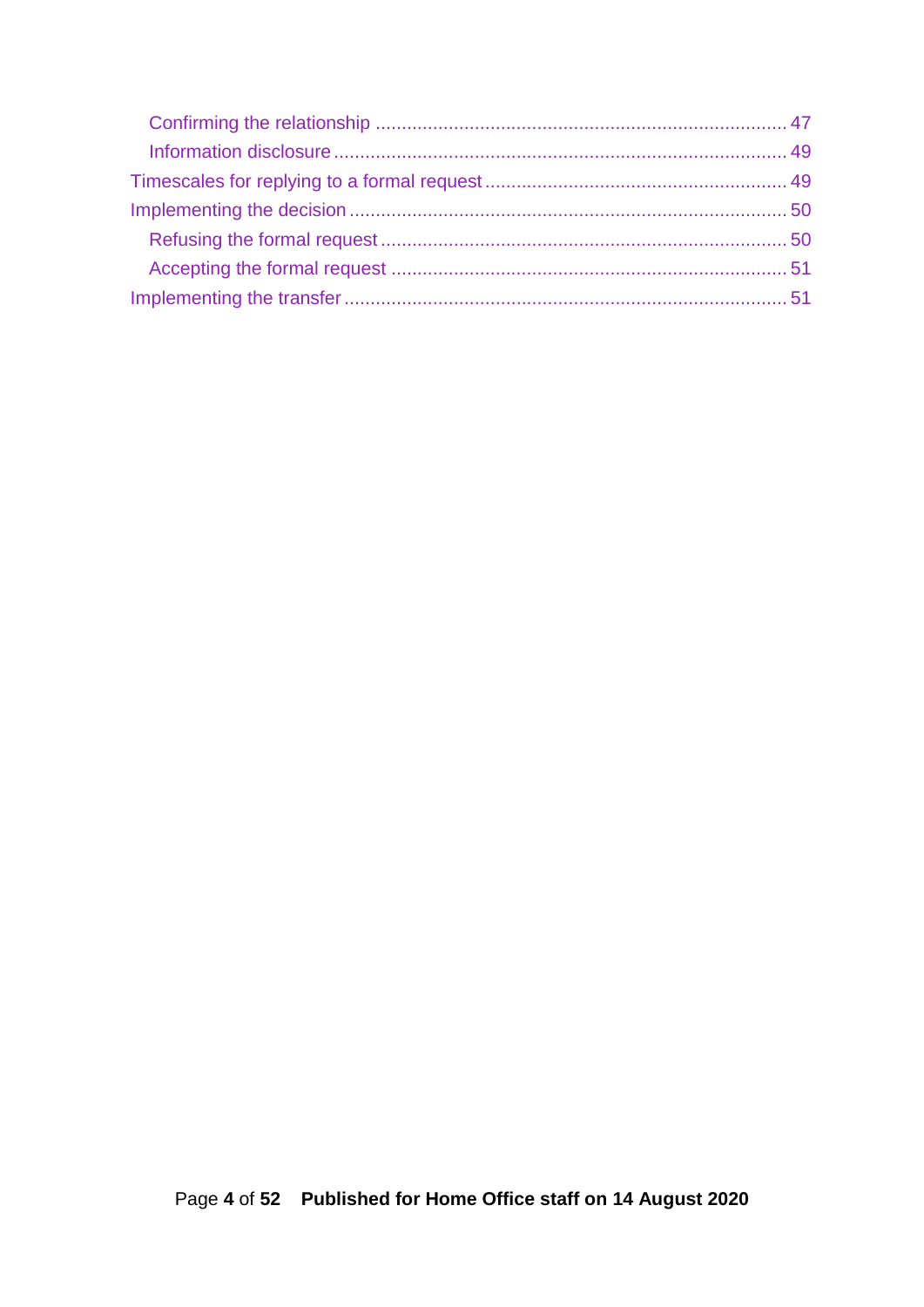# <span id="page-4-0"></span>About this guidance

This guidance tells you about the operation of the [Dublin Regulation](http://eur-lex.europa.eu/legal-content/EN/ALL/?uri=CELEX:32013R0604) when determining the State responsible for examining an asylum claim and then either transferring an asylum claimant from the UK to another European State (for the purpose of the guidance, referred hereafter as a Dublin State or Dublin States) or accepting that the claimant should have his or her claim examined in the UK.

The instruction provides you with guidance on the Dublin III Regulation's rules for referral, consideration of responsibility and the transfer process to the responsible State. It also tells you about our policy when making a request to another Dublin State or when another Dublin State makes a formal request to the UK to take responsibility for an asylum claimant who is in that State under the terms of the Dublin III Regulation.

## <span id="page-4-1"></span>**Contacts**

If you have any questions about the guidance and your line manager or senior caseworker cannot help you or you think that the guidance has factual errors then email the Asylum Policy team.

If you notice any formatting errors in this guidance (broken links, spelling mistakes and so on) or have any comments about the layout or navigability of the guidance then you can email the Guidance Rules and Forms team.

# <span id="page-4-2"></span>**Publication**

Below is information on when this version of the guidance was published:

- version **4.0**
- published for Home Office staff on **14 August 2020**

# <span id="page-4-3"></span>**Changes from last version of this guidance**

- Updated guidance on Article 13.2 of Dublin Regulations.
- Updated guidance on working with local authorities.
- Updated information on timescales under Dublin Regulations

#### **Related content [Contents](#page-1-0)**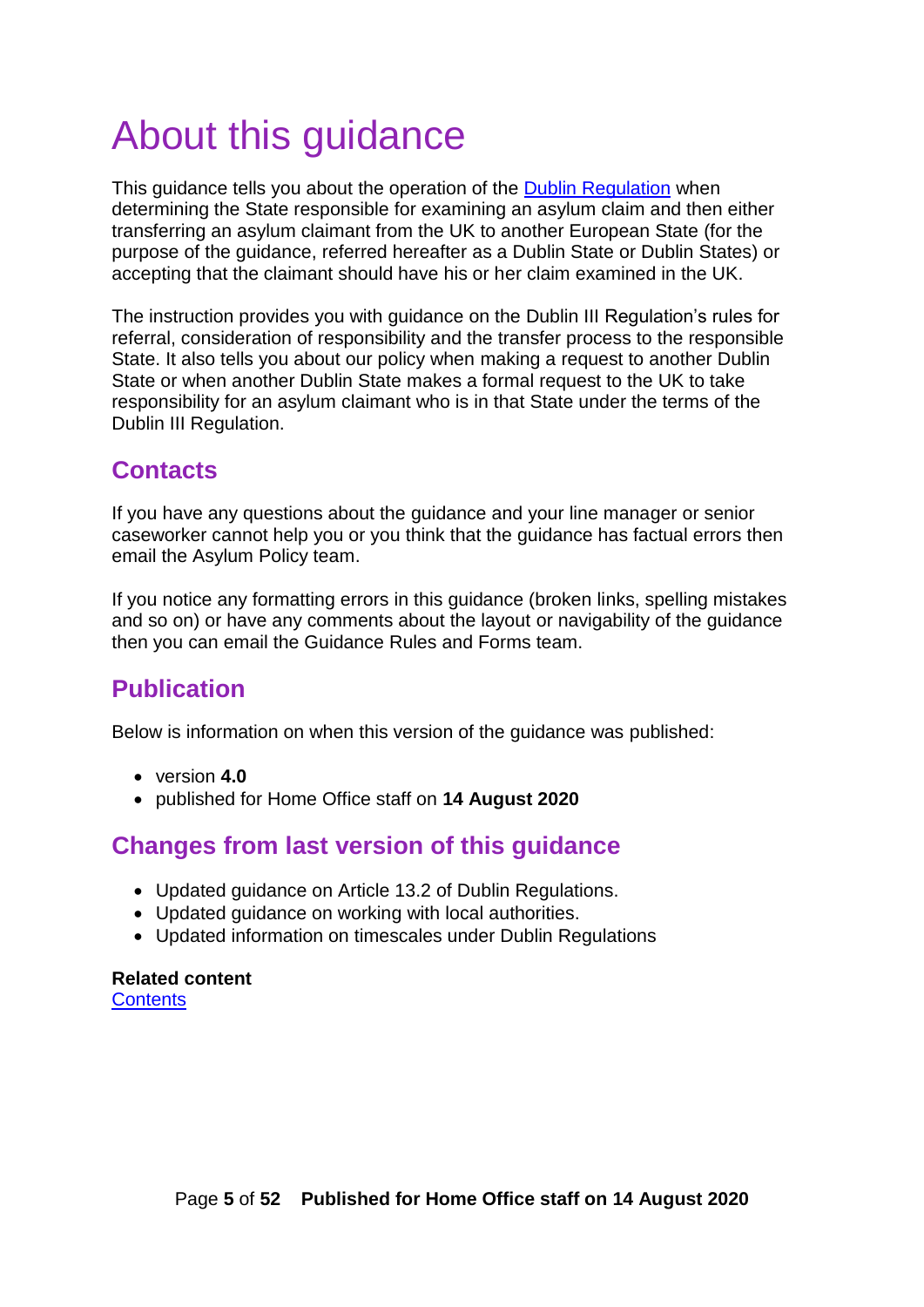# <span id="page-5-0"></span>Introduction

# <span id="page-5-1"></span>**Purpose of instruction**

This guidance explains how you identify and process potential claims for transfer out of the UK to another State to which the Dublin III Regulation applies.

It also explains the processes involved when a request is made by another State for the UK to accept responsibility for considering an asylum claim under the Dublin III Regulation.

# <span id="page-5-2"></span>**Background**

The [Dublin Regulation \(EU\) No.604/2013](http://eur-lex.europa.eu/legal-content/EN/ALL/?uri=CELEX:32013R0604) ('Dublin III') is EU legislation that establishes the criteria and mechanisms for determining which single State is responsible for examining an application for international protection (an asylum claim). It aims to prevent both 'asylum shopping', where an individual moves between States to seek the most attractive regime of protection, and the phenomenon of 'refugees in orbit' where no single State permits access to an asylum procedure. It reflects the principle that those seeking international protection should seek asylum in the first safe country they reach.

Lodging an asylum claim at the earliest opportunity upon arrival in the territory of the Dublin States enables an individual to provide information to the asylum authorities in that first State on family ties to other Dublin State(s). This information may be relevant to the determination of responsibility for examining the asylum claim.

In order to identify a single State that is responsible for examining the asylum claim, the Dublin III Regulation uses a number of specific criteria listed in descending order of importance to identify the responsible State, enabling the transfer of an asylum applicant once responsibility has been accepted. Where no responsible Dublin State can be designated on the basis of the criteria in the Dublin III Regulation the first State in which the asylum claim is lodged shall be responsible.

The Dublin III Regulation is consistent with the principle of family unity in accordance with the European Convention for the Protection of Human Rights, the Charter of Fundamental Rights and the best interests of the child. The provisions on family unity and the best interests of the child are primary considerations which may result in the State responsible for examining the asylum claim being the State where an asylum claimant's family members or relatives, as defined in the Dublin III Regulation, are legally present or resident (depending on the circumstances of the case). The determination of responsibility for examining an asylum claim based on family links does not anticipate the outcome of the examination of the claim, only that the merits of that claim will be examined by the responsible Dublin State.

The criteria determining responsibility also reflect the basic principle that the State which played the greatest part in the applicant's presence in the area to which the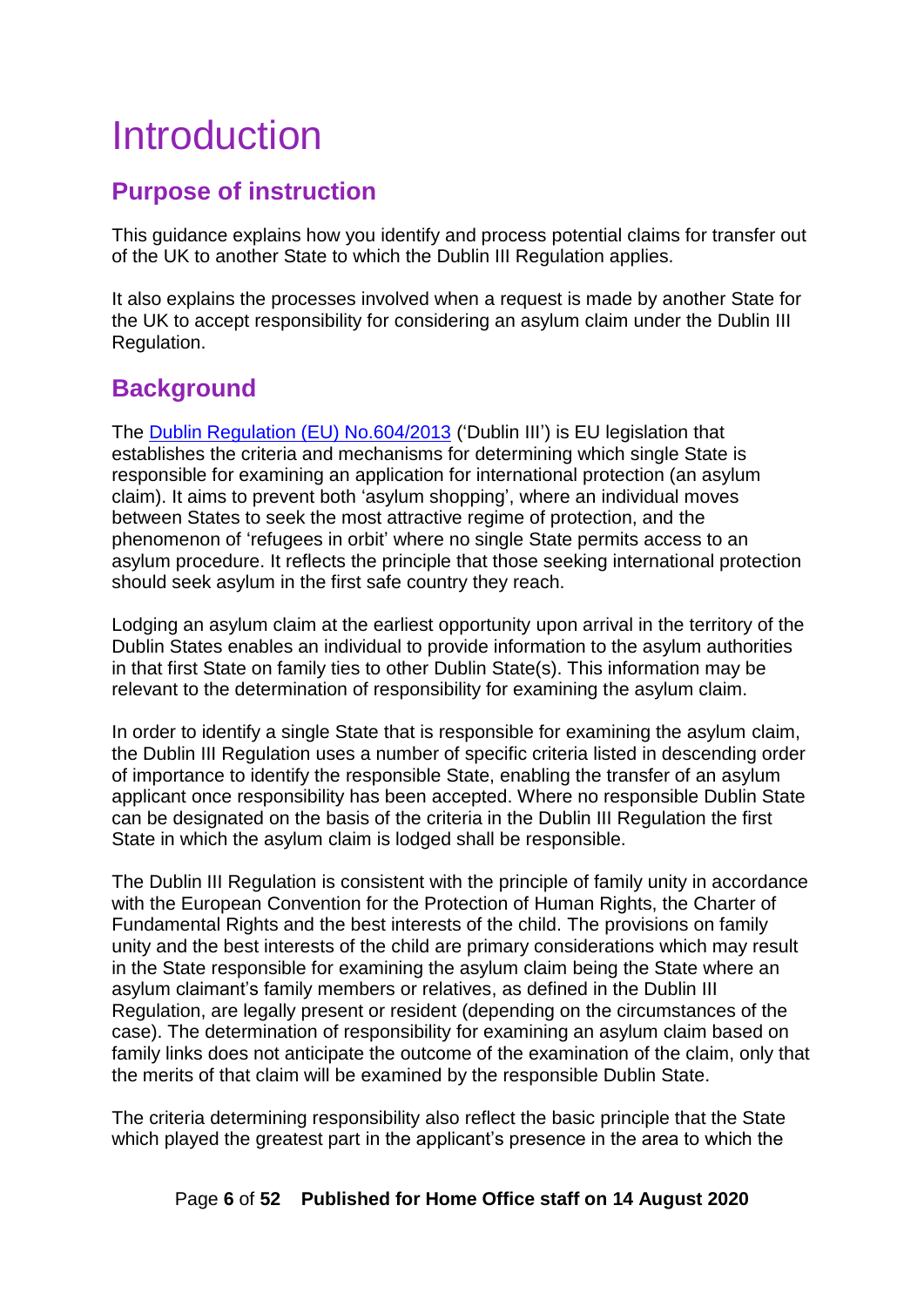Dublin III Regulation applies should normally be responsible for examining his or her asylum claim.

The Dublin III Regulation gives Dublin States discretion to derogate from the responsibility criteria. It does so through the 'discretionary clauses', which permit a Dublin State to examine an asylum claim lodged with it, or when asked to do so by another Dublin State, even if such examination is not its responsibility under the Regulation's responsibility criteria. A Dublin State may ask another Dublin State to accept responsibility for an asylum claim to bring together family relations on humanitarian grounds based in particular on family or cultural considerations in cases where the strict application of the Regulation would keep them apart.

The Dublin III Regulation provides in Article 3(2) that where it is impossible to transfer an applicant (claimant) to the State primarily designated as responsible for determining the claim for asylum because there are substantial grounds for believing that there are systemic flaws in the asylum procedure and in the reception conditions for applicants in that State, resulting in a risk of inhuman or degrading treatment, the determining State shall continue to examine the criteria in order to establish whether another State can be designated as responsible. If no other State is responsible the Dublin State which is carrying out the determination process ('the determining State') shall become the responsible State. This provision reflects case law from the Court of Justice of the European Union (CJEU) in [NS and others C-411/10](http://curia.europa.eu/juris/document/document.jsf;jsessionid=9ea7d2dc30d6adf8ab66d62e48afbdc5ec3159609ab3.e34KaxiLc3qMb40Rch0SaxyMbx90?text=&docid=117187&pageIndex=0&doclang=EN&mode=lst&dir=&occ=first&part=1&cid=688715) (21 December 2011) regarding the earlier Dublin II Regulation (EC) No. 343/2003.

The operation of the Dublin III Regulation is supported by the Eurodac fingerprint system that allows fingerprints to be transmitted, stored and cross-checked. The Eurodac system, including the fingerprint database, is governed by the [Eurodac II](http://eur-lex.europa.eu/legal-content/EN/TXT/?uri=CELEX:32013R0603)  [Regulation \(EU\) No.603/2013](http://eur-lex.europa.eu/legal-content/EN/TXT/?uri=CELEX:32013R0603) on the establishment of Eurodac for the comparison of fingerprints.

Eurodac provides results on a 'hit' (match) or 'no hit' (no match) basis to see whether someone has already lodged an asylum claim in a Dublin State or if they have first entered into territory, covered by the Dublin and Eurodac Regulations, illegally in a Dublin State and then moved on to another Dublin State to claim asylum.

# <span id="page-6-0"></span>**Policy intention**

The policy intention is to deliver a fair and effective Dublin III Regulation transfer process both into and out of the UK, which supports the principles enshrined within the Dublin III Regulation by:

- applying its criteria and mechanisms so that an asylum claim is examined by a single responsible State
- reinforcing the principle that asylum seekers should claim in the first safe country and as soon as they enter the territory of the Dublin States
- ensuring fair, objective criteria are applied in the determination of responsibility for examining asylum claims
- ensuring consideration of the principles of family unity in respect of determining the Dublin State responsible for examining an asylum claim

Page **7** of **52 Published for Home Office staff on 14 August 2020**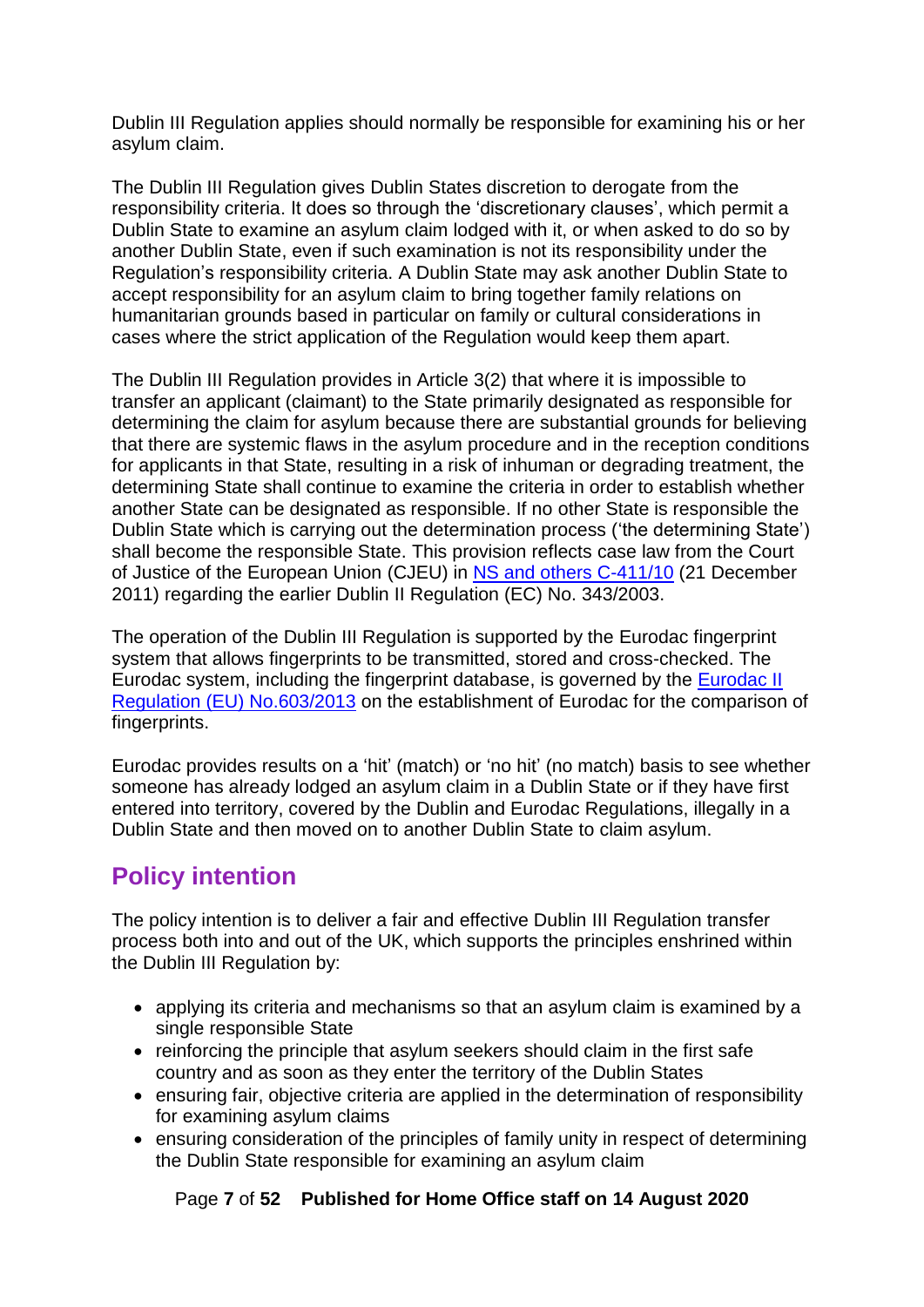- ensuring respect for family life and the best interest of a child are a primary consideration when applying the Dublin III Regulation
- respecting the existence of a relationship of dependency between an applicant and his or her child, sibling or parent (or vice versa) on account of the applicant's pregnancy, a new born child, serious illness, severe disability or old age
- allowing for derogation from the responsibility criteria, on humanitarian grounds, in order to bring together family relations and examine a claim for international protection, even if such examination is not the responsibility under the binding criteria laid down in the Dublin III Regulation
- ensuring that the fundamental human rights of those who are subject to the Dublin III Regulation procedures are not breached
- ensuring cases are dealt with as expeditiously as possible, particularly in cases involving unaccompanied children

# <span id="page-7-0"></span>**Application in respect of children**

[Section 55 of the Borders, Citizenship and Immigration Act 2009](http://www.legislation.gov.uk/ukpga/2009/11/section/55) requires the Secretary of State to make arrangements for ensuring that immigration, asylum and nationality functions are discharged having regard to the need to safeguard and promote the welfare of children who are in the UK.

Although section 55 does not apply to children outside the UK the statutory guidance, [Every Child Matters: Change for Children,](https://www.gov.uk/government/publications/every-child-matters-statutory-guidance) clarifies the approach to be taken by requiring staff to take into account the spirit of the duty and to abide by any international or local agreements that are in place. The application of the spirit of the duty means that when a claim or request has been received that requires a response you must be alert to any indications that the child may be in need of assistance, support or protection from harm that may be best provided by the authorities in the country where the child is present. If this is the case and wherever possible the normal providers of relevant services to children in that country should be informed where there are safeguarding or welfare needs that require attention.

The requirement to abide by any international or local agreements in place means just that. When considering a 'take charge' request under the Dublin III Regulation, the presumption must be that those making the request are doing so having taken into account the safety and welfare needs, and well-being in the form of best interests of the child who is the subject of the request. However, acting in a way that takes account of these interests is a shared responsibility at this point and you must carefully consider all of the information and evidence provided as to how a child will be affected by a decision and this must be addressed when assessing whether an applicant meets the criteria in the Dublin III Regulation. In addition, you must demonstrate that all relevant information and evidence provided about the best interests of a child, such as a sibling or other relative, in the UK have been considered. This is required as a particular obligation under section 55 as well as by the more general provisions of the Dublin III Regulation. You must carefully assess the quality of any evidence provided. Original documentary evidence from official or independent sources must be given more weight in the decision-making process than unsubstantiated statements about a child's best interests.

#### Page **8** of **52 Published for Home Office staff on 14 August 2020**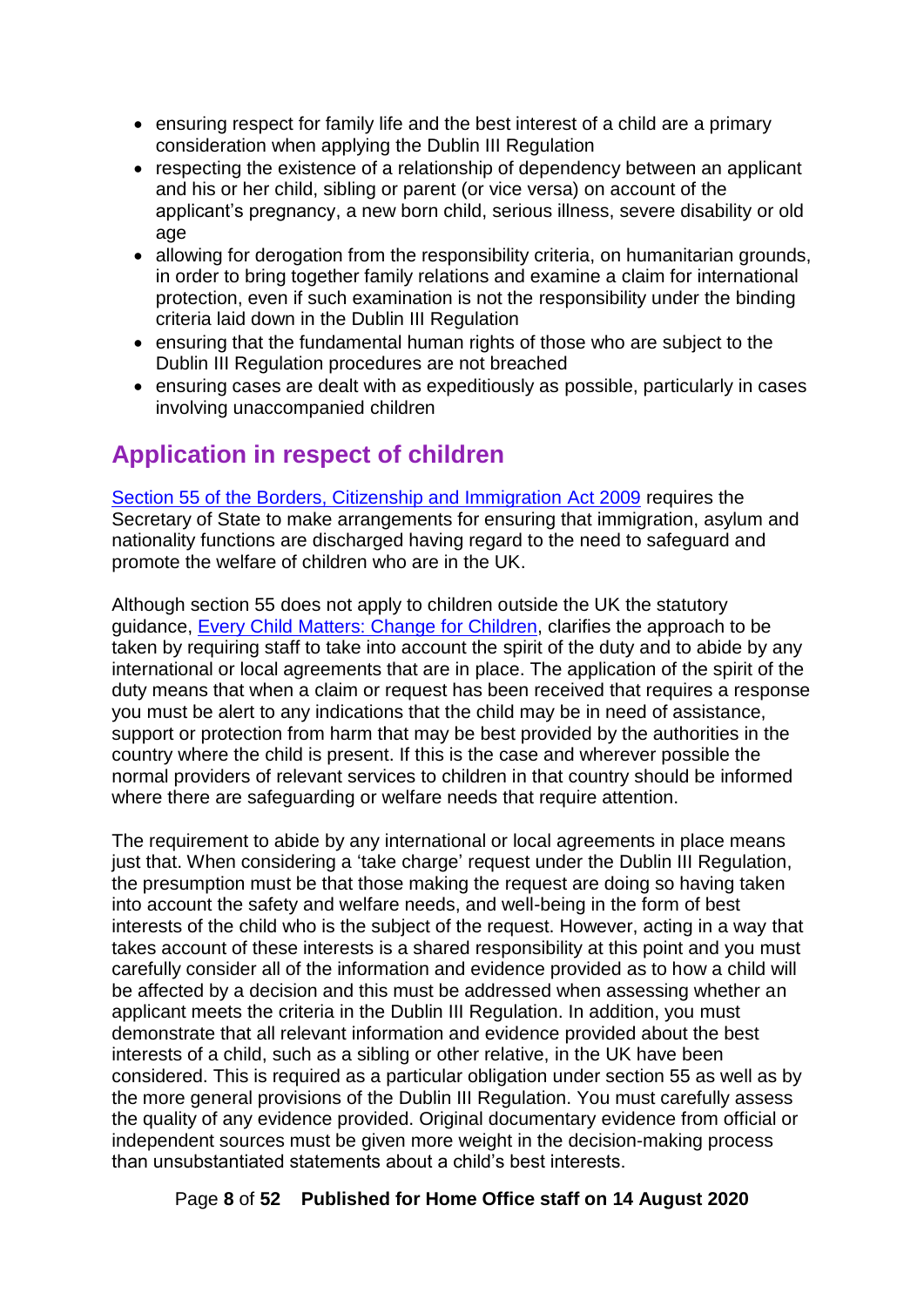For more information on the key principles to take into account, see:

- Section 55 Children's Duty Guidance
- [Every Child Matters: Change for Children](https://www.gov.uk/government/publications/every-child-matters-statutory-guidance)
- [United Nations Convention on the Rights of the Child](https://treaties.un.org/Pages/ViewDetails.aspx?src=IND&mtdsg_no=IV-11&chapter=4&lang=en#EndDec)
- [Victims of human trafficking –](https://www.gov.uk/government/publications/victims-of-human-trafficking) guidance for frontline staff (where appropriate)
- Family Tracing Guidance
- Processing children's asylum claims

# <span id="page-8-0"></span>**Training for Home Office staff dealing with children**

The Home Office takes its responsibility towards children very seriously. All staff dealing with asylum claims from children must have completed the following training:

- Keeping Children Safe e-learning
- Keeping Children Safe and asylum claim specific (for staff required to interview children)

**Related content [Contents](#page-1-0)**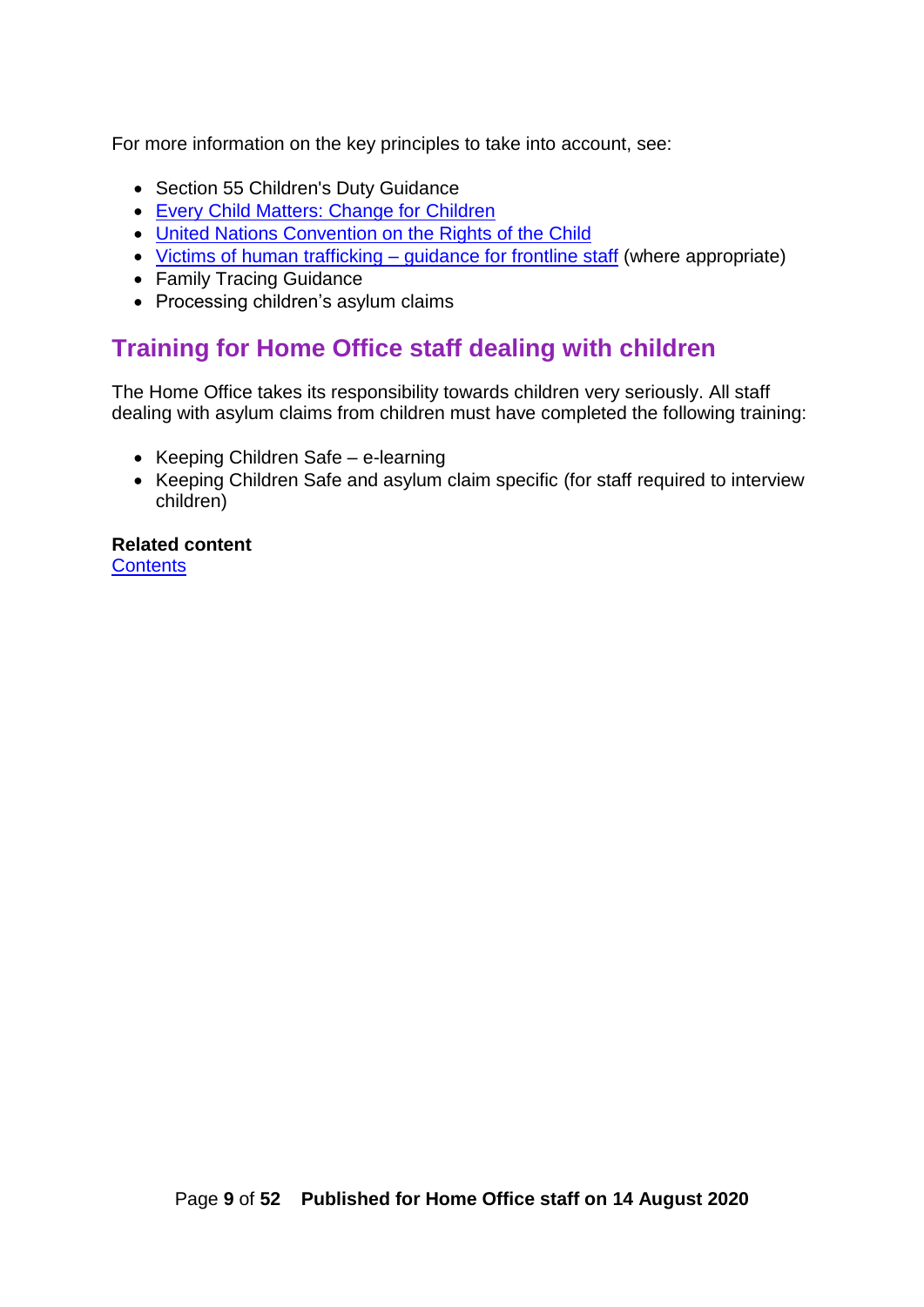# <span id="page-9-0"></span>Relevant legislation and legal framework

This page tells you about the relevant legislation and legal framework.

## <span id="page-9-1"></span>**Refugee Convention**

The [1951 United Nations Convention relating to the Status of Refugees](http://www.unhcr.org/uk/1951-refugee-convention.html) and the [1967 Protocol](http://www.ohchr.org/Documents/ProfessionalInterest/protocolrefugees.pdf) (the 'Refugee Convention') are the primary sources of the framework for international refugee protection.

# <span id="page-9-2"></span>**The Dublin III Regulation**

The Dublin Regulation (EU) No.604/2013 is an EU Regulation that determines the State responsible for deciding an asylum claim lodged in an EU Member State, Iceland, Norway, Switzerland or Liechtenstein.

The current Dublin III Regulation was adopted in June 2013 as Regulation (EU) No.604/2013 and is known as the Dublin III Regulation or 'Dublin III'. This reflects that it is the third version of the rules to determine a single responsible State that has been agreed and implemented by European States since 1990 (when the original instrument known as the Dublin Convention was agreed). Additional rules on the practical implementation of the Dublin III Regulation are set out in [Commission](http://eur-lex.europa.eu/legal-content/EN/TXT/?uri=CELEX:32003R1560)  [Implementing Regulation \(EC\) No 1560/2003,](http://eur-lex.europa.eu/legal-content/EN/TXT/?uri=CELEX:32003R1560) as amended by [Commission](http://eur-lex.europa.eu/legal-content/EN/TXT/?qid=1509610440039&uri=CELEX:32014R0118)  [Implementing Regulation \(EU\) No.](http://eur-lex.europa.eu/legal-content/EN/TXT/?qid=1509610440039&uri=CELEX:32014R0118) 118/2014. Subject to transitional provisions, the Dublin III Regulation has applied to asylum claims and requests made between Dublin States from 1 January 2014.

If you encounter **a legacy case** where responsibility was determined and transfer to another State agreed with reference to the terms of the earlier Dublin II Regulation, for example the individual absconded before transfer or transfer was prevented by a suspensive legal challenge, the case should be continued under the terms of Dublin II. You must establish the case history, in particular any information on the whereabouts of the applicant and their personal circumstances, and then seek immediate advice from senior caseworkers in the Third Country Unit (TCU) within UK Immigration Enforcement (IE).

## <span id="page-9-3"></span>The Dublin States

In addition to the UK, the Dublin III Regulation applies to the Member States of the European Union: Austria, Belgium, Bulgaria, Croatia, Cyprus, Czech Republic, Denmark, Estonia, Finland, France, Germany, Greece, Hungary, Ireland, Italy, Latvia, Lithuania, Luxembourg, Malta, the Netherlands, Poland, Portugal, Romania, Slovakia, Slovenia, Spain and Sweden.

It also applies to the 'Associated States' who have concluded agreements with the EU to apply its terms: Iceland, Norway, Switzerland and Liechtenstein.

Page **10** of **52 Published for Home Office staff on 14 August 2020**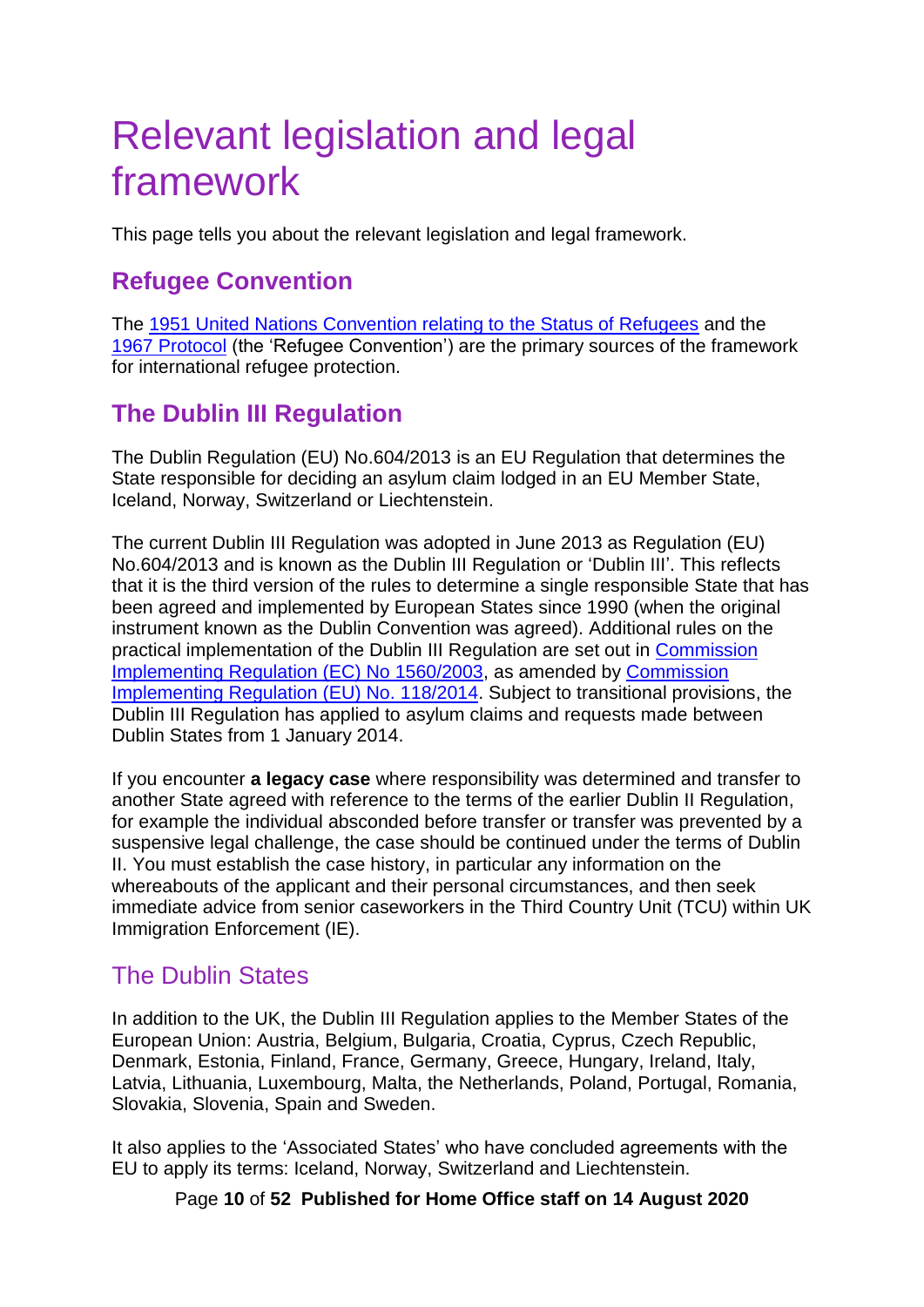<span id="page-10-2"></span>Any national of a Dublin State who claims asylum in another participating Dublin State **cannot** be considered under the arrangements to determine responsibility for examining the claim set out in the Dublin III Regulation.

Similarly, fingerprints of Dublin State nationals must not be sent to the Eurodac fingerprint database (see below on [Eurodac\)](#page-10-3). If it appears that this has happened in error because of the notification of a 'hit' from the Eurodac database for a national of one of the Dublin States (EU Member States or Associated States) then **you must immediately refer the papers** to a senior caseworker in the TCU and the Immigration Fingerprint Bureau (IFB), with a request that the IFB seek deletion of Eurodac data records transmitted by the UK in compliance with data protection provisions in the [Eurodac II Regulation \(EU\) No.603/2013.](http://eur-lex.europa.eu/legal-content/EN/TXT/?uri=CELEX:32013R0603)

## <span id="page-10-0"></span>'DubliNet' System

As set out in [Implementing Regulation 1560/2003](http://eur-lex.europa.eu/legal-content/EN/TXT/?uri=CELEX:32003R1560) amended by [Implementing](http://eur-lex.europa.eu/legal-content/EN/TXT/?qid=1509610440039&uri=CELEX:32014R0118)  [Regulation 118/2014](http://eur-lex.europa.eu/legal-content/EN/TXT/?qid=1509610440039&uri=CELEX:32014R0118) all requests between the Dublin States concerning the determination of responsibility under the Dublin III Regulation must be submitted on one of the standard forms annexed to the Implementing Regulation using 'DubliNet'. DubliNet is a secure electronic transmission system that links the different national units responsible for implementing the Dublin III Regulation.

## <span id="page-10-3"></span><span id="page-10-1"></span>**The Eurodac Regulation/Eurodac fingerprint database**

Eurodac is the pan-European fingerprint database of asylum claimants and defined categories of third country nationals who have entered the EU illegally and are of at least 14 years of age. The following are the categories under which fingerprints are transmitted to Eurodac for the purpose of storage and/or comparison in the Eurodac database, as defined by the [Eurodac II Regulation](http://eur-lex.europa.eu/legal-content/EN/TXT/?uri=CELEX:32013R0603) (EU) No.603/2013:

- applicants for international protection (asylum claimants) Eurodac transmission 'Category 1':
	- $\circ$  the storage and comparison of this data assists with identifying if an individual has claimed asylum, been granted asylum or was previously an illegal entrant in another Dublin State
- persons apprehended in connection with the irregular crossing of an external border – Eurodac transmission 'Category 2':
	- o this data is stored for future comparison checks when a new transmission is made in the asylum applicant category)
- persons found illegally in a Dublin State Eurodac transmission 'Category 3':
	- $\circ$  the transmission of this data assists with identifying if an individual has claimed asylum in another Dublin State as transmissions are compared against stored data for asylum claimants

**The UK remains bound to both the Dublin III Regulation and the Eurodac Regulation during the Transition Period, until 31 December 2020.**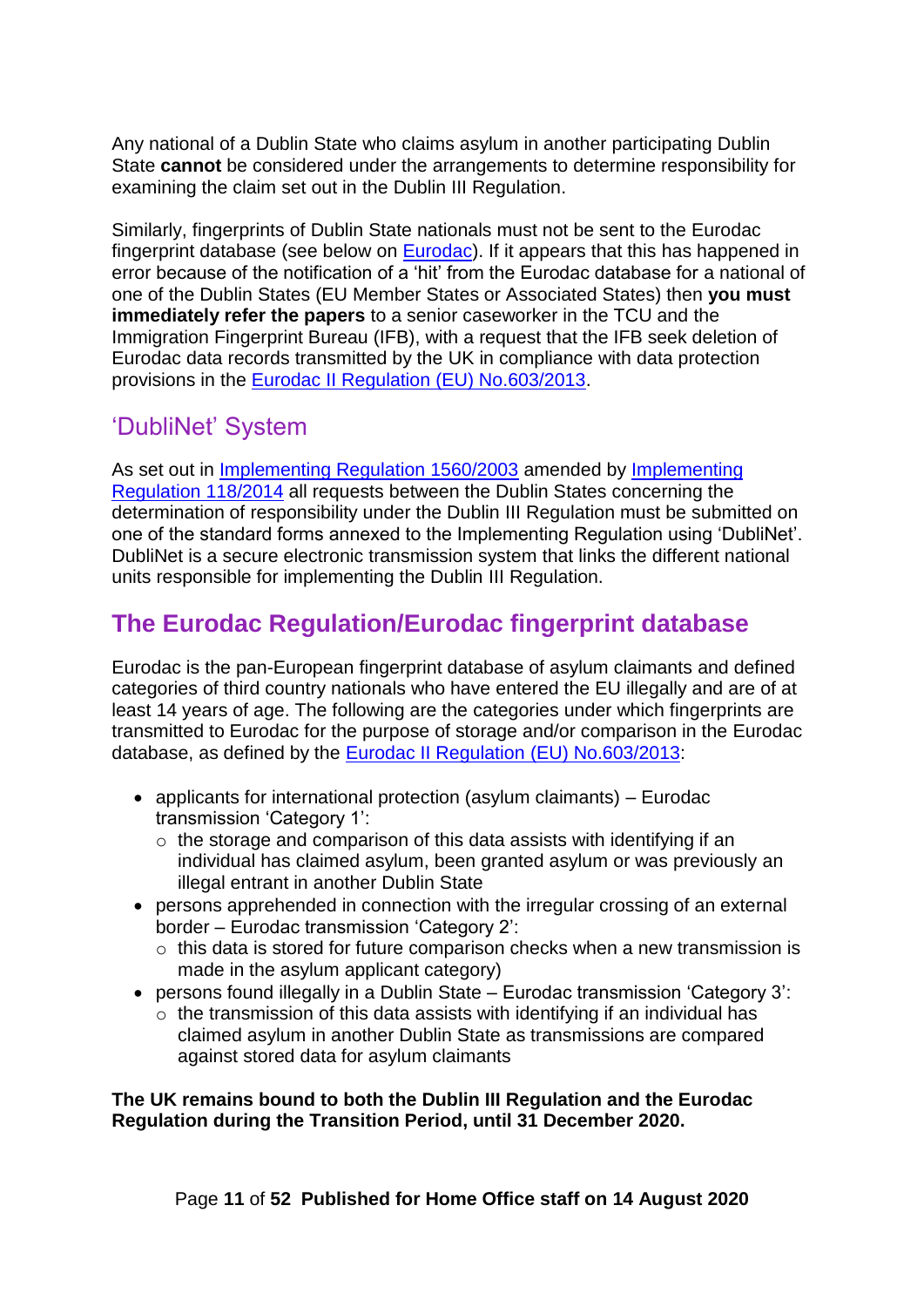# **The United Nations Convention on the Rights of the Child**

The [United Nations Convention on the Rights of the Child](https://www.unicef.org.uk/what-we-do/un-convention-child-rights/) (UNCRC) is an international treaty which sets out the rights of children. The UK signed the convention on 19 April 1990 and it came into force on 15 January 1992.

## <span id="page-11-0"></span>**Charter of Fundamental Rights of the European Union**

Article 24 of the [Charter](http://eur-lex.europa.eu/legal-content/EN/TXT/?uri=CELEX:12012P/TXT) concerns children. It reads:

'Children shall have the right to such protection and care as is necessary for their well-being. They may express their views freely. Such views shall be taken into consideration on matters which concern them in accordance with their age and maturity. In all actions relating to children, whether taken by public authorities or private institutions, the child's best interests must be a primary consideration. Every child shall have the right to maintain on a regular basis a personal relationship and direct contact with both his or her parents, unless that is contrary to his or her interests.'

## <span id="page-11-1"></span>**European Convention on Human Rights**

Not all Dublin State human rights obligations are explicitly covered by the responsibility criteria set out in the Dublin III Regulation, but these broader human rights obligations must still be taken into account when applying the Dublin III Regulation. The [European Convention on Human Rights](http://www.echr.coe.int/Pages/home.aspx?p=basictexts) (ECHR) provides the framework for ensuring the rights and fundamental freedoms of individuals in European signatory states.

## <span id="page-11-2"></span>**Domestic legislation**

TCU within IE considers whether or not to certify asylum claims with reference to [Schedule 3 to the Asylum and Immigration \(Treatment of Claimants, etc.\) Act 2004.](http://www.legislation.gov.uk/ukpga/2004/19/schedule/3)

The provisions in Schedule 3 to the 2004 Act deal with situations where a person can be removed to a safe third country without substantive consideration of his or her asylum claim in the UK. These provisions are also applied by TCU in cases that are **not** in the scope of the Dublin III Regulation's procedure, for example, with the aim of preventing secondary movements ('asylum shopping') if the person in the UK who has claimed asylum has already been recognised to be a beneficiary of protection. In such cases TCU will look to see if removal to the State that granted protection is viable in line with paragraph 345A(i) of the Immigration Rules [\(Immigration Rules part 11: asylum\)](https://www.gov.uk/guidance/immigration-rules/immigration-rules-part-11-asylum).

In considering whether an asylum claimant can be removed to a third country, obligations under the Refugee Convention and the Human Rights Act 1998 are relevant.

A safe third country is one of which the person is not a national or citizen and is:

Page **12** of **52 Published for Home Office staff on 14 August 2020**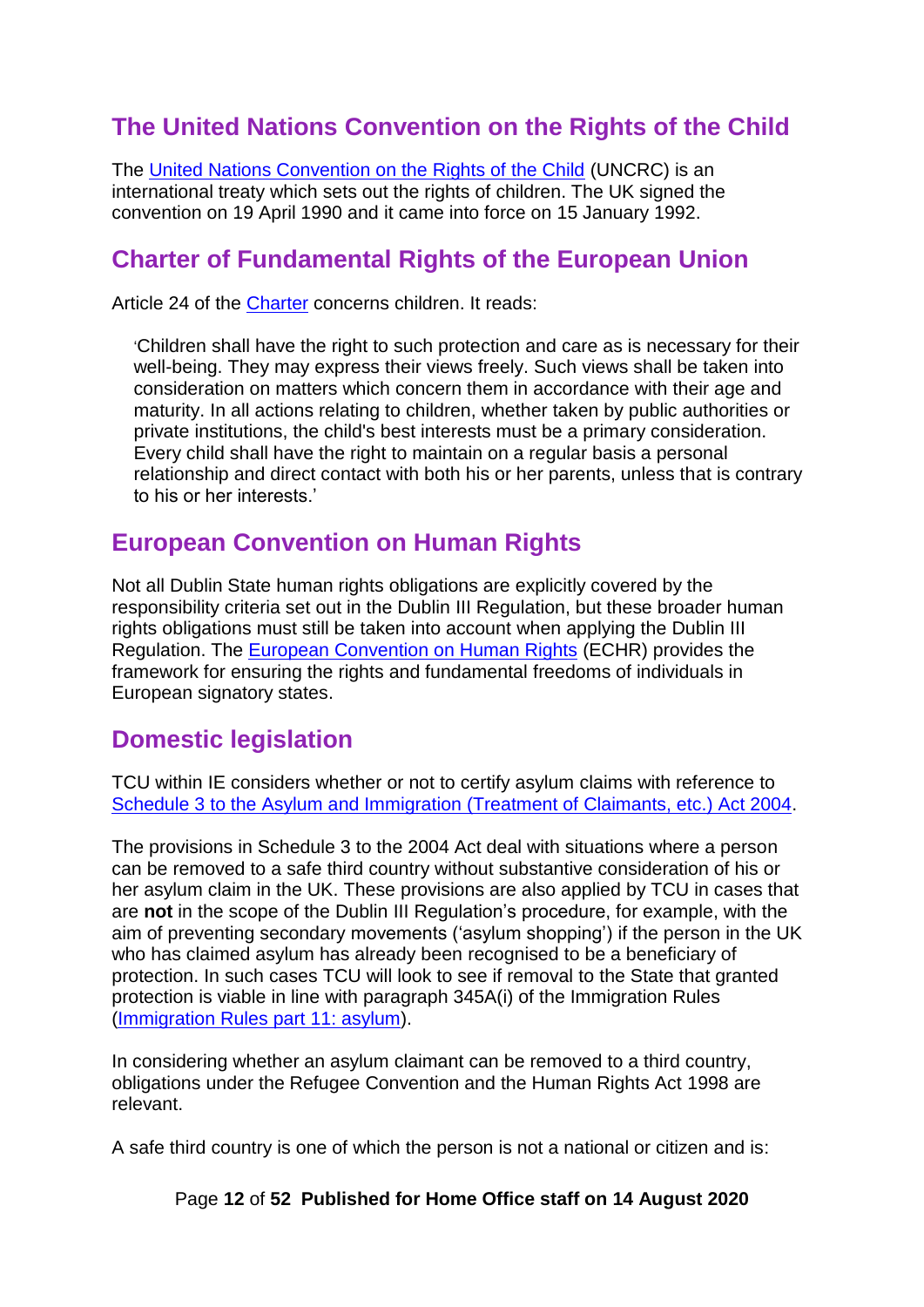- a place where a person's life and liberty is not threatened by reason of his race, religion, nationality, membership of a particular social group, or political opinion
- a place from which a person will not be sent to another country otherwise than in accordance with the Refugee Convention
- a place from which a person will not be sent to another State in contravention of his ECHR rights

If the above conditions are met, then a 'safe third country' decision is made. This is referred to as the 'safe third country' or 'asylum' certification.

An applicant may challenge his or her removal on the basis that it would be unlawful under section 6 of the Human Rights Act 1998 as being incompatible with his rights protected by the ECHR.

There is a graduated approach taken towards the consideration of human rights claims against removal within Schedule 3 to the 2004 Act. For Dublin III Regulation cases the provisions in either Part 2 or Part 5 of Schedule 3 are relevant.

If removal is to one of the States listed at Part 2, those States are considered to be ones that would not remove a person in contravention of the Refugee Convention or the European Convention on Human Rights and where a person would not be at risk of persecution. Where Part 2 applies any other human rights challenge to removal will be certified as 'clearly unfounded' unless the Secretary of State for the Home Department is satisfied that the claim is not (clearly unfounded). Such challenges could, for example, be based on Article 3 ECHR (the person claims that reception conditions in the country concerned are such that he or she would face inhuman or degrading treatment there) or on Article 8 grounds (that removal from the UK would unlawfully interfere with his or her private or family life in the UK). This certificate is referred to as the 'human rights' or 'clearly unfounded' certificate.

If a Dublin removal is to a Dublin State not listed at Part 2 (Croatia or Liechtenstein) the provisions in Part 5 are relevant. Part 5 provides for case-by-case consideration of both Refugee Convention and human rights challenges to removal to see whether they could be certified for a particular individual. Cases where either Croatia or Liechtenstein is the responsible Dublin State must be discussed with a senior caseworker in TCU.

Paragraph 345E of the Immigration Rules provides that the Secretary of State for the Home Department shall decline to substantively consider an asylum claim if the applicant is transferable to another country in accordance with the Dublin III Regulation [\(Immigration Rules part 11: asylum\)](https://www.gov.uk/guidance/immigration-rules/immigration-rules-part-11-asylum).

**Related content [Contents](#page-1-0)**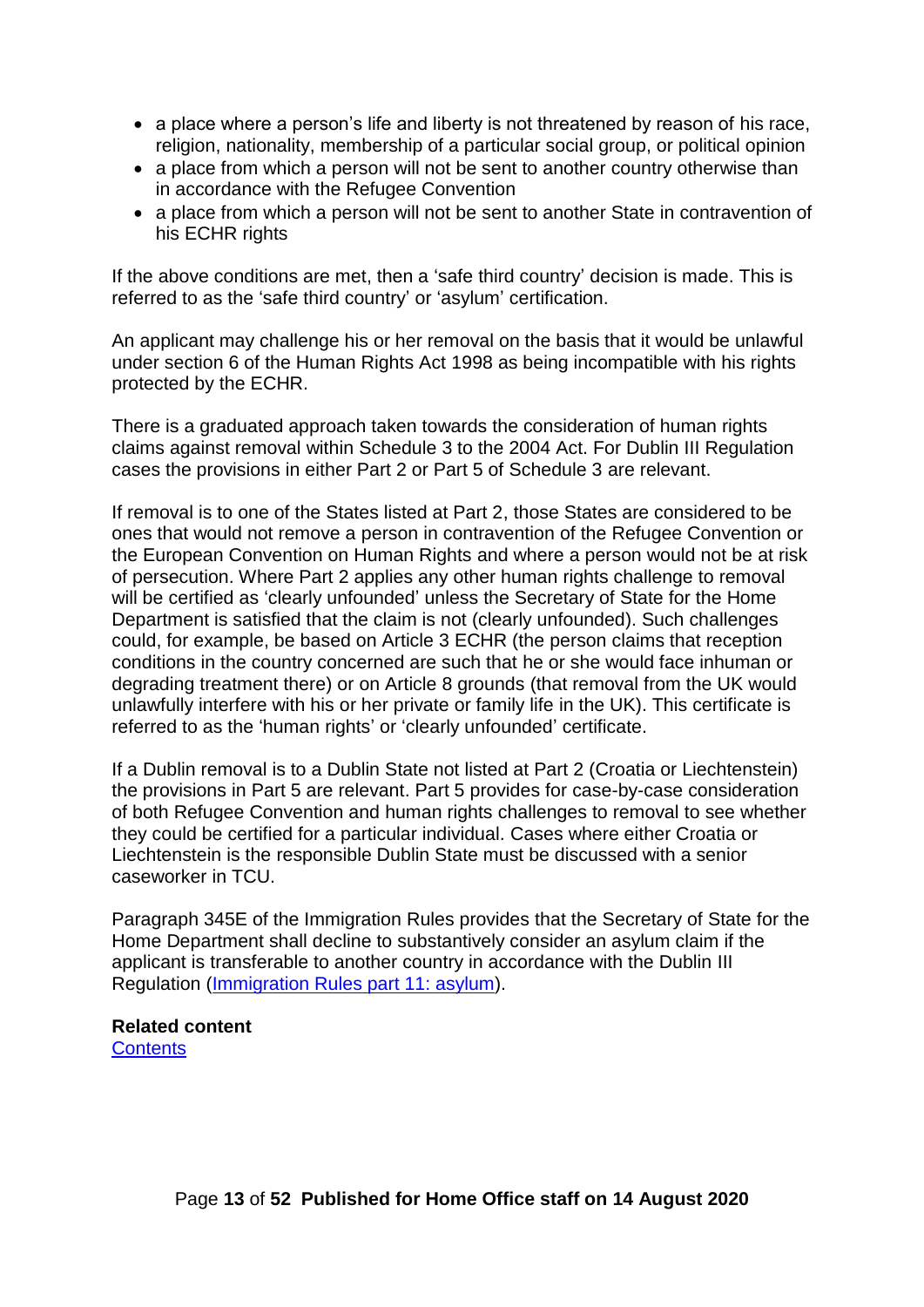# <span id="page-13-0"></span>Dublin III process

# <span id="page-13-1"></span>**Definitions**

Definitions within the Dublin Regulation are set out in Article 2 of the Dublin III Regulation (EU). The important definitions which are used throughout the rest of this guidance can be found below. This is not an exhaustive list and full details are set out in the Dublin III Regulation:

- '**application for international protection**' means an application for international protection as defined in Article 2(h) of [Directive 2011/95/EU:](http://eur-lex.europa.eu/legal-content/EN/TXT/?uri=CELEX:32011L0095)
	- $\circ$  although the UK does not participate in this Directive, the UK is bound by [Qualification Directive 2004/83/EC;](http://eur-lex.europa.eu/LexUriServ/LexUriServ.do?uri=CELEX:32004L0083:en:HTML) our national definition of a claim for asylum is consistent with this provision and interchangeable in the context of the definitions below
- '**applicant'** means a third-country national or a stateless person who has made an application (a claim) for international protection in respect of which a final decision has not yet been taken
- '**family members**' means, insofar as the family already existed in the country of origin, the following members of the applicant's family who are present on the territory of the Dublin States (although in cases where a family member is a beneficiary of international protection, Article 9 of the Dublin Regulation negates the requirement that the family was previously formed in the country of origin):
	- $\circ$  the spouse of the applicant or his or her unmarried partner in a stable relationship, where the law or practice of the Dublin State concerned treats unmarried couples in a way comparable to married couples under its law relating to third-country nationals
	- $\circ$  the minor children of couples referred to in the first indent, or of the applicant, on condition that they are unmarried and regardless of whether they were born in or out of wedlock or adopted as defined under national law
	- o when the applicant is a child (minor) and unmarried, the father, mother or another adult responsible for the applicant, whether by law or by the practice of the Dublin State where the adult is present
	- $\circ$  when the beneficiary of international protection is a child (minor) and unmarried, the father, mother or another adult responsible for him or her whether by law or by the practice of the Dublin State where the beneficiary is present
- '**relative'** means the applicant's adult aunt or uncle or grandparent who is present in the territory of a Dublin State, regardless of whether the applicant was born in or out of wedlock or adopted as defined under national law
- '**minor'** (child) means a third-country national or a stateless person below the age of 18 years at the time of the asylum claim.
- '**unaccompanied minor**' (unaccompanied child) means a child who arrives on the territory of the Dublin States, unaccompanied by an adult responsible for him or her, whether by law or by the practice of the Dublin State concerned, and for as long as he or she is not effectively taken into the care of such an

#### Page **14** of **52 Published for Home Office staff on 14 August 2020**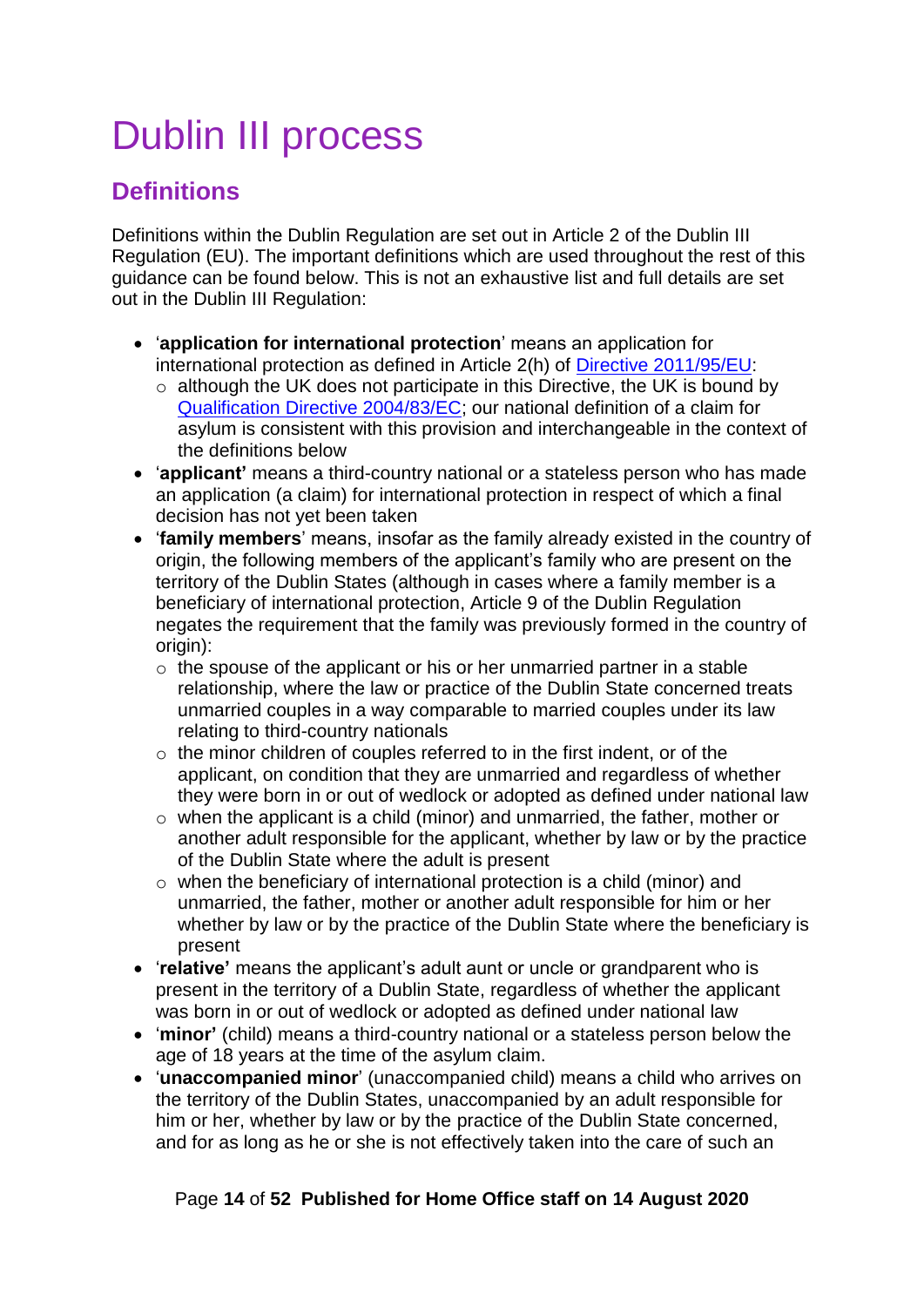adult; it includes a child who is left unaccompanied after he or she has entered the territory of Dublin States

## <span id="page-14-0"></span>**Criteria and mechanisms for determining responsibility**

The Dublin process includes transfers into and out of the UK. Other Dublin States can request the UK takes responsibility for asylum claimants in the same way as we can make requests to them with reference to the Dublin III Regulation. In terms of formal requests to acknowledge (accept) responsibility there are 2 types of request:

- '**take charge**' requests relate to the premise that a **first application** (claim) has been lodged, so the responsible Dublin State is to be determined in accordance with the criteria in the Dublin III Regulation.
- '**take back**' requests involve cases where the applicant has lodged an application (claim) in one Dublin State and has moved on to another Dublin State where he or she has lodged a further application or is present illegally, without making a further application. The notion of 'take back' implies that an applicant has previously been known as an asylum applicant in another Dublin State and so his or her application can be '**taken back'** into the asylum system there.

The general principles and the criteria for determining responsibility are set out below:

**Article 3** of the Regulation sets out that where no Dublin State can be designated on the basis of the criteria listed in the Dublin III Regulation, the first Dublin State in which the claim for international protection was lodged shall be responsible for examining it.

**Article 6** provides **guarantees for minors (children)** that the best interests of the child should be a primary consideration in all stages of the procedure to determine the Dublin State responsible for examining a claim for international protection. The Dublin States shall as soon as possible take appropriate steps to identify family members and may call for the assistance of international or other relevant organisations and may facilitate the child's access to tracing services of such organisations.

## <span id="page-14-1"></span>Chapter III of the Regulation

Articles 7 to 15 set out the criteria for determining the Dublin State responsible for examining the asylum claim. Article 7 introduces the Chapter, the criteria should be considered in hierarchical order from Article 8 to 15.

#### **Article 7 – Hierarchy of criteria**

The criteria for determining the Dublin State responsible shall be applied in the order in which the articles are set out in Chapter III of the Dublin III Regulation. The Dublin State responsible shall be determined on the basis of the situation obtaining when the applicant first lodged his or her claim for international protection with a Dublin State.

#### <span id="page-14-2"></span>Page **15** of **52 Published for Home Office staff on 14 August 2020**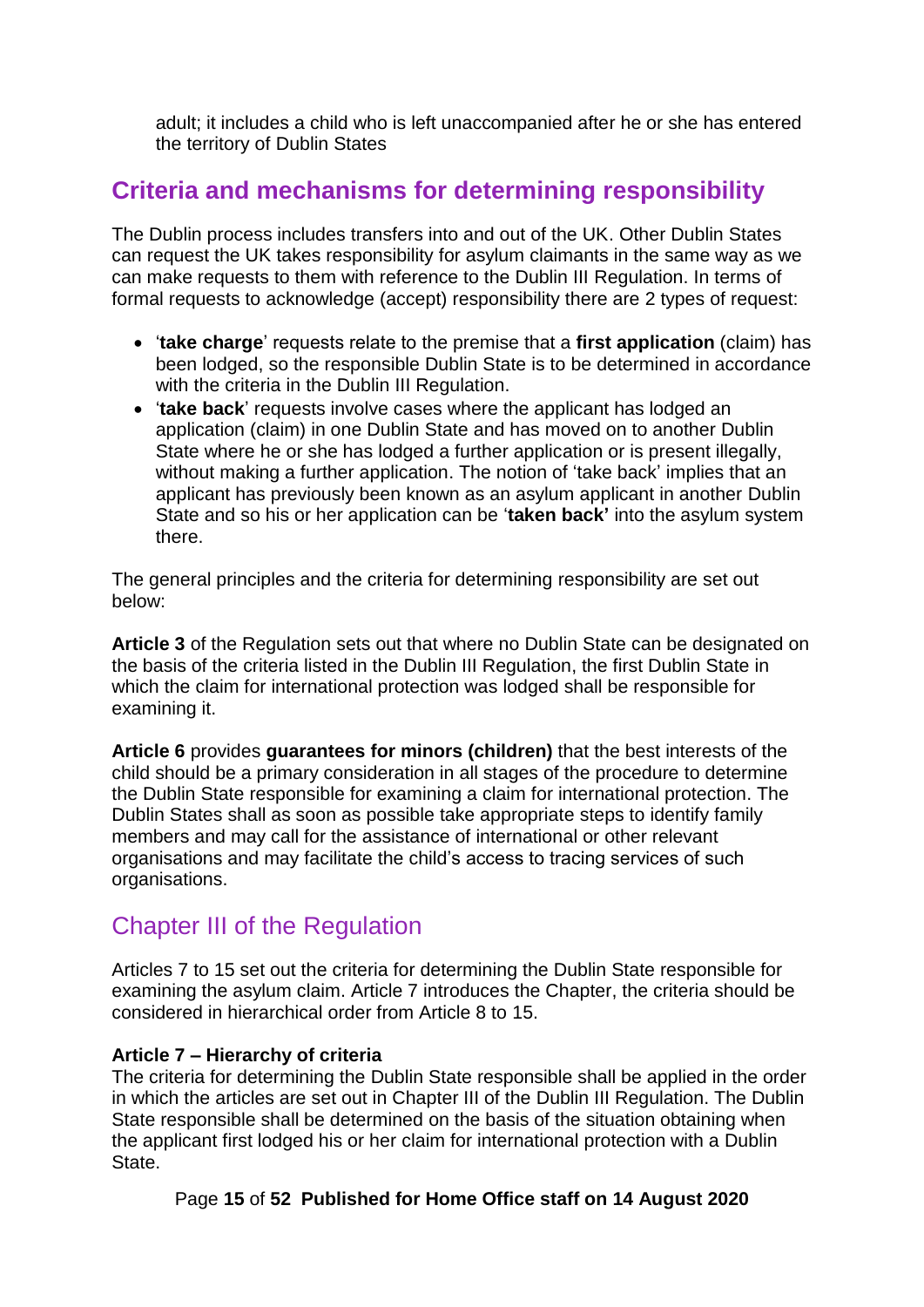#### **Article 8 – Minors (Children)**

As per Article 8(1), if the applicant is an unaccompanied child the responsible Dublin State shall be that where a qualifying family member (insofar as the family existed in the country of origin, the mother, father or another adult responsible by the law or practice of the Dublin State where the adult is present – as per Article 2(g)) or sibling is legally present, provided that is in the best interests of the child.

As stated under Article 8(2), where another relative (adult aunt, uncle or grandparent – as per Article 2(h)) is legally present and **where it can be established that the relative can take care** of the child and best interests are protected, then the Dublin State where the relative is present shall be responsible.

Otherwise the responsible Dublin State is that where the child has lodged his or her claim for asylum, provided that this is in his or her best interests.

The term 'legally present' contained within Article 8 is **not** defined in the Dublin III Regulation. However, it has a larger scope than 'legally resident'. A residence document is defined in Article 2(l) of the Dublin III Regulation as:

'Any authorisation issued by the authorities of a Member State authorising a thirdcountry national or a stateless person to stay on its territory, including the documents substantiating the authorisation to remain on the territory under temporary protection arrangements or until the circumstances preventing a removal order from being carried out no longer apply, with the exception of visas and residence authorisations issued during the period required to determine the Member State responsible as established in this Regulation or during the examination of an application for international protection or an application for a residence permit'.

'Legally present' in the UK includes, in addition to all persons holding a residence document (as above), any other person allowed to stay in the UK as an applicant for asylum (including a person under a Dublin procedure to determine responsibility for examining his or her claim), a person holding a valid visa, leave to enter or remain or a person awaiting a decision to vary existing leave to enter or remain. It does **not** include persons without valid leave to enter or remain who are making representations against their removal, including persons who have exhausted their statutory appeal rights in the UK or persons who are in the UK on 'temporary admission' or immigration bail.

For the purposes of Article 8 concerning unaccompanied asylum-seeking children, a British Citizen is 'legally present'.

**Article 9 – Family members who are beneficiaries of international protection** If the applicant has a family member who has been allowed to reside as a beneficiary of international protection in a particular Dublin State (regardless of whether they are post-flight family members), then that Dublin State is responsible for examining the asylum claim, provided that the persons concerned consent in writing. The definition of 'beneficiaries of international protection' includes British

#### Page **16** of **52 Published for Home Office staff on 14 August 2020**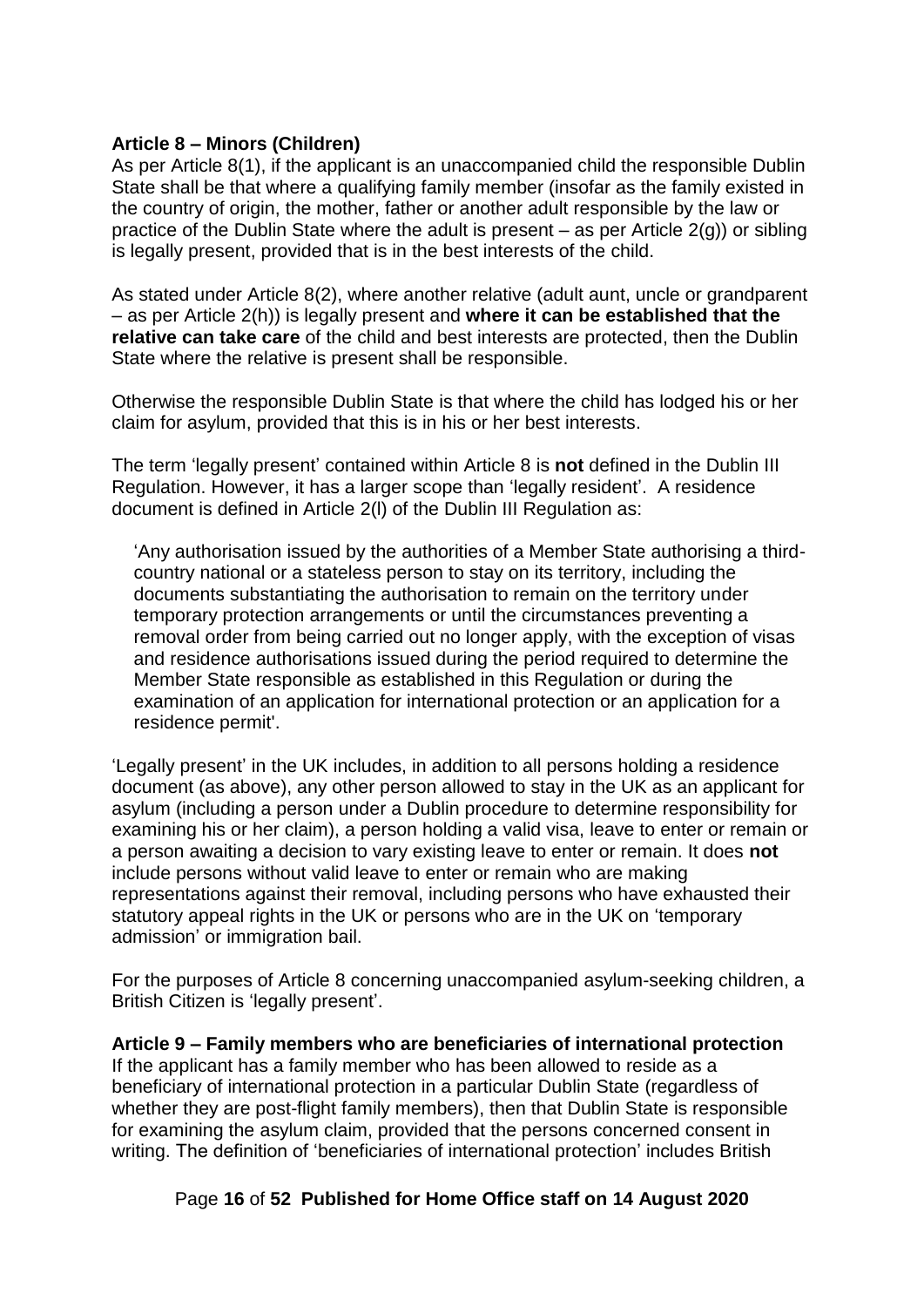citizens who were formally individuals recognised as refugees who have since obtained citizenship.

#### **Article 10 – Family members who are applicants for international protection**

If the applicant has (pre-flight) family members who are also applicants for international protection whose asylum claims have not been subject to a first decision then the Dublin State responsible for examining those claims will be responsible, provided that the persons concerned consent in writing.

#### **Article 11 – Family procedure**

Where several family members submit asylum claims and strict application of the criteria would lead to different Dublin States being responsible for different family members, resulting in the splitting of a group, the responsible State shall be that otherwise responsible for the largest number of family members or failing that the one responsible for the oldest applicant.

#### **Article 12 – Issue of residence document or visa**

The responsible State shall be that which issued a residence document (such as leave to enter or remain under the UK's immigration law) or a visa. There are additional rules in the Article concerning the situations where the applicant is in possession of more than one valid residence document or visa and those where residence documents or visas have recently expired.

#### **Article 13 – Entry and/or stay**

Article 13(1) sets out the responsible State shall be that where the applicant made his or her first illegal entry into the territory of a Dublin State across an external border, provided the asylum claim is made within 12 months of the date of that illegal entry.

In circumstances where Dublin States have tolerated mass crossings of their borders, such as was seen during the migration crisis in 2015, the individuals conducting the crossings are not considered to have been issued a visa or to have entered lawfully.

In Jafari C-646/16 the court found that the lodging of an appeal against a transfer decision has no effect on the running of the period of 12 months following the irregular border crossing (Article 13(1) DRIII), but that the period of 6 months to carry out the transfer does not start to run until a final decision on an appeal with suspensive effect has been reached, including when the national court requests a preliminary ruling from the CJEU.

Article 13(2) sets out that where a State cannot or can no longer be held responsible on the basis of Article 13(1), the responsible State is that where the individual has entered the territories of the Dublin States irregularly (or the circumstances of entry cannot be established) and it can be shown that the applicant has been living in the State for at least 5 consecutive months ('tolerated illegal presence'). If the applicant has been living for periods of time in several Member States, each of at least 5 months, the Member State where the applicant has been living most recently shall be responsible. Where the applicant has been living for a cumulative period of 5 months across several Member States the criteria in Article 13(2) will not be met.

Page **17** of **52 Published for Home Office staff on 14 August 2020**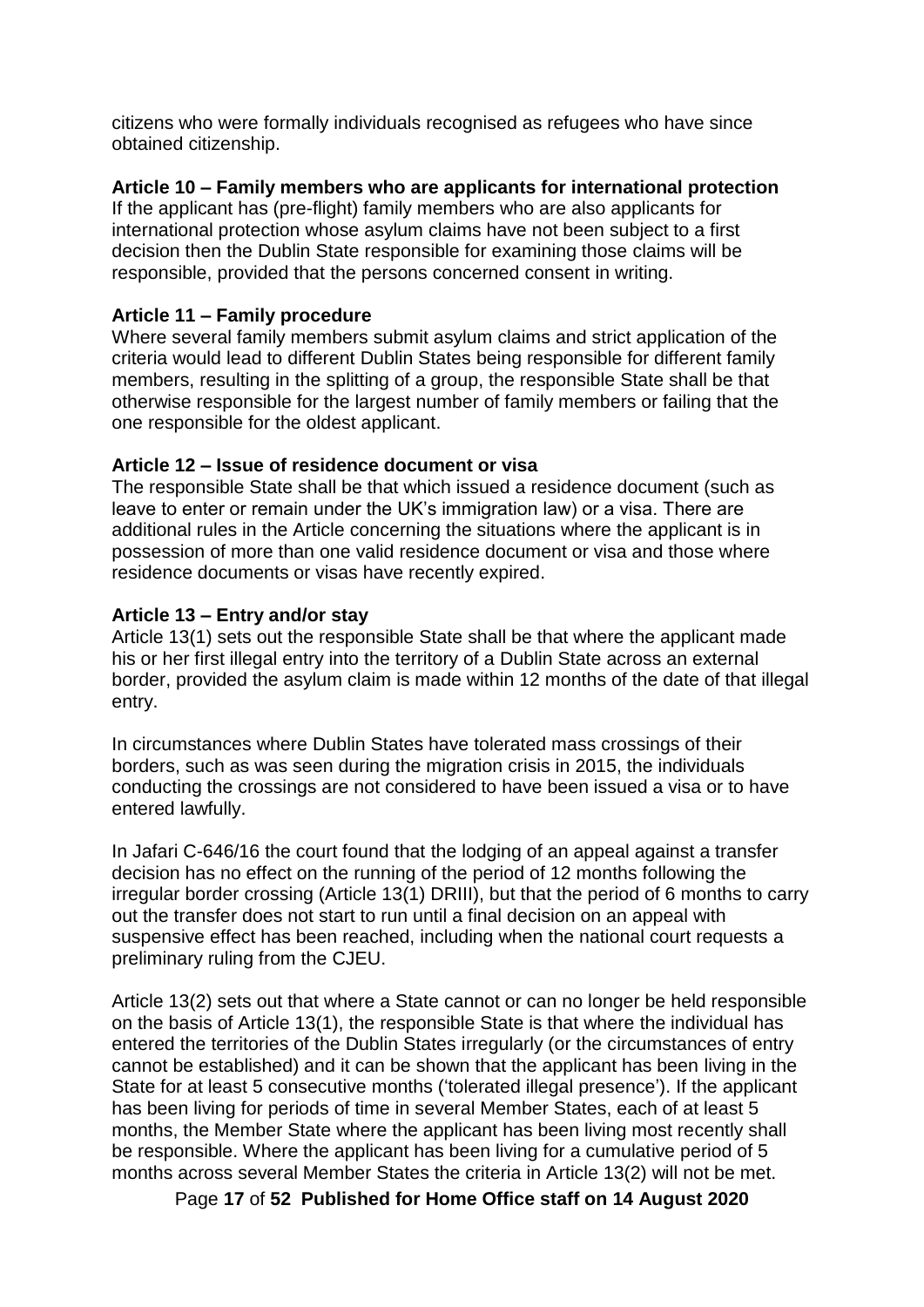Such cases may be identified either by a self-declaration from the individual during their screening interview or where an assessment of the facts in the round (including the credibility of the individual's account) leads a caseworker to believe, on the balance of probabilities, that the individual has spent at least 5 months in a single Dublin State.

Some individuals will 'self-declare' an immigration history which brings them within the scope of Article 13.2. Such cases should always be considered for referral via a TCR to the appropriate Dublin State.

For all other cases, caseworkers should assess the facts in the round, including any and all evidence available (see section ['Evidence'](#page-22-0)) and the credibility of the account given during the screening interview (using the criteria in the next section), to consider whether there are reasons to find that the individual is likely to have spent at least 5 months in a Dublin State (contrary to their own account of their journey to the UK.) Where there is reason to make such a finding and conclude that the individual has provided an incomplete or inaccurate account, consideration needs to be given to whether a take charge request (TCR) should be made.

### <span id="page-17-0"></span>**Guidance for TCU Caseworkers**

It is essential that the applicant's full Immigration History is accurately recorded at screening. Where an individual fails to provide full details of their journey, section 3 will apply

**All cases without EURODAC** hits should be carefully reviewed and considered by TCU caseworkers in order to assess whether or not it is appropriate to make a take charge request based on Article 13.2 (or on any other basis in the Dublin Regulation, as provided for in the Dublin III guidance in general).

An initial assessment needs to be made on the suitability of a case for transfer, based on the age of the applicant, medical conditions, family links and a broader assessment of vulnerability.

The assessment of an applicant's credibility is based on a three-stage process:

- 1. Is there evidence of the individual circumventing immigration control whilst in one (or more) Dublin States, and showing wilful disregard for the asylum procedures available in those States? A lack of a EURODAC hit provides some prima facie evidence of this but needs to be considered alongside the broader immigration history of the applicant, the account of his or her travel route and any mention of having been fingerprinted en-route. An assessment must be made on whether it is reasonable to consider that the failure to engage with the asylum system of another Dublin State, when presented with the opportunity to do, damages the applicant's credibility. This may differ from case to case and will depend on other information available in the round.
- Page **18** of **52 Published for Home Office staff on 14 August 2020** 2. Is there a clear lack of detail or knowledge about their journey to the UK, and the time it took? Caseworkers should have regard to the particulars of each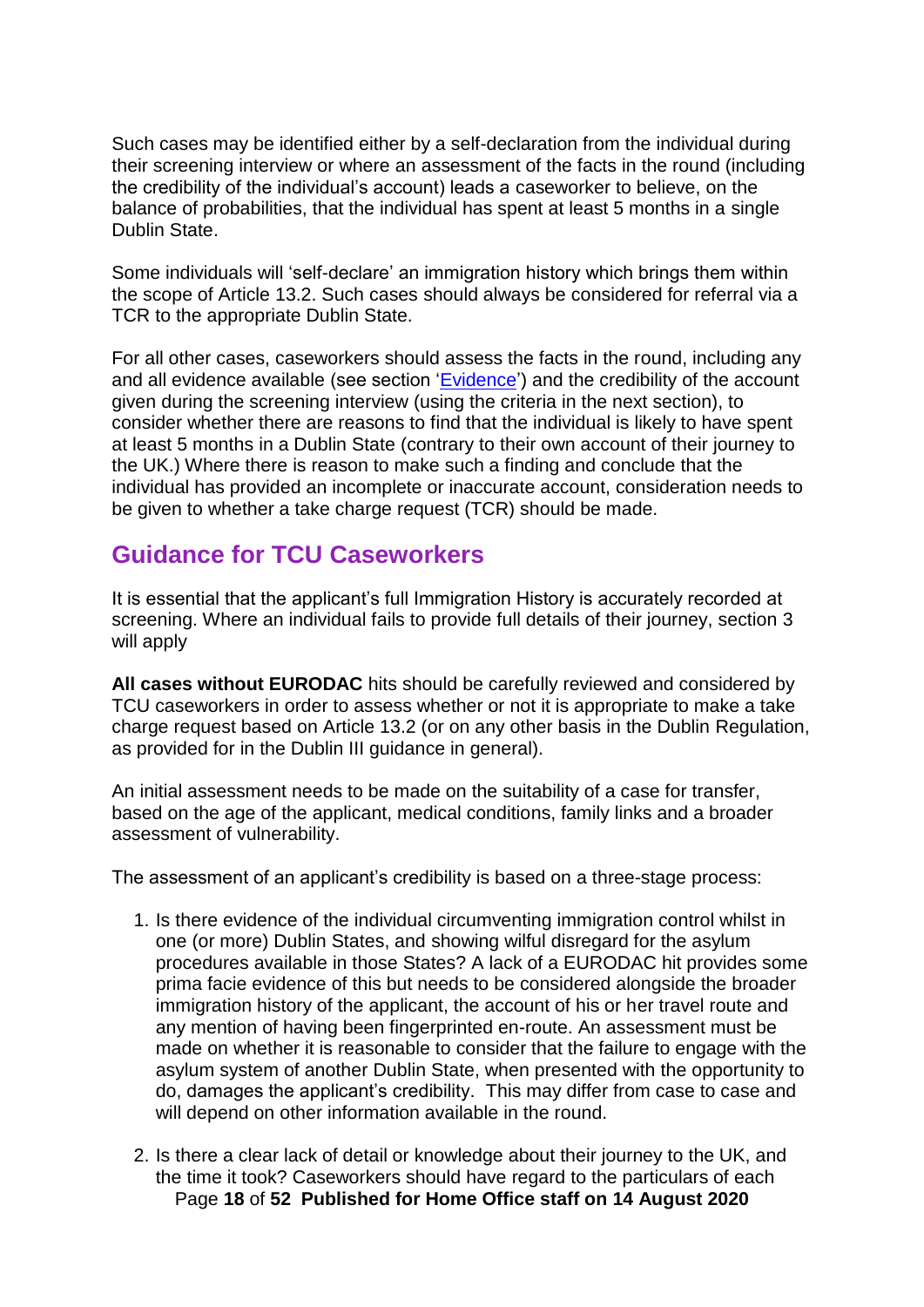individual case and the account given but are asked to make an assessment of the plausibility of the information presented. Has the applicant presented a reasonable amount of detail regarding their immigration history, and how they entered the UK?

3. Are there large gaps/incoherency in the applicant's Immigration History? Caseworkers should assess the credibility and coherency of the immigration history and travel route. Where there are clear gaps or time-lags that are unaccounted for, caseworkers should consider whether the information presented is credible in the light of other information available.

Caseworkers should make an overall assessment of the credibility of the information before them in an individual case and look to make a TCR citing Article 13.2 only where they feel they are satisfied on the balance of probabilities that the individual has spent at least 5 months in a single Dublin state.

## <span id="page-18-0"></span>**Example wording**

Below is some suggested wording that caseworkers can use when drafting TCRs. Caseworkers should ensure that when used, these are fully tailored to address the facts of the individual cases:

- Regarding his/her claims about his/her whereabouts prior to arriving in the UK, it is notable that [**to be expanded as relevant** e.g. the applicant claims not to know which country he/she was in at any given time; he/she is specific about some aspects of his/her journey e.g. to Turkey, but vague thereafter]. The account of his/her journey in terms of duration and location(s) [**insert if relevant** e.g. "and not knowing the costs of the arrangements"] lacks credibility.
- The applicant was apprehended in connection with entering the UK illegally having attempted to circumvent the UK's immigration controls after a clandestine departure from [Insert country].
- There is no evidence that the applicant sought asylum elsewhere in the EU or the Associated States participating in the Dublin Regulation demonstrating a complete disregard for the immigration controls of other countries, in addition to those in the UK. The applicant's conduct demonstrates a lack of candour.
- Taking the above elements into consideration, the applicant's claimed account of his/her travel history cannot, on balance, be relied upon as credible in terms of its duration or locations. On that basis, noting his/her arrival from [Insert country] and in the absence of any evidence to the contrary, we consider it likely that the applicant has been in the Dublin State for at least 5 months. Given that [he/she] arrived from [Insert country], we request that [Insert country] accept responsibility for examining his/her asylum claim with reference to Article 13.2.

#### **Article 14 – Visa waived entry**

Page **19** of **52 Published for Home Office staff on 14 August 2020**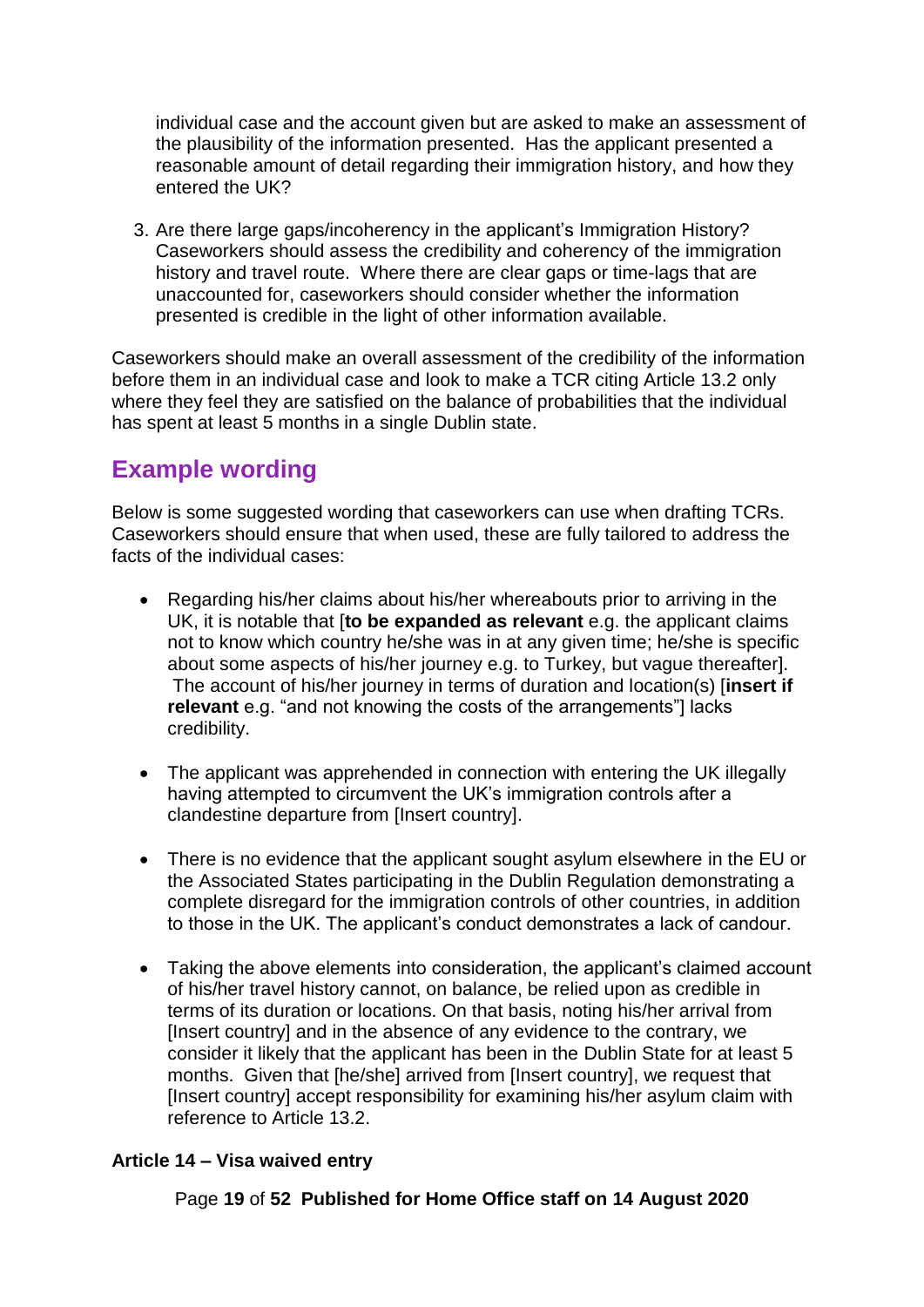If a person enters a Dublin State where there is no need for him or her to hold a visa ('visa waived entry') then that State is responsible for examining the claim for protection.

#### **Article 15 – Application in an international transit area of an airport**

If a person makes a claim in the international transit area of an airport of a Dublin State, that State shall be responsible for examining the claim for protection.

# <span id="page-19-0"></span>Chapter IV of the Regulation

This chapter contains provisions on dependent persons and discretionary clauses.

#### **Article 16 – Dependent persons**

Where an applicant is dependent on the assistance of his or her child, sibling or parent legally resident in one of the Dublin States or vice versa, States shall normally keep or bring together the parties. This must be for at least one of the following reasons:

- on account of pregnancy
- a new-born child
- serious illness
- severe disability
- old age

You must also be satisfied that the family ties existed in the country of origin, that the other person is able to take care of the dependent person, and the parties give their consent in writing. Note: the nature and extent of the illness or disability is qualified so that it is a serious illness or a severe disability.

#### <span id="page-19-1"></span>**Article 17 – Discretionary clauses**

**Article 17(1)** is known as the 'sovereignty clause'. It permits a Dublin State to decide to examine a claim for international protection lodged with it even if it is not responsible for any other reason laid down in the Dublin III Regulation. In other words, this provision concerns a situation where, for example, a claimant is in the UK and has lodged a claim here and, although another Dublin State is responsible for examining the claim, there are exceptional compassionate circumstances, such as individual human rights considerations, that justify the exercise of discretion to examine the asylum claim in the UK.

The Court of Justice of the European Union (CJEU) has provided guidance on this provision in the case [C-578/16 PPU CK and others.](http://curia.europa.eu/juris/document/document.jsf?text=&docid=187916&pageIndex=0&doclang=EN&mode=req&dir=&occ=first&part=1&cid=1022022) The Court considered that a transfer in itself can entail a real risk of inhuman or degrading treatment (within the meaning of Article 4 Charter of Fundamental Rights of the European Union), notably in circumstances where the transfer of an asylum claimant with a particularly serious mental or physical condition leads to the applicant's health significantly deteriorating. Therefore, the authorities of a transferring State must take into account objective factors, such as medical certificates, which are capable of demonstrating the particular seriousness of a person's illness and the significant and irreversible

#### Page **20** of **52 Published for Home Office staff on 14 August 2020**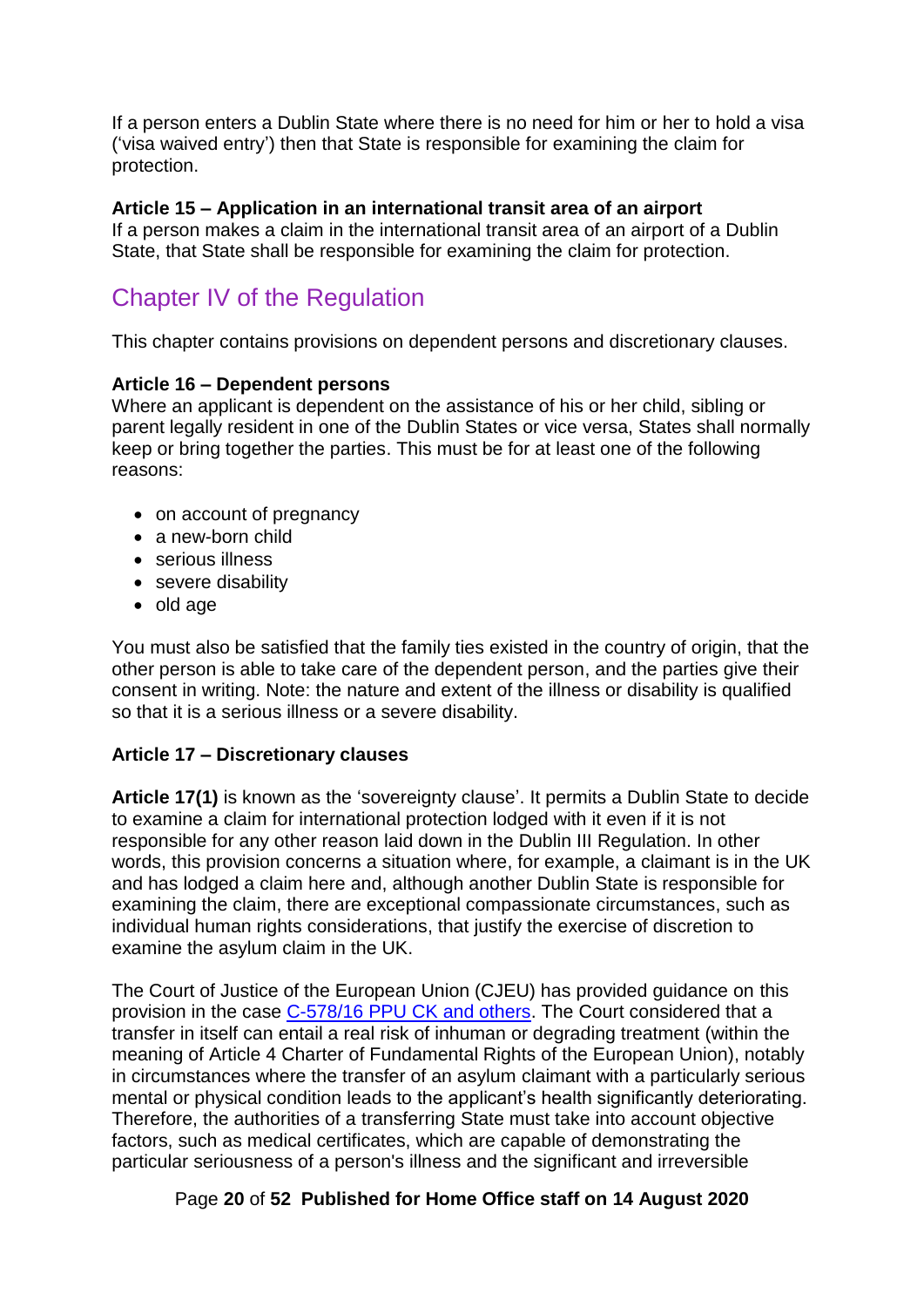consequences that a transfer may result for that person. The transferring authorities must eliminate any serious doubt as to the impact of the transfer on the health of the person concerned by ensuring that the asylum claimant is accompanied during the actual transfer by the appropriate medical staff who have the necessary equipment, resources and/or medicines, to prevent any aggravation of his or her condition or any act of violence towards himself or others. The transferring and receiving Dublin States must also ensure that the asylum claimant receives care upon arrival in the responsible State.

The Court added that, if necessary, the transferring State should delay the transfer for as long as the claimant's health condition does not allow such a transfer. The requesting State may choose to examine the request itself by making use of the provision in Article 17(1) of the Dublin III Regulation, but that provision cannot be interpreted to mean that there is an obligation for the State to exercise discretion. If the state of health of the claimant does not, however, allow the State to make the transfer within the permitted six-month period, the normal rules in Article 29 of the Dublin III Regulation apply and the responsible State is relieved of its obligations to examine the claim and so responsibility is transferred to the requesting State.

**Article 17(2)** also concerns the exercise of discretion, but in different circumstances. It makes specific reference to the situation where either a Dublin State carrying out the procedure to determine responsibility or the responsible Dublin State itself may, at any time before a first decision on the substance of the protection claim is made, request another Dublin State to bring together any family relations on humanitarian grounds based in particular on family or cultural considerations. For this reason this provision is sometimes known as the 'humanitarian clause' (compared to the 'sovereignty clause', above).

Article 17(2) states:

**"**The requested Member State shall carry out any necessary checks to examine the humanitarian grounds cited, and shall reply to the requesting Member State within two months of receipt of the request using the 'DubliNet' electronic communication network set up under Article 18 of Regulation (EC) No 1560/2003. A reply refusing the request shall state the reasons on which the refusal is based.

Where the requested Member State accepts the request, responsibility for examining the application shall be transferred to it.

Unlike TCRs lodged under other articles, requests made under Article 17(2) are not subject to the default acceptance provisions of Article 22 (7). This is due to the discretionary nature of the article which expressly recognises that the state to whom the request has been made is not otherwise responsible.

Unlike the terms 'family member' and 'relative', the term 'relations' is not defined in the Dublin III Regulation. The reference to family and cultural considerations in Article 17(2) allows Dublin States to exercise their discretion to bring together individuals who are part of an extended family group recognised in other cultures. The persons concerned must consent in writing.

#### Page **21** of **52 Published for Home Office staff on 14 August 2020**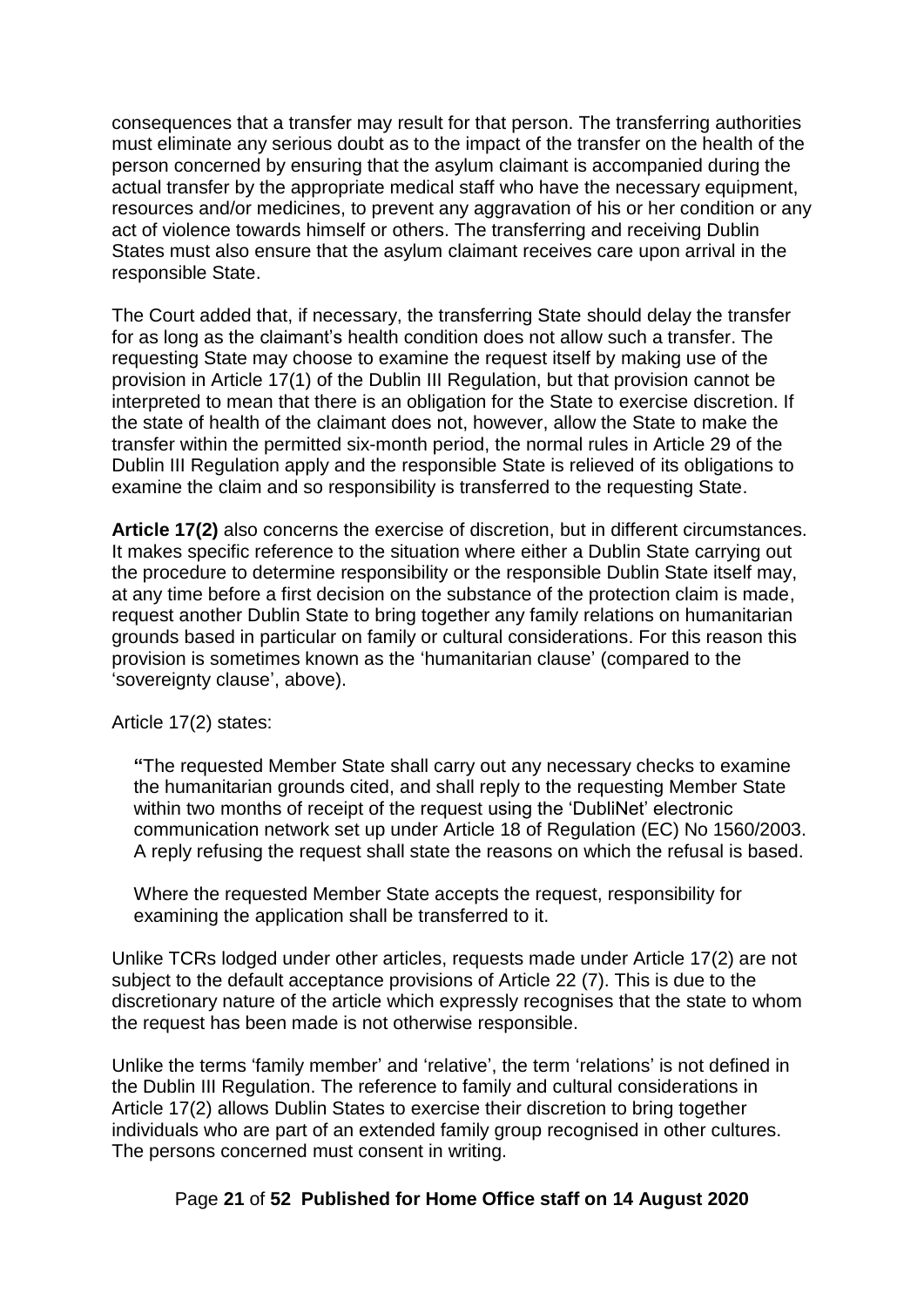In all Article 17 cases – either the sovereignty clause in 17(1) or the humanitarian clause in 17(2) - the evidence submitted with the request to exercise discretion must be coherent, verifiable and detailed. Situations in which it would be appropriate to exercise discretion to examine the claim(s) in the UK when the UK is not otherwise responsible will be rare and on an exceptional basis. Any decisions to exercise discretion must be agreed by a manager (minimum SEO).

## <span id="page-21-0"></span>**Identifying a child's family ties and information exchange between Dublin States**

To ensure best interests of children and family unity are considered, the Dublin State determining responsibility shall take appropriate action as soon as possible to identify family members, siblings or relatives of the child on the territory of other Dublin States. You should consider information provided by the child or another credible source who is familiar with the child's situation.

Dublin States shall make full use of the standardised exchange of relevant information between the Dublin States pursuant to Article 6(5) of the Dublin Regulation and Article 12(4) of the [Implementing Regulation](http://eur-lex.europa.eu/legal-content/EN/TXT/?qid=1509610440039&uri=CELEX:32014R0118) in order to identify family members, siblings or relatives of the unaccompanied child, present on the territory of the Dublin States, establish the existence of proven family links and assess the capacity of a relative to take care of the unaccompanied child, including where family members, siblings or relatives of the unaccompanied child stay in more than one Dublin State.

Dublin States are required to use any information available to them (this may include, for example, official databases or other records) in an attempt to identify family relations and establish the existence of proven family links of a child where sufficient information is provided to enable them to be identified. Dublin States may, where reasonable and practical to do so, also involve international or other relevant organisations and may facilitate the child's access to their tracing services where the exact whereabouts of family members may be uncertain.

In order to successfully identify a child's family ties, it is essential that, at the earliest opportunity, the child should be made aware of this provision and encouraged to provide as much detail as possible of the whereabouts of any family members known to him or her so that efforts to identify and possibly unite the child with them may be undertaken quickly. Dublin States should have in place mechanisms and standard procedures for the enquiries and information exchange that may be required in order to identify the unaccompanied child's family ties, because these will need to be completed as quickly as possible. Whilst it is acknowledged that the requirement on Dublin States is to make efforts to identify the family member in question, it will not always be possible to find them (Article 6(4)).

When the unaccompanied child has family members, siblings or relatives present in another Dublin State or States, the Dublin State where the unaccompanied child is present shall cooperate with the relevant Dublin State or States, to determine the most appropriate person to whom the child is to be entrusted, and in particular to establish the:

#### Page **22** of **52 Published for Home Office staff on 14 August 2020**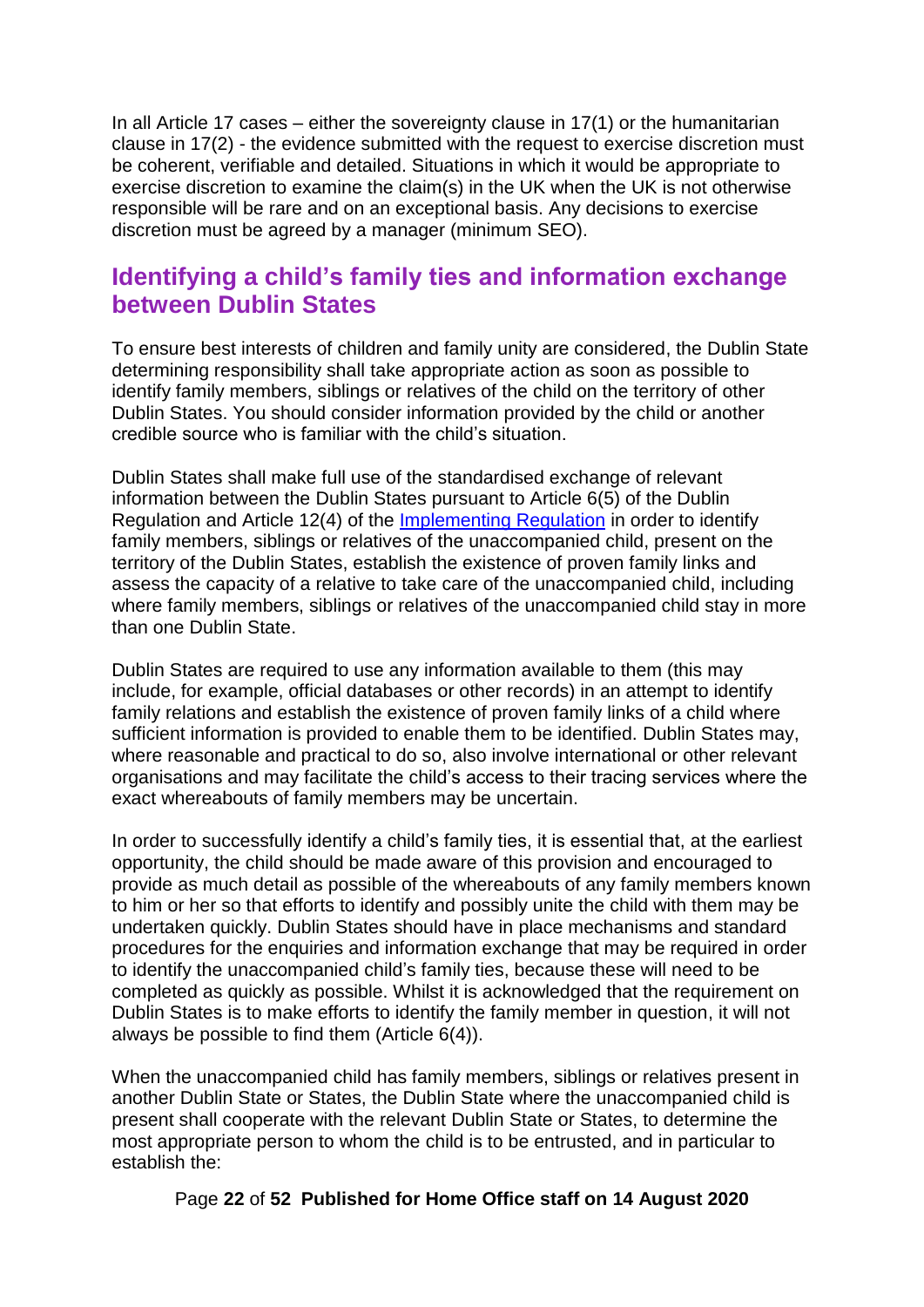- strength of the family links between the child and the different persons identified on the territories of the Dublin States
- capacity and availability of the persons concerned to take care of the child
- best interests of the child in each case

According to Article 8(5) of the Dublin III Regulation, the Commission is empowered to adopt delegated acts concerning the identification of family members, siblings or relatives of the unaccompanied child and the criteria for establishing the existence of proven family links. It has not done so at the time of publishing this version of the guidance.

For further guidance on tracing family members of unaccompanied children who have claimed asylum please see the Family Tracing Guidance.

## <span id="page-22-0"></span>**Evidence**

In order for a request to be made to another Dublin State to acknowledge responsibility one of the following is required:

- statements or documents suggesting that an applicant's family member (spouse or child, or in the case of an unaccompanied child his or her mother, father, another adult legally responsible for him or her, sibling, adult aunt or uncle or grandparent) may be legally resident in another Dublin State
- a [Eurodac](#page-10-3) 'hit' (matched fingerprints) showing that the applicant's fingerprints have previously been taken by another State, transmitted and stored in the database - for example, because the person has claimed asylum there or has been apprehended in connection with crossing the external border of the EU, Iceland, Norway, Switzerland and Liechtenstein
- other evidence or documents (for example tickets, invoices, receipts, travel itineraries, business cards or other relevant evidence) suggesting that illegal entry into the Dublin territory took place across the external border of a Dublin State or of an earlier asylum claim, such as documentation issued by authorities in another Dublin State or an international organisation such as UNHCR
- documentary evidence, passports or statements that a visa or residence permit has been issued by another Dublin State or that a person has been living illegally in a Dublin State for a continuous period of at least 5 months. If an individual has spent 5 months or more in several Dublin states (5 months or more in each separate state), then a request to the state that they were present in most recently should be made.

#### **Related content [Contents](#page-1-0)**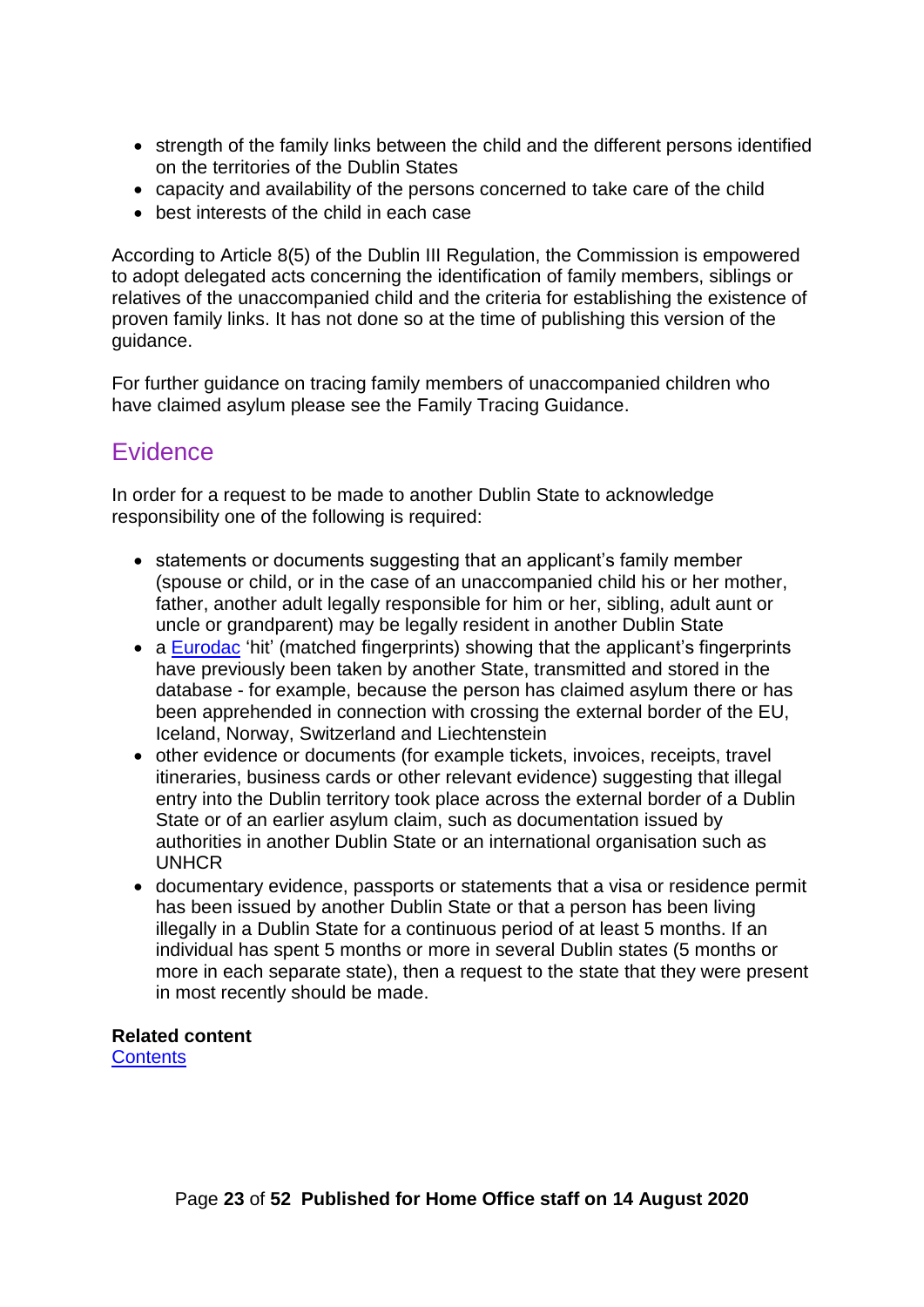# <span id="page-23-0"></span>Dublin process: requests to transfer out of the UK to another Dublin State

This page tells you about requests to transfer out of the UK to another Dublin state.

The Dublin Regulation lays down a hierarchy of **responsibility criteria** (Article 7). The Dublin State where the claim for asylum is first lodged sends a request to the Dublin State it deems responsible according to the criteria (unless it establishes that it is itself responsible: Article 3(2)). Upon acceptance, whether that is given actively by the requested State or is by default (see below), the requested State becomes responsible for examining that claim.

When an asylum claim has been lodged in the UK and there is evidence to suggest that another Dublin State may be responsible for examining it under the Dublin III Regulation, the National Asylum Allocation Unit (NAAU) will refer the case to the Third-country Unit (TCU). TCU will consider the application of the Dublin III Regulation. TCU considers whether or not the Secretary of State for the Home Department should decline to examine the asylum claim substantively and so issue a 'safe third country' or 'asylum' certificate under [Schedule 3 to the Asylum and](http://www.legislation.gov.uk/ukpga/2004/19/schedule/3)  [Immigration \(Treatment of Claimants, etc.\) Act 2004.](http://www.legislation.gov.uk/ukpga/2004/19/schedule/3) Certification of an asylum claim on this basis is appropriate if another Dublin State is responsible for examining the asylum claim under the Dublin III Regulation.

## <span id="page-23-1"></span>**Case law on the suspension of transfers**

**Greece:** Dublin removals to Greece were suspended by all Dublin States since 2011 as a result of rulings from the European Court of Human Rights (ECtHR) in the case [MSS vs Belgium and Greece](http://www.bailii.org/eu/cases/ECHR/2011/108.html) and the Court of Justice of the European Union (CJEU) in [NS and others C-411/10.](http://curia.europa.eu/juris/document/document.jsf;jsessionid=9ea7d2dc30d6adf8ab66d62e48afbdc5ec3159609ab3.e34KaxiLc3qMb40Rch0SaxyMbx90?text=&docid=117187&pageIndex=0&doclang=EN&mode=lst&dir=&occ=first&part=1&cid=688715)

In December 2016 the European Commission issued a non-binding Recommendation to the Member States concerning a process towards the gradual resumption of the Dublin transfers to Greece. The resumption of transfers should not be applied retroactively and would only concern asylum applicants who entered Greece irregularly from 15 March 2017 onwards or for whom Greece is responsible from 15 March 2017 under other Dublin criteria, for example where Greece had issued a visa after that date.

The Recommendation included the conditions that applicants should only be transferred if the Greek authorities give individual assurances in each case that the asylum applicant will be hosted in appropriate reception centres in Greece and treated in accordance with the standards set out in EU asylum law. The Commission also indicated that, for the time being, the transfer of vulnerable migrants (especially unaccompanied children) back to Greece is not recommended. Notwithstanding this recommendation, transfers from the UK to Greece remain suspended pending clarification of the position regarding the nature of individual assurances and any developing case law in the event that other Dublin States gradually resume transfers.

Page **24** of **52 Published for Home Office staff on 14 August 2020**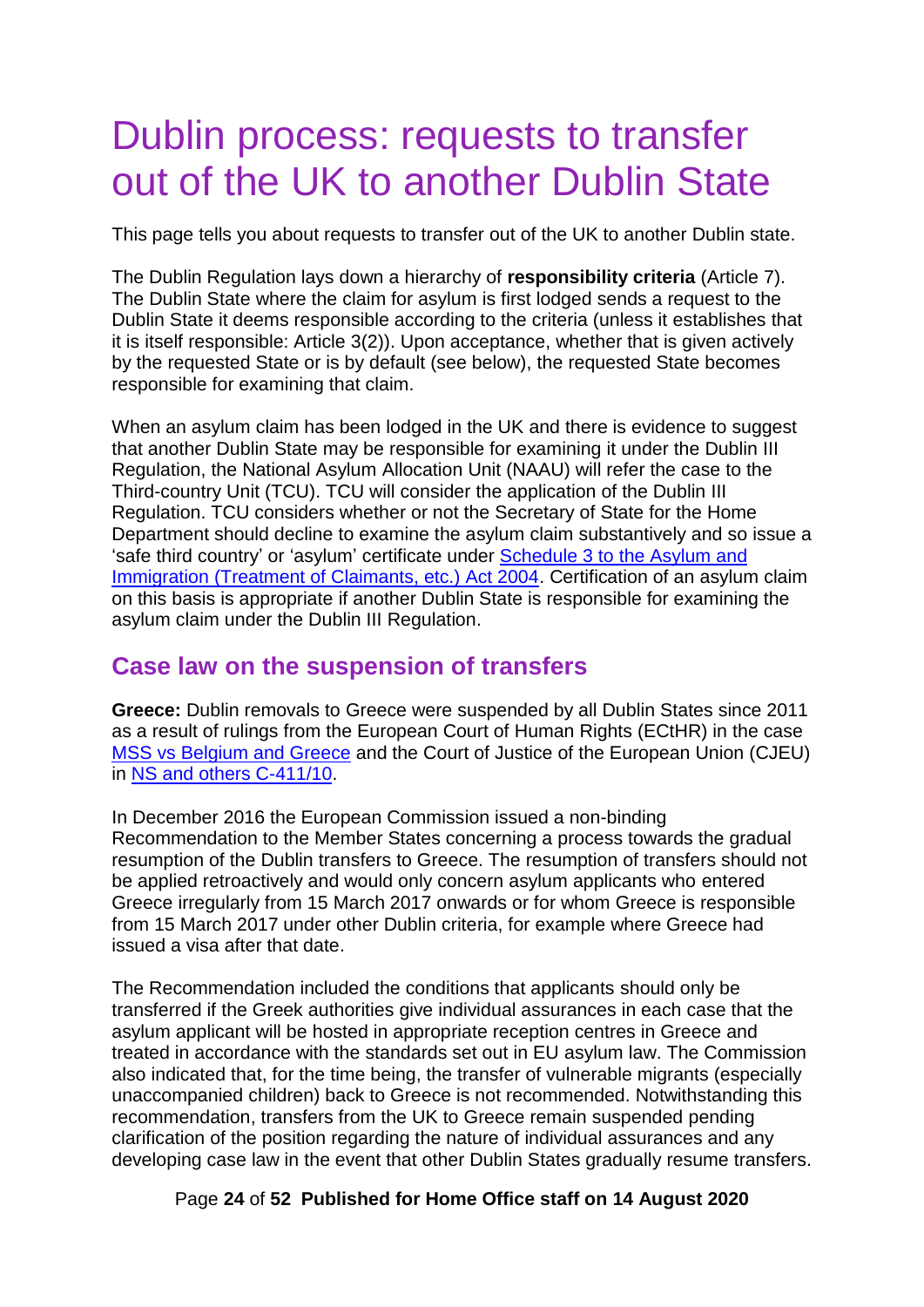The situation remains under review. Any case where Greece appears to be the responsible Dublin State or where there is evidence that an applicant for asylum in the UK has already been recognised as a beneficiary of international protection in Greece must be discussed with a senior caseworker, who may then wish to seek further advice from Asylum Policy on the latest position.

**Hungary:** in August 2016 in the case of [Ibrahimi and Abasi vs The Secretary of](http://www.bailii.org/ew/cases/EWHC/Admin/2016/2049.html)  [State for the Home Department,](http://www.bailii.org/ew/cases/EWHC/Admin/2016/2049.html) the High Court held that Dublin III Regulation transfers from the UK to Hungary were unlawful. At the date of the judgment the Court found that having considered the available evidence regarding the asylum system in Hungary, the applicants would be at risk of refoulement from Hungary to Serbia (and beyond). The judgment noted that the relevant evidence may change the assessment of risk in the future: Dublin transfers from the UK to Hungary remain suspended, with the situation remaining under review. Any case where Hungary appears to be the responsible Dublin State or where there is evidence that an applicant for asylum in the UK has been recognised as a beneficiary of international protection in Hungary must be discussed with a senior caseworker, who may then wish to seek further advice from Asylum Policy.

**General Principles:** In **Jawo C-163/17** the CJEU ruled that, according to its [case](https://www.asylumlawdatabase.eu/en/content/cjeu-c-411-10-and-c-493-10-joined-cases-ns-v-united-kingdom-and-me-v-ireland)  [law,](https://www.asylumlawdatabase.eu/en/content/cjeu-c-411-10-and-c-493-10-joined-cases-ns-v-united-kingdom-and-me-v-ireland) an asylum applicant may not be transferred under the Dublin III Regulation to the Dublin State responsible for processing their application, if the living conditions would expose them to a situation of extreme material poverty amounting to inhuman or degrading treatment within the meaning of Article 4 CFR. In this regard, the Court held that the threshold was only met where such deficiencies, in light of all the circumstances of the individual case, attained a particularly high level of severity beyond a high degree of insecurity or a significant degradation of living conditions. The latter finding is also supported by the [jurisprudence](https://www.asylumlawdatabase.eu/en/content/ecthr-mss-v-belgium-and-greece-gc-application-no-3069609) of the European Court of Human Rights. Correspondingly, national courts had the obligation to examine, on the basis of information that is objective, reliable, specific and properly updated and having regard to the standard of protection of fundamental rights guaranteed by EU law, whether there was a real risk for the applicant to find himself in such situation of extreme material poverty.

With regard to the extension of the time limit for transfer, the Court noted, *inter alia*, that an applicant 'absconds' when they deliberately evade the reach of the national authorities responsible for carrying out the transfer. This may be presumed when the applicant has left the accommodation allocated to them without informing the competent authorities, provided that they have been informed of this obligation. However, under such circumstances the applicant retains the possibility to demonstrate that there were valid reasons for not informing the authorities of his absence and that he did not have the intention to evade the reach of those authorities.

#### <span id="page-24-0"></span>**Information leaflets**

As specified in Article 4 of the Dublin III Regulation, an asylum claimant must receive, at the beginning of their asylum procedure, timely and adequate information on the Dublin procedure itself. This is for the individual's understanding of his or her situation and for the effective function of the Dublin system by the Dublin States. The

Page **25** of **52 Published for Home Office staff on 14 August 2020**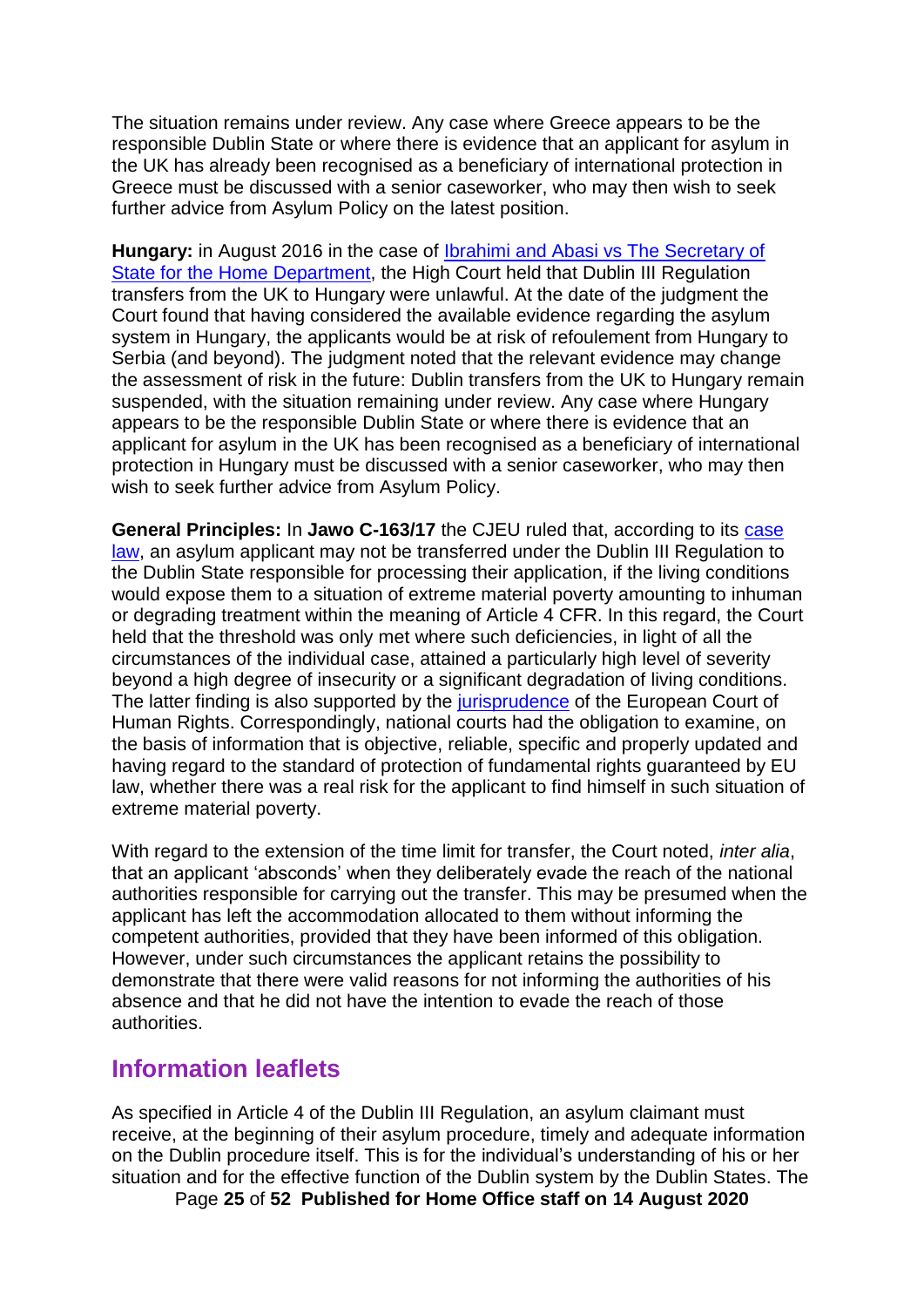standard text of the leaflets is set out in [Implementing Regulation 118/2014](http://eur-lex.europa.eu/legal-content/EN/TXT/?qid=1509610440039&uri=CELEX:32014R0118) and [UK](https://www.gov.uk/government/collections/asylum-claims-and-the-dublin-regulations)  [Dublin leaflets](https://www.gov.uk/government/collections/asylum-claims-and-the-dublin-regulations) are published. The information is to be provided in a language that the claimant understands or is reasonably supposed to understand. Where necessary for the proper understanding of the claimant the information shall also be given orally. In cases of doubt as to whether the claimant understands the language used caseworkers should consult a senior caseworker in TCU.

### <span id="page-25-0"></span>**Criteria and evidence when making a request to another State**

If not already being considered by TCU, new cases that meet at least one of the [criteria](#page-14-0) and are supported by at least one piece of [evidence](#page-22-0) set out in the Dublin III Regulation and Commission Implementing Regulation (see below) must be referred to the NAAU Intake team for initial consideration regarding possible referral to TCU. If a potential Dublin case is identified, you must refer it immediately to the NAAU intake team, as the Dublin III Regulation provides strict time limits within which requests must be made to other Dublin States.

Article 22 of the Dublin III Regulation provides that 2 lists shall be established to set out the relevant elements of proof and circumstantial evidence (including detailed statements) to be used by Dublin States when considering whether to make requests to take responsibility. The 2 lists can be found in Annex II of the [Implementing](http://eur-lex.europa.eu/legal-content/EN/TXT/?qid=1509610440039&uri=CELEX:32014R0118)  [Regulation 118/2014.](http://eur-lex.europa.eu/legal-content/EN/TXT/?qid=1509610440039&uri=CELEX:32014R0118)

If a case does not fall to be referred for action under the Dublin process, the asylum claim must be handled according to mainstream asylum procedures. However, caseworkers should be alert to cases in which TCU have an interest and follow any directions given. For example, in cases where the claimant declares an immigration history in other Dublin States that has not previously been referred for possible TCU interest, such as a claim to have been in a Dublin State with a visa or with a residence permit or to have been illegally present for 5 months or more in the territory of Dublin States must be referred to TCU within 3 months of the claim being registered. See section: [Information sharing requests.](#page-30-1)

## <span id="page-25-1"></span>**Personal interview**

Article 5 of the Dublin III Regulation requires that after lodging a claim in a Dublin State, an asylum applicant must have a personal interview in order to facilitate the process of determining the responsible State. It may be omitted if a) the applicant has absconded or b) having received information about the Dublin III Regulation, including the possibility and purpose of a personal interview, the applicant has already provided the information relevant to determine the State responsible and the applicant is given the opportunity to present all further information which is relevant to correctly determine the State responsible before a decision is taken to transfer. The Asylum Screening Interview (or Welfare Interview for children) incorporates the necessary elements of the personal interview.

Children will be provided a Statement of Evidence Form to complete (with the assistance of their legal representative if they have one) which asks about their

Page **26** of **52 Published for Home Office staff on 14 August 2020**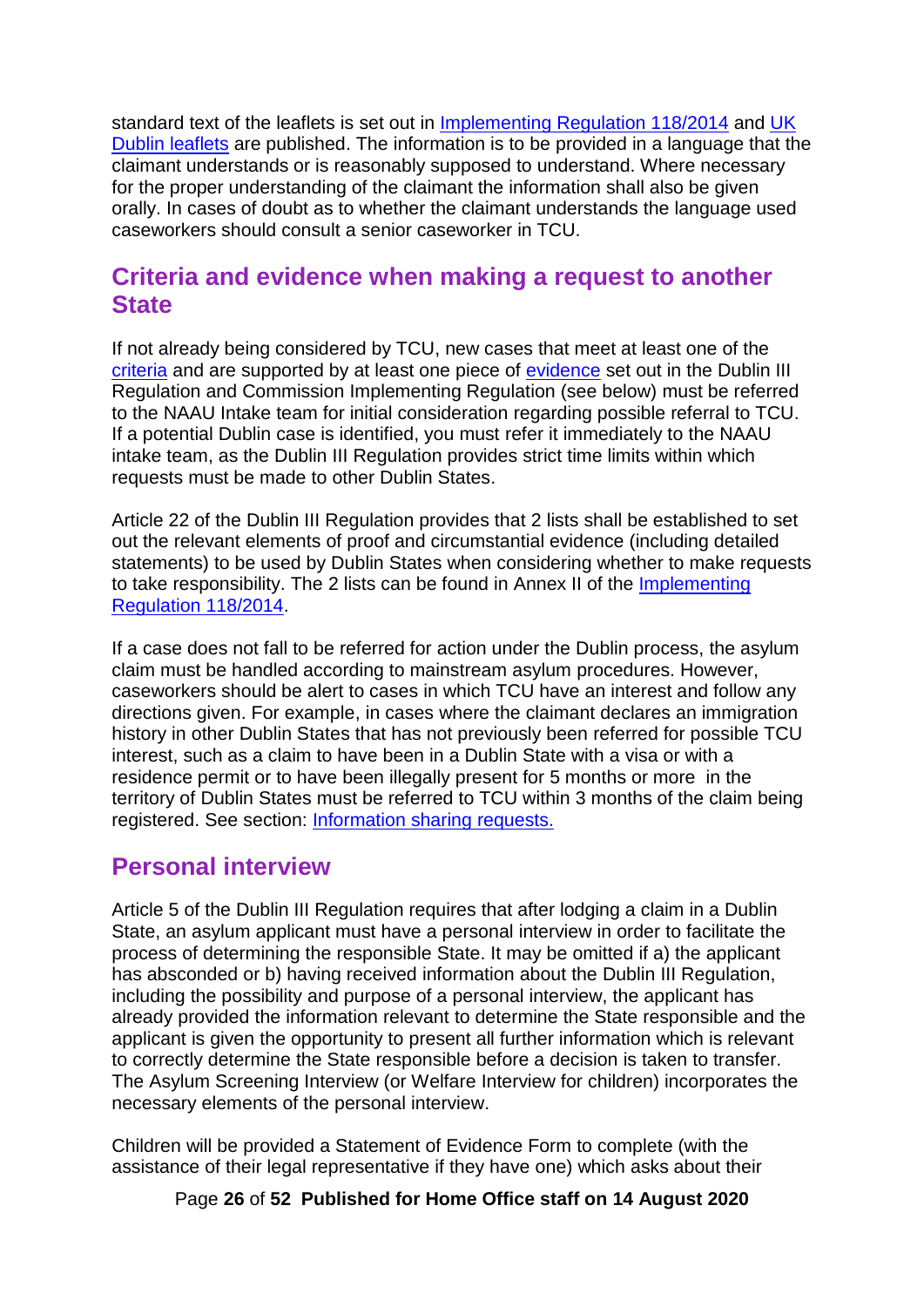<span id="page-26-1"></span>journey to the UK and family members in the European Union, including whether they may have family in the UK. Where no asylum claim has been lodged, or the 'claim' is to be taken as a further submission and TCU action may be appropriate then a TCU travel history interview must be completed.

Relevant information that should be considered includes all family details in the UK and in other Dublin States, the travel routes taken en route to the UK (including any claims to have entered the 'Dublin area' and then left it again), and any previous asylum claims. These details are important in assessing whether or not to make a request to another State with reference to the Dublin III Regulation. This is because the obligations to accept the transfer of an applicant cease where the Dublin State responsible under the Dublin III Regulation can establish that the person has left the territory of the Dublin States for a period of at least 3 months, unless the applicant is in possession of a valid residence document issued by the Dublin State responsible (Article 19 refers). Any asylum claim lodged after this period of absence shall be regarded as a new claim giving rise to a new procedure for determining the new Dublin State responsible. Although the burden of proof is on the responsible Dublin State to establish the departure from the territory, it is important to establish any claims made by an applicant to have left the collective territory of the Dublin States, the circumstances of the claimed departure, and to obtain any evidence to support the claim to have departed.

## <span id="page-26-0"></span>**Unaccompanied children**

Unaccompanied children may lodge an asylum claim in one Dublin State when they have family in another Dublin State. In such cases the Dublin III Regulation provides that the State responsible for examining the asylum claim will be that where the family member, sibling or relative (as defined in the Dublin III Regulation) is legally present, provided this is in the best interests of the child (and that in cases involving relatives, that the relative is able to take care of the child). The purpose of the transfer is for the asylum claim to be examined on its merits and does not anticipate the outcome of the consideration of the asylum claim or permission to remain in that State.

In 2013 the Court of Justice of the European Union (CJEU) ruled in MA and others v [Secretary of State for the Home Department C-648/11](http://curia.europa.eu/juris/document/document.jsf;jsessionid=9ea7d0f130d51ea214c3672e457cb9e0f8fa9978a40b.e34KaxiLc3eQc40LaxqMbN4Pa3qOe0?text=&docid=138088&pageIndex=0&doclang=en&mode=lst&dir=&occ=first&part=1&cid=908438) that where an unaccompanied child with no family members legally present in the territory of a Dublin State has lodged an asylum claim in more than one Dublin State, the Dublin III Regulation should be interpreted so that responsible State is the State in which the most recent claim for asylum is lodged and this is in the best interests of the child. Although there is provision for the transfer of unaccompanied children this is only appropriate in family related circumstances where the bringing together of the child with his or her family member, sibling or relative is considered to be in the best interests of the child. Any case where there is evidence that it may be in the best interests of an unaccompanied asylum-seeking child to request that another Dublin State accept responsibility for examining his or her asylum claim on family grounds must be discussed with a senior caseworker in TCU, who may then wish to seek further advice from Asylum Policy.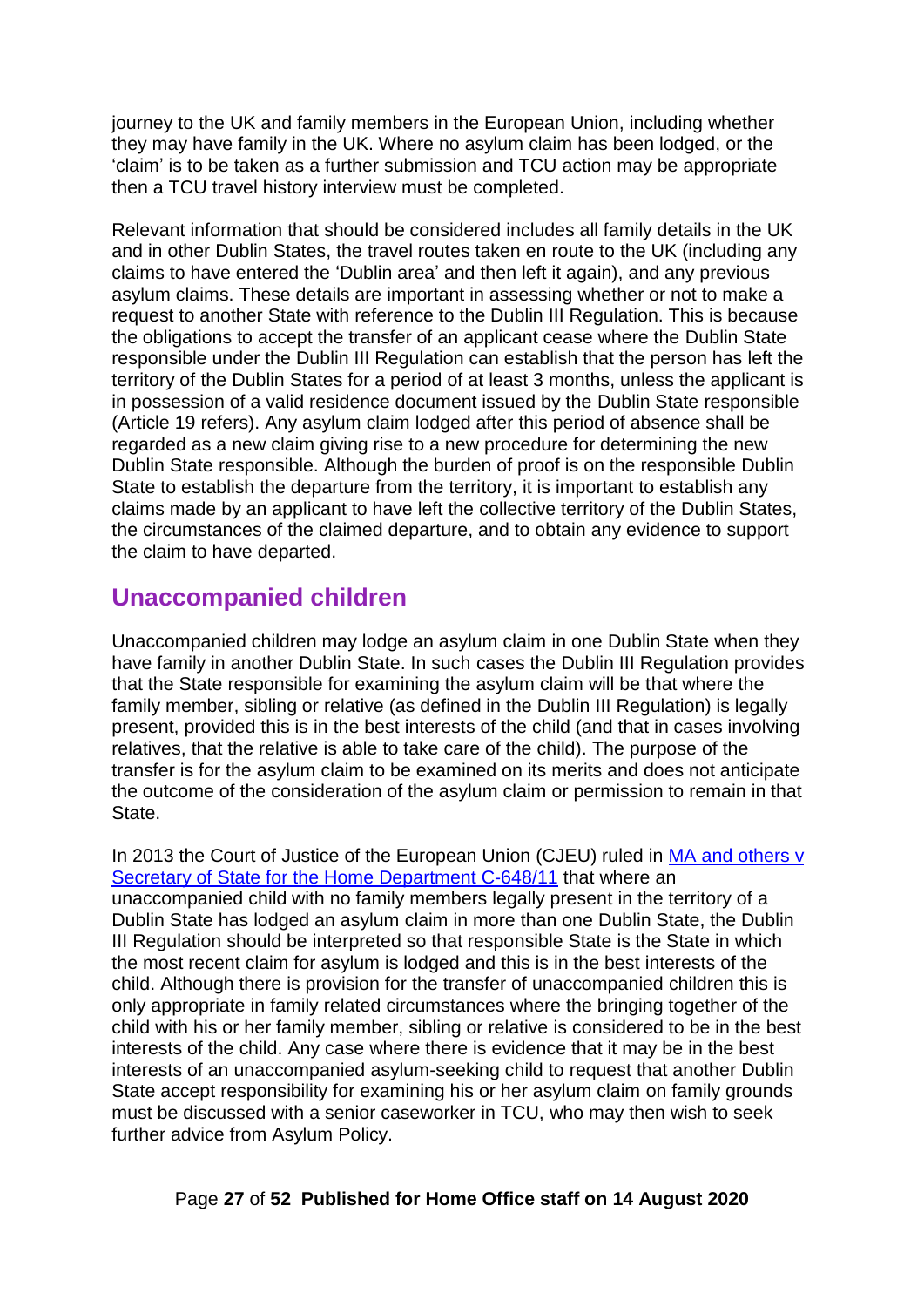# **Age dispute cases**

The Home Office handling of age dispute cases is determined by policy set out in Assessing Age, which you must fully review before handling a potential age dispute case. Age assessments conducted by a local authority in the UK must be Merton and further case law compliant, in line with  $R$  (on the application of B) v Merton LBC [\[2003\] EWHC 1689.](http://www.bailii.org/ew/cases/EWHC/Admin/2003/1689.html) For further guidance on working with local authorities in respect of age assessments please see Age assessment joint working guidance.

## <span id="page-27-0"></span>**Potential victims of trafficking**

Where there are considerations relating to a potential victims of modern slavery and issues relates to the Dublin III Regulation please see the competent authority and frontline staff guidance for more information on handling those cases.

## <span id="page-27-1"></span>**Detention**

UK law provides broad powers to detain in an immigration context. Immigration detention is only lawful where it is based on one of the statutory powers to detain and where it accords with the limitations set out by domestic and ECHR case law and with stated detention policy.

Recital 20 of the Dublin III Regulation refers to the underlying principle that a person should not be held in detention for the sole reason that he or she is seeking international protection. [Article](http://eur-lex.europa.eu/legal-content/EN/TXT/PDF/?uri=CELEX:32013R0604&from=EN#page=16) 28 of the Dublin III Regulation also provides that Dublin States shall not hold a person in detention for the sole reason that he or she is subject to the procedure established in the Dublin III Regulation. When there is a **significant risk of absconding** Dublin States may, however, detain the person concerned in order to secure transfer procedures in accordance with this Regulation, on the basis of an individual assessment and only in so far as detention is proportional and other less coercive alternative measures cannot be applied effectively.

It will only be appropriate to detain an individual in order to secure transfer to another Dublin State when they present a '**significant risk of absconding**'. On 15 March 2017 the Court of Justice of the European Union (CJEU) stated in the case C-528/15 [Al Chodor](http://curia.europa.eu/juris/celex.jsf?celex=62015CJ0528&lang1=en&type=TXT&ancre=) that the existence of case law confirming consistent administrative practice by national authorities regarding criteria on a 'significant risk of absconding' was not sufficient to meet Article 28. The Court ruled that the objective criteria to define a 'risk of absconding' must be established in a binding provision of national law.

When considering whether or not to detain an individual in order to secure transfer under Dublin, the provisions in the [Transfer for Determination of an Application for](http://www.legislation.gov.uk/uksi/2017/405/contents/made)  [International Protection \(Detention\) \(Significant Risk of Absconding Criteria\)](http://www.legislation.gov.uk/uksi/2017/405/contents/made)  [Regulations 2017](http://www.legislation.gov.uk/uksi/2017/405/contents/made) must be applied.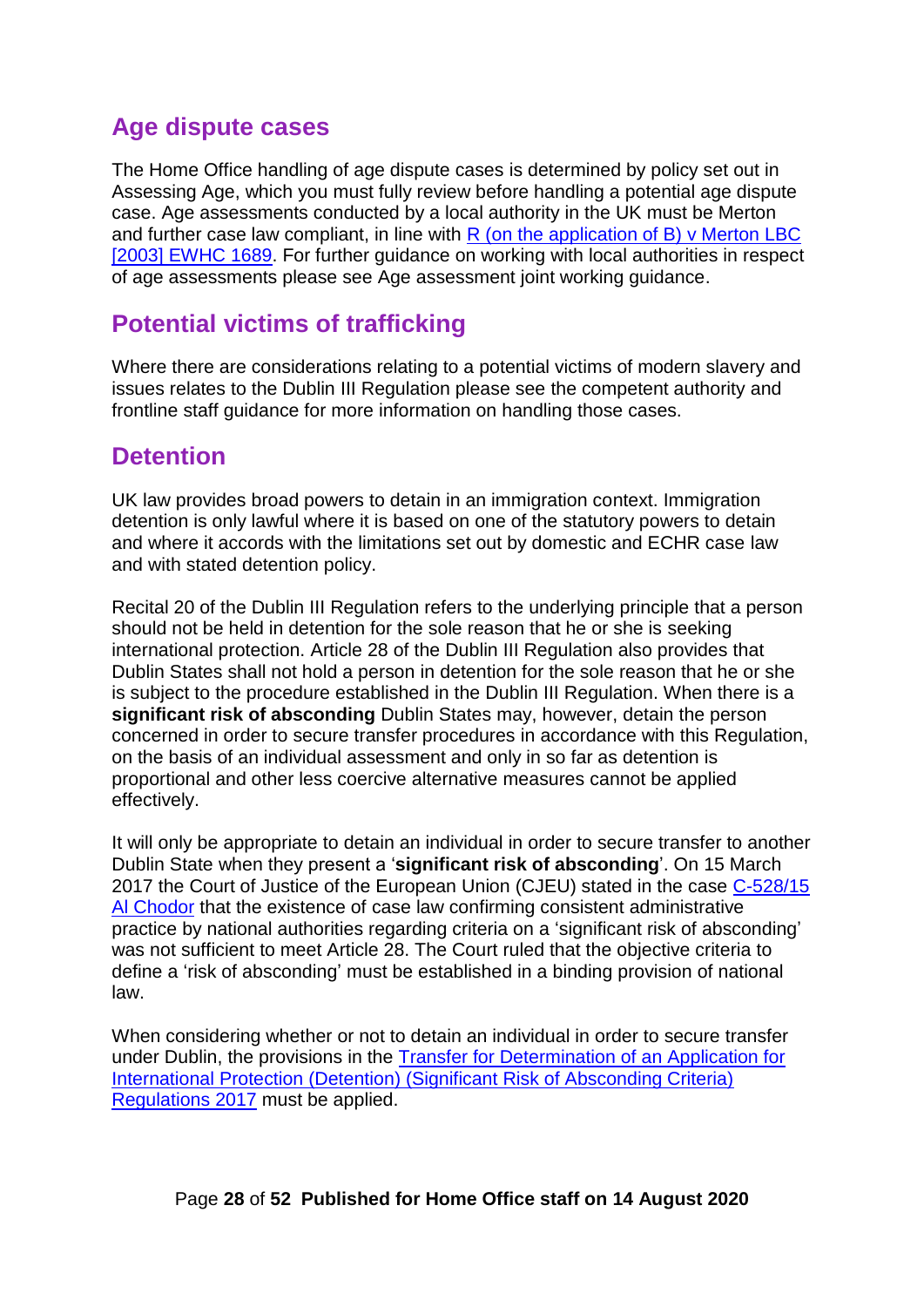[Section 60 of the Immigration Act 2016](http://www.legislation.gov.uk/ukpga/2016/19/section/60/enacted) has limited the detention of pregnant women who are being returned (or deported) to a normal maximum of 72 hours, though this can be extended to an absolute maximum of one week with Ministerial authorisation.

For further guidance on detention please see [Chapter 55 of the Enforcement](https://www.gov.uk/government/publications/offender-management)  [Instructions and Guidance.](https://www.gov.uk/government/publications/offender-management)

## <span id="page-28-0"></span>Calculating the detention period

In all cases, but in particular where an individual is detained, steps to secure the transfer must be made as quickly as possible. Article 28 sets out that detention shall be for as short a period as possible and shall be for no longer than the time reasonably necessary to fulfil the required administrative procedures with due diligence until the transfer under this Regulation is carried out.

There are strict timescales **where a person is in detention**. Where a person is detained from the start of the Dublin procedure, a take charge or take back request must be made within one month of the application being lodged. An urgent reply should be requested in all such cases. When an urgent reply is requested, it must be given by the other Dublin State within two weeks of receipt of the request. Failure to reply within the two-week period shall be tantamount to accepting the request and entails the obligation to take charge or take back the person, including the obligation to provide for proper arrangements for arrival.

Where a person is **already detained** at **either** of the following events:

- the time that the request is accepted, whether implicitly or explicitly
- if the person lodges a challenge to the transfer decision, then the point at which that challenge no longer has suspensive effect

the transfer of that person shall be carried out as soon as practically possible, and at the latest **within 6 weeks** of that event (each event may be the 'Relevant Date').

The time is calculated from the 'Relevant Date' in the same way as other Dublin time limits (Article 42 of the Dublin III Regulation explains how to calculate time limits in the Regulation).

When the requesting Dublin State fails to comply with the deadlines for submitting a take charge or take back request or where the transfer does not take place within the period of 6 weeks referred to above, the person must be released.

Time spent in detention before the 'Relevant Date', such as when a request is ongoing with another State or is awaiting a reply, does **not** count towards the 6 week period. Equally, if a person is detained for a period following the acceptance by the receiving State of the transfer request, and subsequently seeks appeal or review of that decision, the period of time spent in detention prior to the conclusion of the appeal or review does **not** count towards the 6 week period.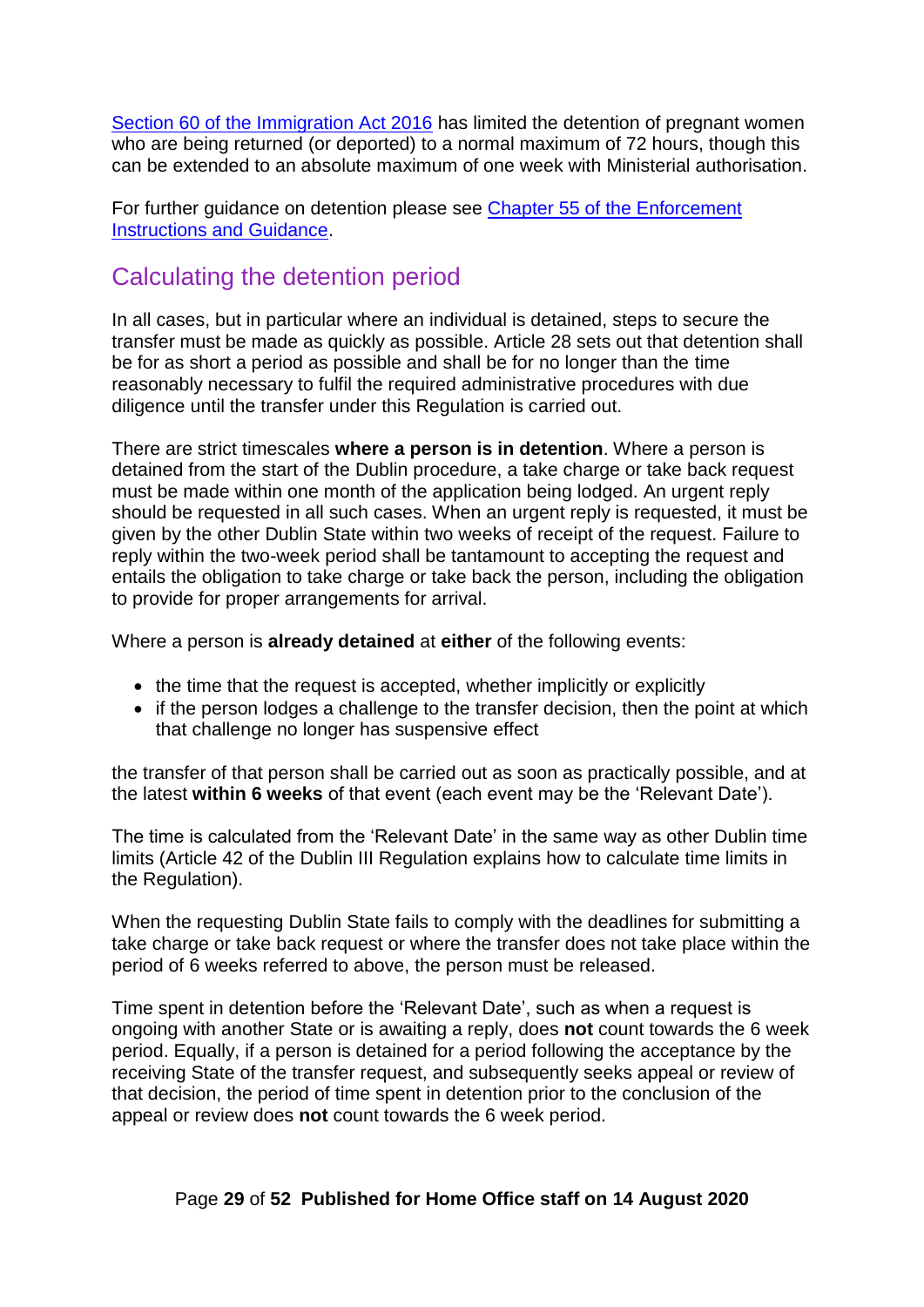If the person is detained at the point at which their challenge no longer has suspensive effect, but is released shortly afterwards (for example following a successful application for bail), any previous period of detention does **not** have to be added when the person is detained again, so the 6 week period re-starts. This position follows the CJEU's judgment in the case of [C-60/16 Khir Amayry](http://curia.europa.eu/juris/celex.jsf?celex=62016CJ0060&lang1=en&type=TXT&ancre=) (September 2017).

**Where a person is not detained upon either of the Relevant Dates**, the 6 week period is not relevant. However, removal should take place as quickly as possible, and, where a person is detained after a request has been accepted and any challenge is no longer suspensive, any detention should be for a period less than 2 months.

# **Related content**

**[Contents](#page-1-0)**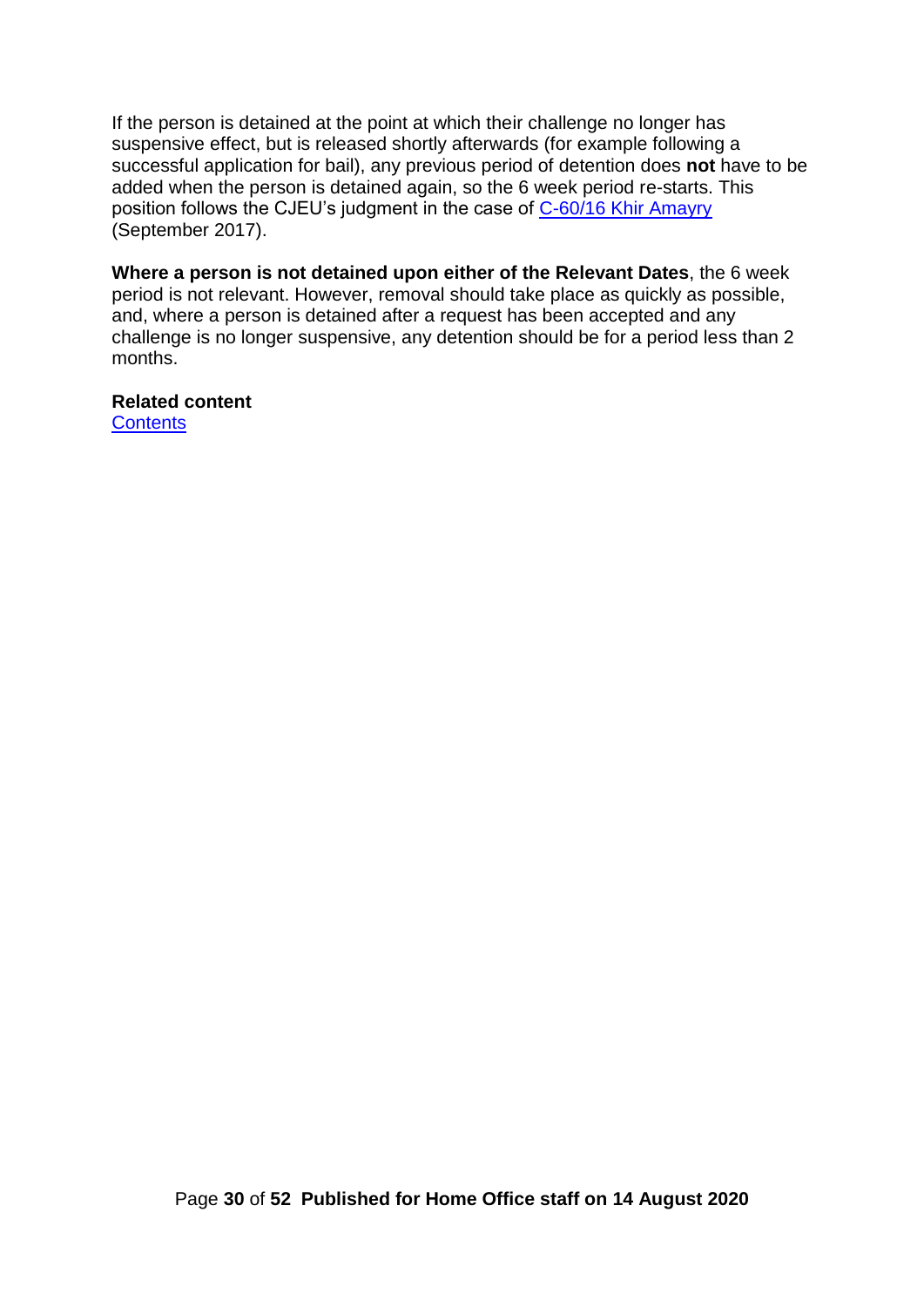# <span id="page-30-0"></span>Making a request to another Dublin **State**

This page tells you about making a request to another Dublin state.

### <span id="page-30-1"></span>Considering whether to make a request to take responsibility for examining a claim

#### <span id="page-30-2"></span>**Information sharing requests**

**Article 34** of the Dublin III Regulation provides a mechanism for information sharing between the Dublin States, **in particular to make a preliminary check whether there is a criterion that is likely to determine another State's responsibility for examining the asylum claim**. Such requests are made and submitted through DubliNet using Annex V of [Implementing Regulation 118/2014.](http://eur-lex.europa.eu/legal-content/EN/TXT/?qid=1509610440039&uri=CELEX:32014R0118) This is a useful option in cases where there is only limited circumstantial evidence that another Dublin State is responsible for examining a claim. For example, an information sharing request may result in additional information from the requested State that means that it is possible to make a formal request to take responsibility for an applicant.

Each State shall communicate to any other such personal data concerning the applicant as is appropriate, relevant and non-excessive for:

- determining the Dublin State responsible
- examining the application (claim)
- implementing any obligation under the Dublin III Regulation

Full details of the information that can be exchanged are set out in Article 34 of the Regulation and also below:

- personal details of the applicant, his or her family members, relatives or any other family relations, including full names, former names, nicknames or pseudonyms, nationality, date and place of birth
- identity or travel documents, including visas
- other information necessary for establishing the identity of the applicant, including fingerprints (processed in accordance with the Eurodac Regulation)
- places of residence and travel routes
- the place where the claim was lodged
- the date on which any previous claim was lodged, the date on which the present claim was lodged, the stage reached in the proceedings and any decision taken

Article 34 requests must not, however, be made without some indication of the basis upon which potential responsibility might be determined. This is to prevent Dublin States making excessive numbers of purely speculative requests to each other. A

#### Page **31** of **52 Published for Home Office staff on 14 August 2020**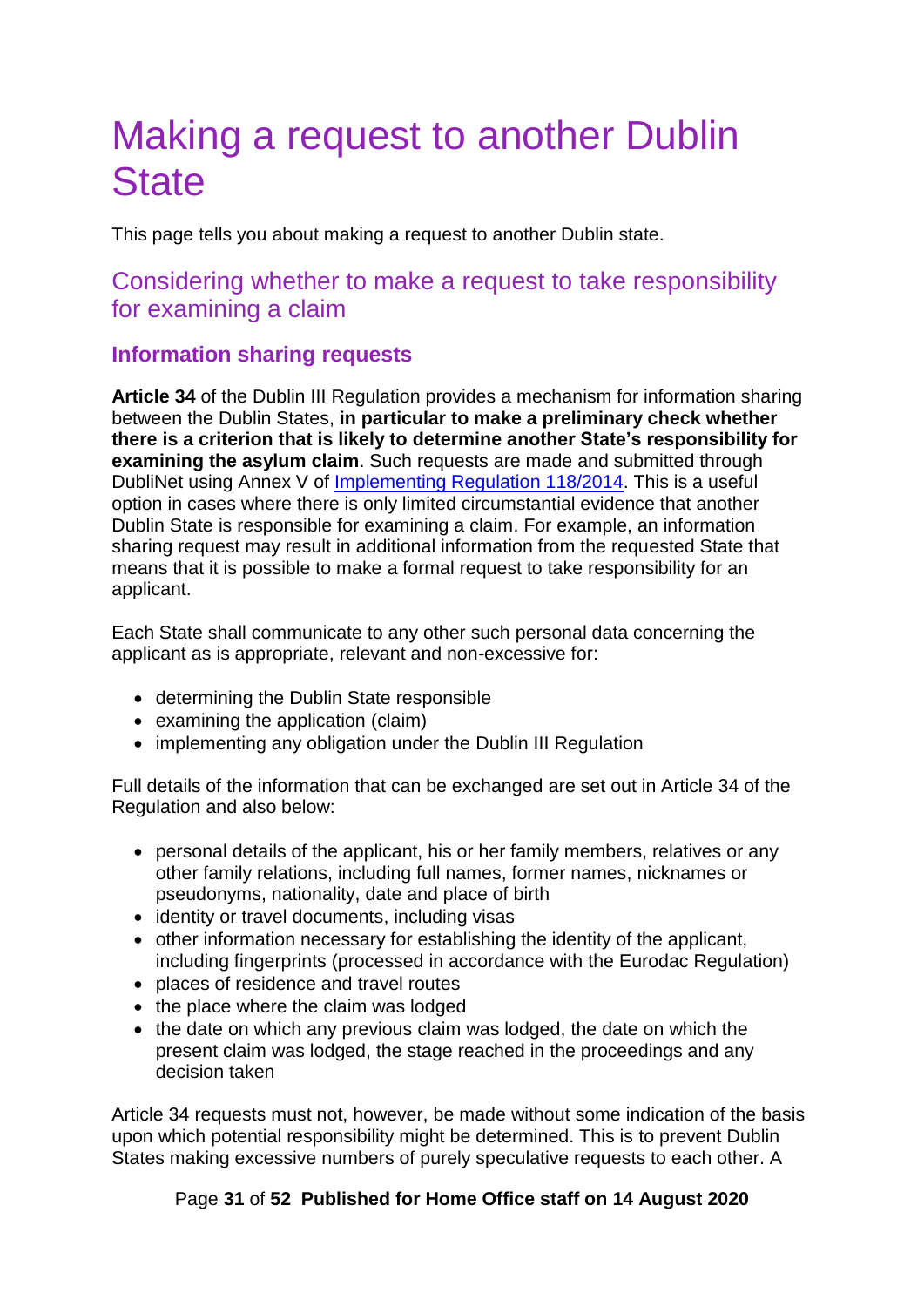<span id="page-31-2"></span>request for information must state the reasons why it is being made with reference to relevant information on the ways and means by which applicants enter the territories of the Dublin States, the specific and verifiable statements made by the applicant. Article 34(4) of the Dublin III Regulation gives further details.

Article 34(5) sets outs the obligations on a Dublin State when replying to an information request, including the obligation to reply within 5 weeks: if a reply is delayed then reasons for the delay must be given.

Although not relevant to the determination of responsibility for examining an asylum claim Article 34 also provides that where it is necessary for the examination of the substance of an asylum claim the responsible State can ask another Dublin State for information about a previous asylum claim lodged with it. The applicant must give their consent in writing to the exchange of this information. Further details are given in Article 34(3) of the Dublin III Regulation. A refusal to give consent may be read by a caseworker to undermine a claimant's credibility.

#### <span id="page-31-0"></span>**Family tracing: special provisions for unaccompanied children**

Article 6 of the Dublin III Regulation concerning guarantees for minors (children) provides that for the purposes of applying the provisions relating to responsibility for examining an asylum claim the Dublin State where the unaccompanied child has lodged his or her claim shall take appropriate action to identify family members, siblings or relatives on the territory of the Dublin States. The Commission Implementing Regulation includes a specific form for this purpose. The aim of the standardised information exchange related to unaccompanied children is, in line with the child's best interest as a primary consideration, to identify the child's family members, siblings or relatives present on the territory of the Dublin States, establish the existence of proven family links between them, to assess the capacity of a relative to take care of the child and where relevant, determine the most appropriate person to whom the child is to be entrusted.

Requests and replies must be made on the standard form at Annex VII of [Implementing Regulation 118/2014.](http://eur-lex.europa.eu/legal-content/EN/TXT/?qid=1509610440039&uri=CELEX:32014R0118)

See also the instruction: Family Tracing Guidance.

### <span id="page-31-1"></span>Making a formal request to another State to take responsibility

There are two ways in which a formal request can be made to another Dublin State to take responsibility for the consideration of an asylum claim lodged in the UK: to take charge or to take back. These are set out in detail below.

The Dublin III Regulation contains strict time limits for taking action as set out in Articles 21, 23 and 24. It is essential that you adhere to these, as failure to do so will result in the UK becoming responsible for the consideration of a case by default, even where that responsibility should lie with another Dublin State based on the application of the criteria in the Dublin III Regulation.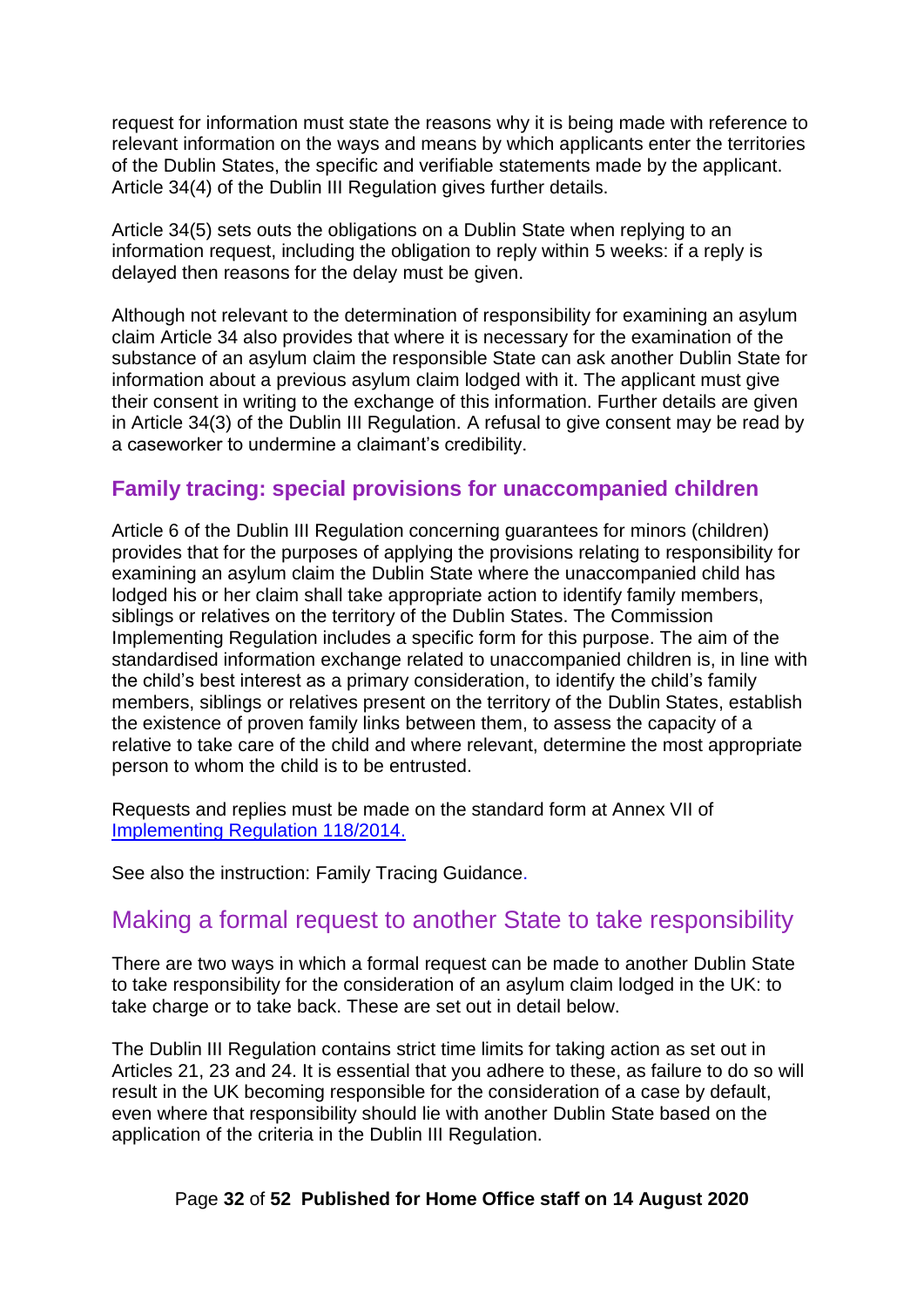#### **Take charge request**

**Article 21** of the Dublin III Regulation concerns the procedure for submitting a take charge request when a claim for asylum has been lodged in the UK. A take charge request must be made as quickly as possible and:

- in any event it must be made within 3 months of the date on which the application for asylum was lodged in the UK and, if based on evidence of a fingerprint match ('hit') from Eurodac, then within 2 months of receiving the Eurodac fingerprint 'hit'
- **if an applicant is detained then the period for submitting a request shall not exceed 1 month from the lodging of the claim** (Article 28(3) of the Dublin III Regulation)

The Court of Justice of the European Union has ruled on the timeframes for making requests, including those based on Eurodac evidence in the case of [Mengesteab C-](http://curia.europa.eu/juris/document/document.jsf?docid=193208&doclang=en)[670/16](http://curia.europa.eu/juris/document/document.jsf?docid=193208&doclang=en) (July 2017).

**Note**: The discretionary provisions in Article 17(2) of the Dublin III Regulation permit the Dublin State carrying out the process of determining the responsible Dublin State or the responsible State at any time before a first decision on the substance of an asylum claim is taken to request another Dublin State to take charge of an applicant in order to bring together any family relations on humanitarian grounds based in particular on family or cultural considerations. If a caseworker encounters a case where the normal time limit for making a formal request to another Dublin State has expired, including where the case is being considered substantively in the UK, TCU may use this provision in cases concerning family ties to another Dublin State; the case should be referred immediately to a senior caseworker in TCU to consider the facts of the individual case.

Take charge requests should be submitted through DubliNet using Annex I of [Implementing Regulation 118/2014.](http://eur-lex.europa.eu/legal-content/EN/TXT/?qid=1509610440039&uri=CELEX:32014R0118) The proof and circumstantial evidence which need to accompany a take charge request is listed in Annex II. Further information on how to make a take charge request including the use of standard forms can be found in Article 21 of the Dublin III Regulation and also in [Commission Implementing](http://eur-lex.europa.eu/legal-content/EN/TXT/PDF/?uri=CELEX:32003R1560&qid=1468333811689&from=EN)  [Regulation \(EC\) No. 1560/2003](http://eur-lex.europa.eu/legal-content/EN/TXT/PDF/?uri=CELEX:32003R1560&qid=1468333811689&from=EN) as amended and supplemented by [Implementing](http://eur-lex.europa.eu/legal-content/EN/TXT/?qid=1509610440039&uri=CELEX:32014R0118)  [Regulation 118/2014.](http://eur-lex.europa.eu/legal-content/EN/TXT/?qid=1509610440039&uri=CELEX:32014R0118) **Caseworkers must be familiar with the lists on the relevant elements of proof and circumstantial evidence.**

It is important to note that when making a request to take charge, **Article 21(2) of the Dublin III Regulation allows a Dublin State to ask for an urgent reply.** The request for urgency must state the reasons for the request and the period within which an urgent reply is expected, which shall be at least one week. Further details on the circumstances when a request for urgency on the part of the requested State is appropriate are in Article 21(2), that is where the asylum claim was lodged after:

- leave to enter or remain was refused
- an arrest for an unlawful stay
- the service or execution of a removal decision/order

Page **33** of **52 Published for Home Office staff on 14 August 2020**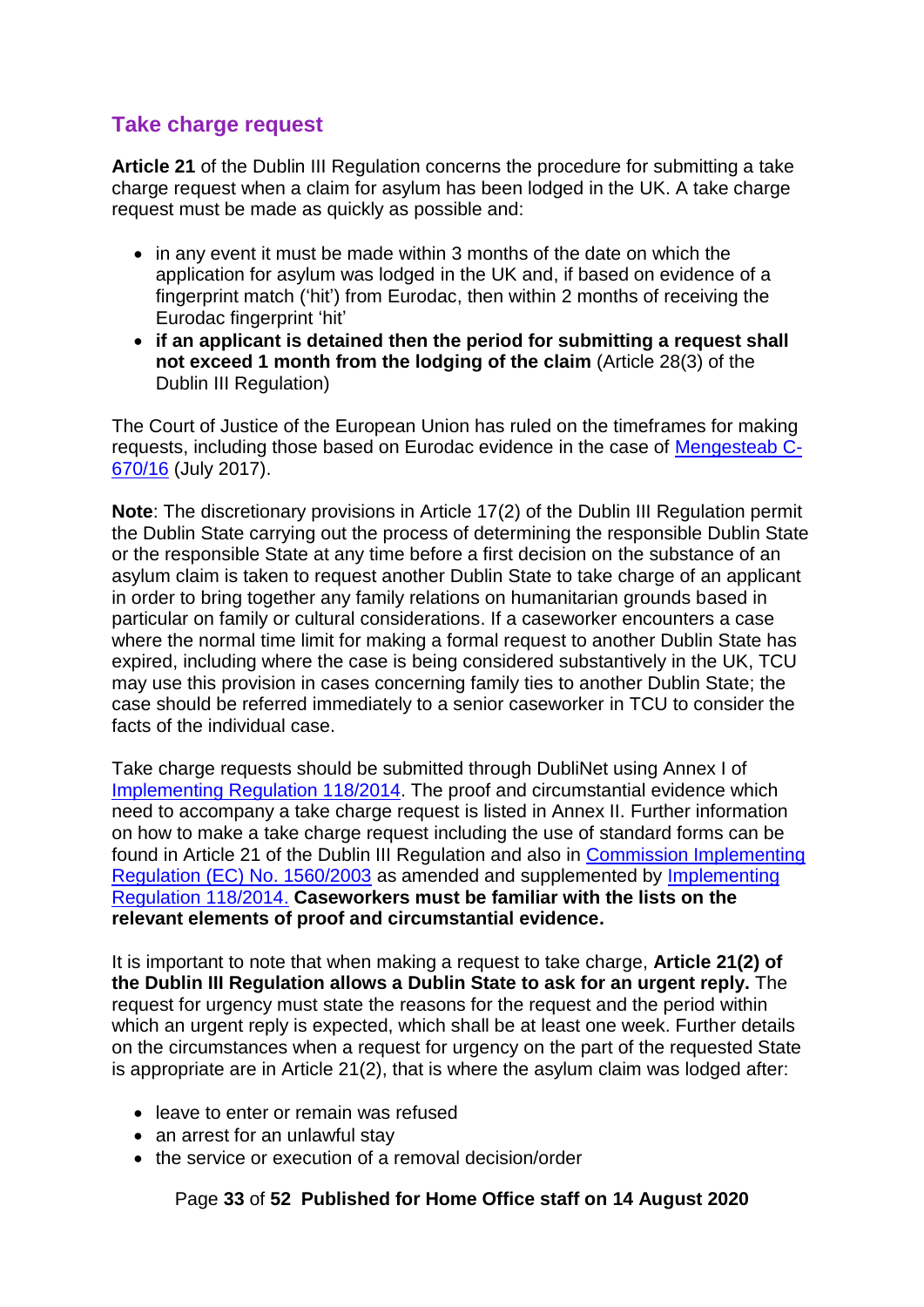#### <span id="page-33-0"></span>**Take back request**

**Article 23** of Dublin III concerns the procedure for submitting a take back request when a new asylum claim has been lodged in the UK. A take back request must be made as quickly as possible and in any event:

- if based on evidence of a fingerprint match ('hit') from Eurodac **within 2 months of receiving the fingerprint 'hit'**
- if based on evidence other than that from Eurodac it shall be made **within 3 months of the date on which the claim for asylum was lodged** in the UK
- **if an applicant is detained then the period for submitting a request shall not exceed 1 month from the lodging of the claim** (Article 28(3) of Dublin III)

Take back requests should be submitted through DubliNet using Annex III of [Implementing Regulation 118/2014.](http://eur-lex.europa.eu/legal-content/EN/TXT/?qid=1509610440039&uri=CELEX:32014R0118) Further information on how to make a take back request including the use of standard forms can be found in Article 23 of the Dublin III Regulation and also in [Implementing Regulation 1560/2003](http://eur-lex.europa.eu/legal-content/EN/TXT/?uri=CELEX:32003R1560) as amended and supplemented by [Implementing Regulation 118/2014.](http://eur-lex.europa.eu/legal-content/EN/TXT/?qid=1509610440039&uri=CELEX:32014R0118)

**Article 24** concerns the procedure when no new claim for asylum has been lodged in the UK but there is evidence that one has been lodged in another State, for example where a Eurodac fingerprint match resulting from a transmission made to Eurodac for a person found illegally present in the UK which matches with fingerprint data stored in Eurodac because of a previous claim for asylum in another State. The same deadlines apply for making requests as set out above in relation to Article 23. Article 24(4) of the Dublin III Regulation provides an alternative mechanism for Dublin States that are also bound by the Directive on Returns 2008/115/EC. **The UK does not participate in this Directive and so is unable to choose the alternative mechanism outlined in Article 24(4) of the Dublin III Regulation.**

## <span id="page-33-1"></span>Receiving a reply to a formal request

In the same way as it sets out time limits for making requests to another Dublin State, the Dublin III Regulation also contains provisions on deadlines for replies to requests. The time limits are different depending on the situation.

The time limits for **replies to requests to take charge** are set out in Article 22 of the Dublin III Regulation. A reply must be given within 2 months of the receipt of the request, but there are exceptions in the following situations:

- when the requesting Dublin State has pleaded urgency (Article 21(1) of the Dublin III Regulation refers), the requested Dublin State must make every effort to comply with that request for urgency:
	- $\circ$  if in exceptional circumstances it is not possible to do so because the examination of the request is particularly complex, the requested State may give its reply after the time limit requested, but in any event within 1 month of receiving the request

#### Page **34** of **52 Published for Home Office staff on 14 August 2020**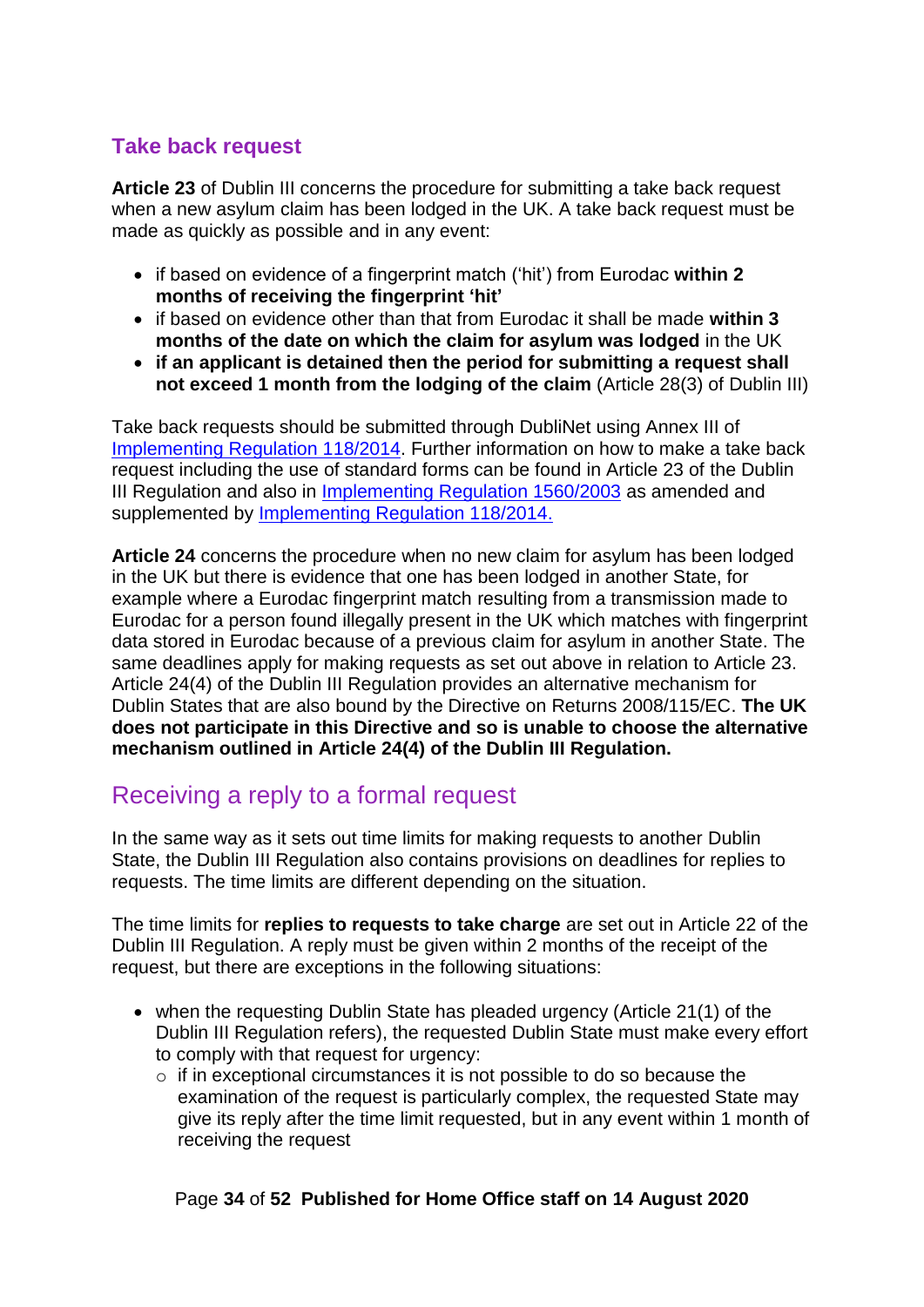• if an applicant is detained then the period for replying to a request is within 2 weeks of receipt (Article 28(3) of Dublin III)

The time limits for **replies to requests to take back** are set out in Article 25 of the Dublin III Regulation. A reply must be given as quickly as possible, and no later than one of the following:

- one month from the date on which the request was received
- 2 weeks from the date on which the request was received if the request to take back was based on evidence from the Eurodac database
- if an applicant is detained then the period for replying to a request is within 2 weeks of receipt (Article 28(3) of the Dublin III Regulation)

If the requested State **fails to reply within the time limits** set out in the Dublin III Regulation, the Regulation provides that this failure is tantamount to accepting the request and shall entail the obligation to take charge or take back of the person, including the obligation to provide for proper arrangements for arrival. Further information on the provisions that concern 'acceptance by default' can be found in Articles 22(7) and 25(2) of the [Dublin III Regulation.](http://eur-lex.europa.eu/legal-content/EN/ALL/?uri=CELEX:32013R0604)

#### <span id="page-34-0"></span>Unaccompanied children - special provisions for replies

Article 12(2) of the [Implementing Regulation 1560/2003](http://eur-lex.europa.eu/legal-content/EN/TXT/?uri=CELEX:32003R1560) as amended by [Implementing Regulation 118/2014](http://eur-lex.europa.eu/legal-content/EN/TXT/?qid=1509610440039&uri=CELEX:32014R0118) provides that in the case of **replying** to a take charge request that concerns unaccompanied children, any time limits in the Regulation that are not respected shall not necessarily be an obstacle to continuing the procedure for determining the responsible State or carrying out a transfer. Further information on deadlines when replying to take charge requests made to the UK can be found [later in this guidance.](#page-48-1)

Note: the normal time limits apply for **making** a take charge request with reference to Article 8 of the Dublin III Regulation, there is no provision in the Implementing Regulation to extend this time limit.

Further information about responses to requests can be found in Articles 5 and 6 of [Implementing Regulation 1560/2003](http://eur-lex.europa.eu/legal-content/EN/TXT/?uri=CELEX:32003R1560) as amended by [Implementing Regulation](http://eur-lex.europa.eu/legal-content/EN/TXT/?qid=1509610440039&uri=CELEX:32014R0118)  [118/2014.](http://eur-lex.europa.eu/legal-content/EN/TXT/?qid=1509610440039&uri=CELEX:32014R0118) The best interests of a child must be a primary consideration in all procedures relating to children when applying the Dublin III Regulation.

# <span id="page-34-1"></span>Rejected requests

In the event of a **negative reply** to a take charge or take back request, it is open to the requesting State to challenge the refusal if it feels that the refusal was based on a misappraisal, or when it has additional evidence to put forward, by asking that its formal request be re-examined. The CJEU in X and X C-47/17, C-48/17 confirmed that this must be done within 3 weeks of the receipt of the negative reply. The requested Dublin State shall strive to reply to a re-examination request within 2 weeks.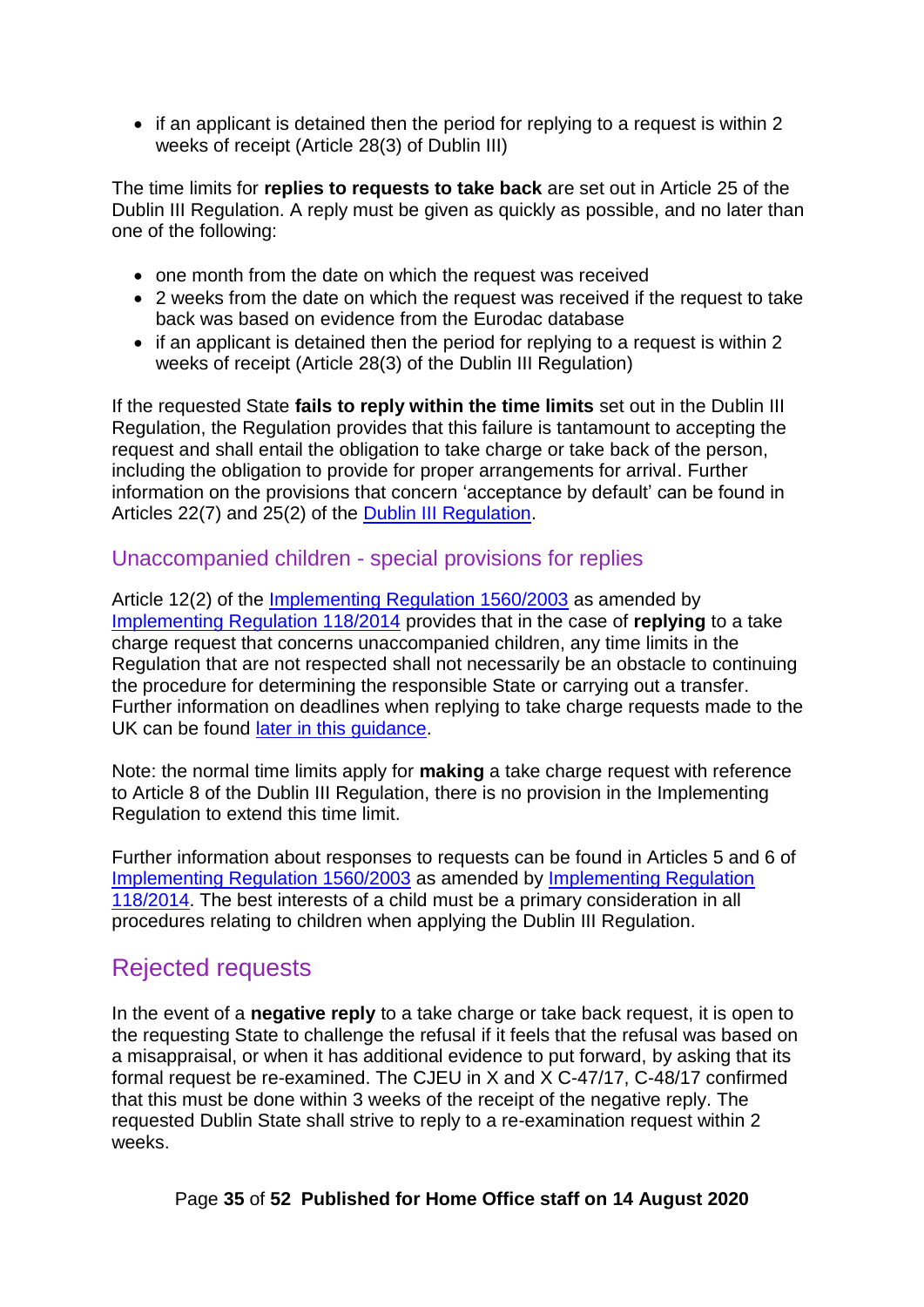However, in X and X the CJEU also ruled that if a reply to the request for reexamination is not received within 2 weeks that process ends and the requesting Dublin State retains responsibility, unless it is possible to make a new request to take back or take charge within the time limits in Dublin III. A rejected request can only trigger one re-examination procedure, it is not possible to call for repeated reexaminations in the same procedure. Only a new request to take charge or take back, if rejected, would attract the possibility of a new re-examination request (of that new rejection). In cases involving the humanitarian provisions in Article 17(2) of Dublin III a request can be made at any time before a first decision is made on the substance of the asylum claim.

## <span id="page-35-0"></span>Accepted requests – making the transfer

Where the requested Dublin State accepts responsibility for consideration of the applicant's case, certification of the case under the relevant provisions of [Schedule 3](http://www.legislation.gov.uk/ukpga/2004/19/schedule/3)  [to the Asylum and Immigration \(Treatment of Claimants, etc.\) Act 2004](http://www.legislation.gov.uk/ukpga/2004/19/schedule/3) must take place. This will include the consideration of any claims or allegations that removal from the UK and / or treatment in the responsible State in question would amount to an interference with the applicant's human rights under the terms of the European Convention on Human Rights (ECHR). It is essential that all matters raised should be fully answered with reference to relevant case law. If a human rights claim or allegation against removal is considered to be 'clearly unfounded' and therefore rejected, the removal decision from the UK will not attract an in-country statutory right of appeal – see Schedule 3 to the 2004 Act (as above). This means that the effective remedy against the removal decision is in the form of a judicial review against either, or both the third country and 'clearly unfounded' certification or certifications. Any representations which may have been received on behalf of the applicant must be answered before the case is certified.

The Dublin III Regulation contains provisions concerning the transfer of applicants once responsibility has been accepted. This includes time limits within which the transfer must take place. Article 29 of the Dublin III Regulation provides that the transfer shall be carried out after consultation between the Dublin States concerned as soon as practically possible but either:

- within 6 months of the acceptance of the request to take charge or take back
- within 6 months of the final decision on an appeal or review that has suspensive effect (the applicant cannot be removed or transferred until that procedure has been completed)

Where the transfer does not take place within the 6 month deadline, responsibility is transferred to the requesting State. But the deadline can be extended up to a maximum of:

- one year if the transfer cannot take place due to imprisonment of the person
- 18 months if the person concerned absconds

Following the CJEU in Shiri C-201/16, when a Dublin transfer does not take place within the six-month time limit prescribed in the Dublin III Regulation, responsibility

#### Page **36** of **52 Published for Home Office staff on 14 August 2020**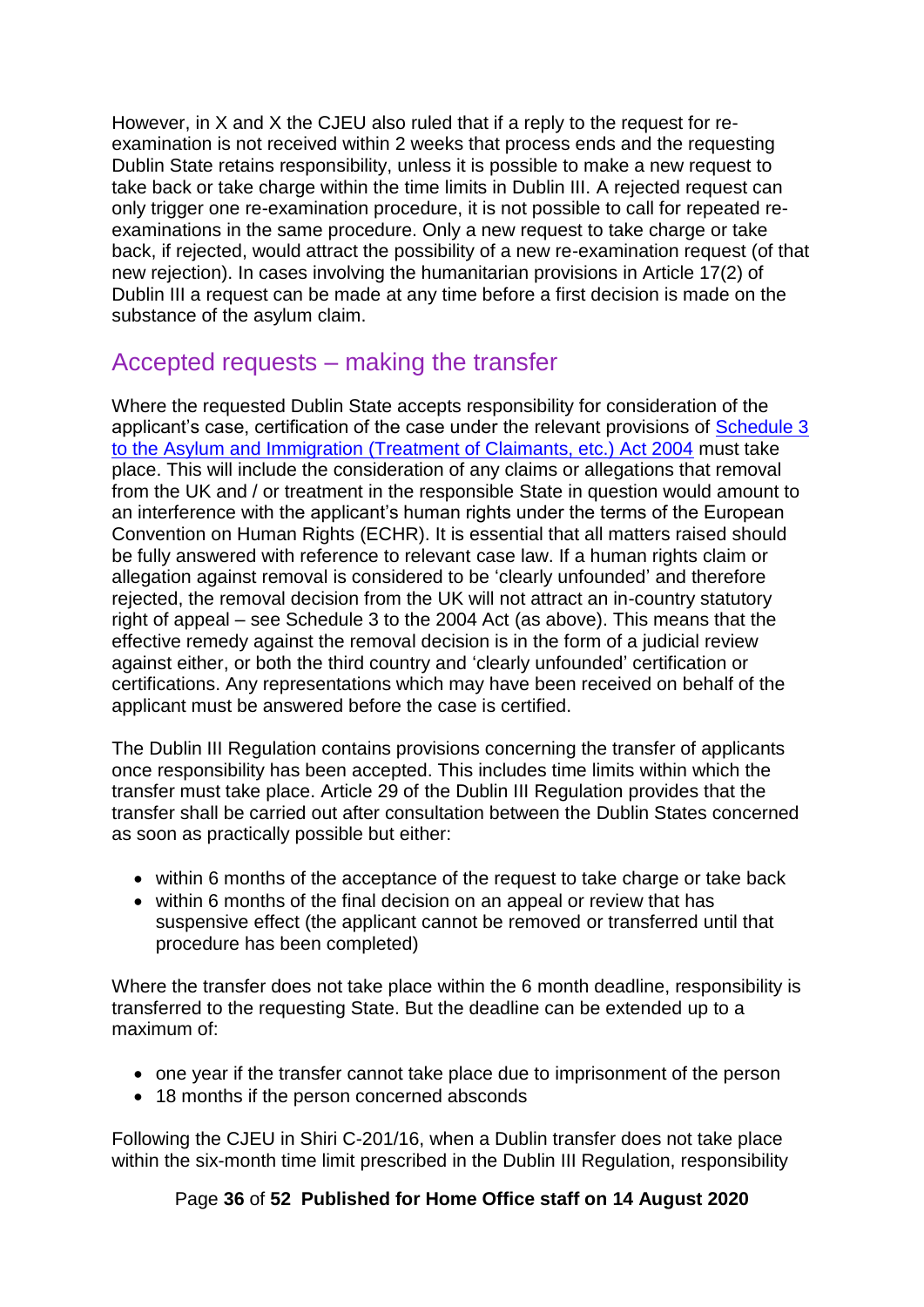for examining the application for international protection is automatically shifted to the Dublin State that requested the Dublin transfer. Moreover, the Court extended the scope of the right to an effective remedy provided in the Dublin III Regulation, specifying that an applicant for international protection can challenge a Dublin transfer before a national court by invoking the expiry of the prescribed six-month time limit.

If the applicant does not hold travel documents the transfer can take place quickly without the need to obtain other forms of travel documentation by using the laissez passer referred to in Article 29 of the Dublin III Regulation. A copy of the standard laissez passer can be found at Annex IV of [Implementing Regulation 118/2014.](http://eur-lex.europa.eu/legal-content/EN/TXT/?qid=1509610440039&uri=CELEX:32014R0118)

More information on the provisions on transfer, including the exchange of relevant information before a transfer is carried out (including health data) can be found in Articles 29-32 of the Dublin III Regulation and also in Chapter III and the annexes of [Implementing Regulation 1560/2003](http://eur-lex.europa.eu/legal-content/EN/TXT/?uri=CELEX:32003R1560) as amended by [Implementing Regulation](http://eur-lex.europa.eu/legal-content/EN/TXT/?qid=1509610440039&uri=CELEX:32014R0118) [118/2014.](http://eur-lex.europa.eu/legal-content/EN/TXT/?qid=1509610440039&uri=CELEX:32014R0118)

**Related content [Contents](#page-1-0)**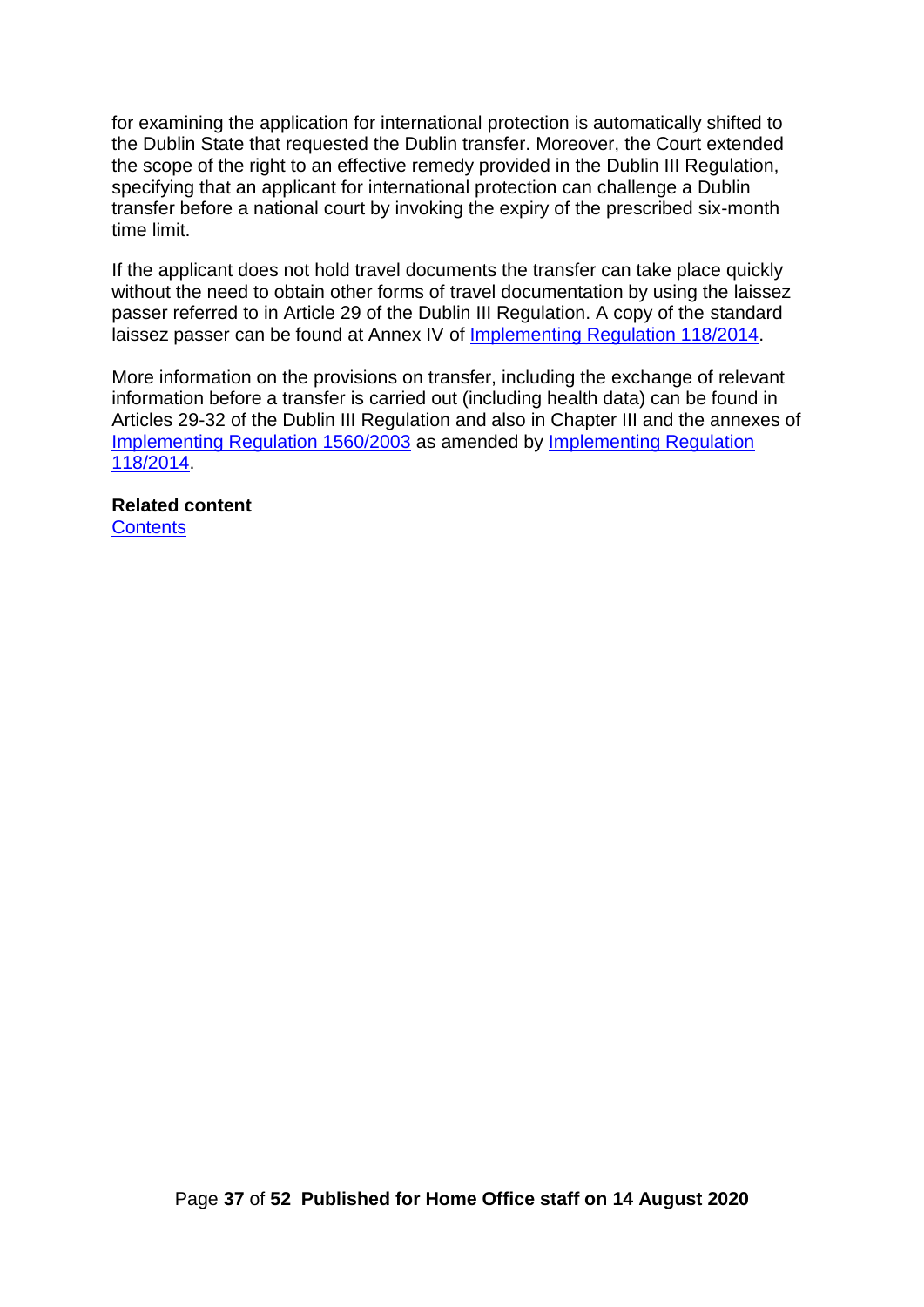# <span id="page-37-0"></span>Applicants who return to the requesting state following transfer

The carrying out of a transfer does not, in itself, definitively establish the responsibility of the Dublin State to which the person concerned has been transferred.

Following the CJEU in Hasan C-360/17 a Dublin State, to which an applicant has returned after being transferred, is not allowed to transfer that person anew to the (originally) requested Dublin State without respecting a take back procedure. In those circumstances, a new take back request must be submitted within the periods prescribed in Article 24(2) of the Dublin III Regulation, which begins to run from the time the requesting Dublin State becomes aware of the presence of the person concerned on its territory.

#### **Related content**

**[Contents](#page-1-0)**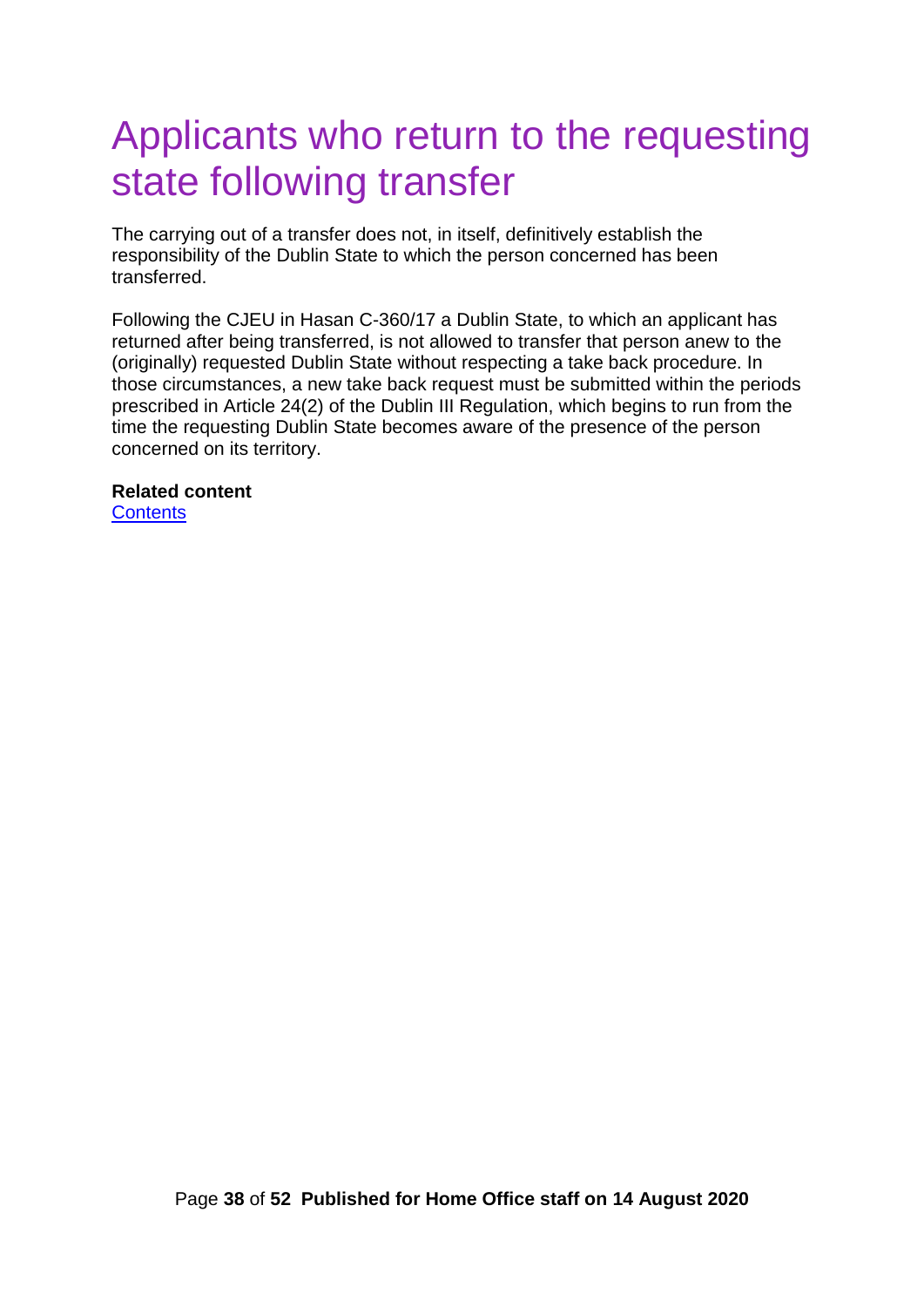# <span id="page-38-0"></span>Dublin process: requests for transfer into the UK

This section explains the process **when an asylum claim has been lodged in another Dublin State** and there is evidence to suggest that the UK may be responsible for taking charge of the applicant to examine his or her claim under the Dublin III Regulation or where the UK is being asked to take back a person who has previously lodged an asylum claim in the UK.

# <span id="page-38-1"></span>**Considering requests from other Dublin States**

## <span id="page-38-2"></span>Receiving a request

Another Dublin State will submit a request for consideration of responsibility of an asylum claim to the UK authorities in the same way as the UK makes requests to other Dublin States. These cases are considered by the European Intake Unit (EIU) in UKVI.

As set out in Articles 1 and 2 of the [Implementing Regulation 1560/2003](http://eur-lex.europa.eu/legal-content/EN/TXT/?uri=CELEX:32003R1560) as amended by [Implementing Regulation 118/2014,](http://eur-lex.europa.eu/legal-content/EN/TXT/?qid=1509610440039&uri=CELEX:32014R0118) all formal requests to take responsibility based on grounds in the Dublin III Regulation must be submitted on the relevant standard forms using the DubliNet communications system. The requests that are received in the UK must respect the same terms of the Dublin III Regulation and the related Implementing Regulations that apply to UK requests to other Dublin States.

### <span id="page-38-3"></span>Information sharing requests

Other Dublin States may request further information in order to make a preliminary check whether there is a criterion that is likely to determine another State's responsibility for examining the asylum claim. Article 34 of the Dublin III Regulation provides a mechanism for information sharing between the Dublin States. Each State shall communicate to any other such personal data concerning the applicant as is appropriate, relevant and non-excessive for:

- determining the Dublin State responsible
- examining the claim for asylum
- implementing any obligation under the Dublin III Regulation

Full details of the information that can be exchanged are set out in Article 34 of the Regulation.

#### <span id="page-38-4"></span>Family tracing: special provisions for unaccompanied children

As explained [earlier in this guidance,](#page-30-1) the Dublin State where the unaccompanied child has lodged his or her claim shall take appropriate action to identify family members, siblings or relatives on the territory of the Dublin States. A request may be received from another Dublin State seeking to establish if there are family ties to

Page **39** of **52 Published for Home Office staff on 14 August 2020**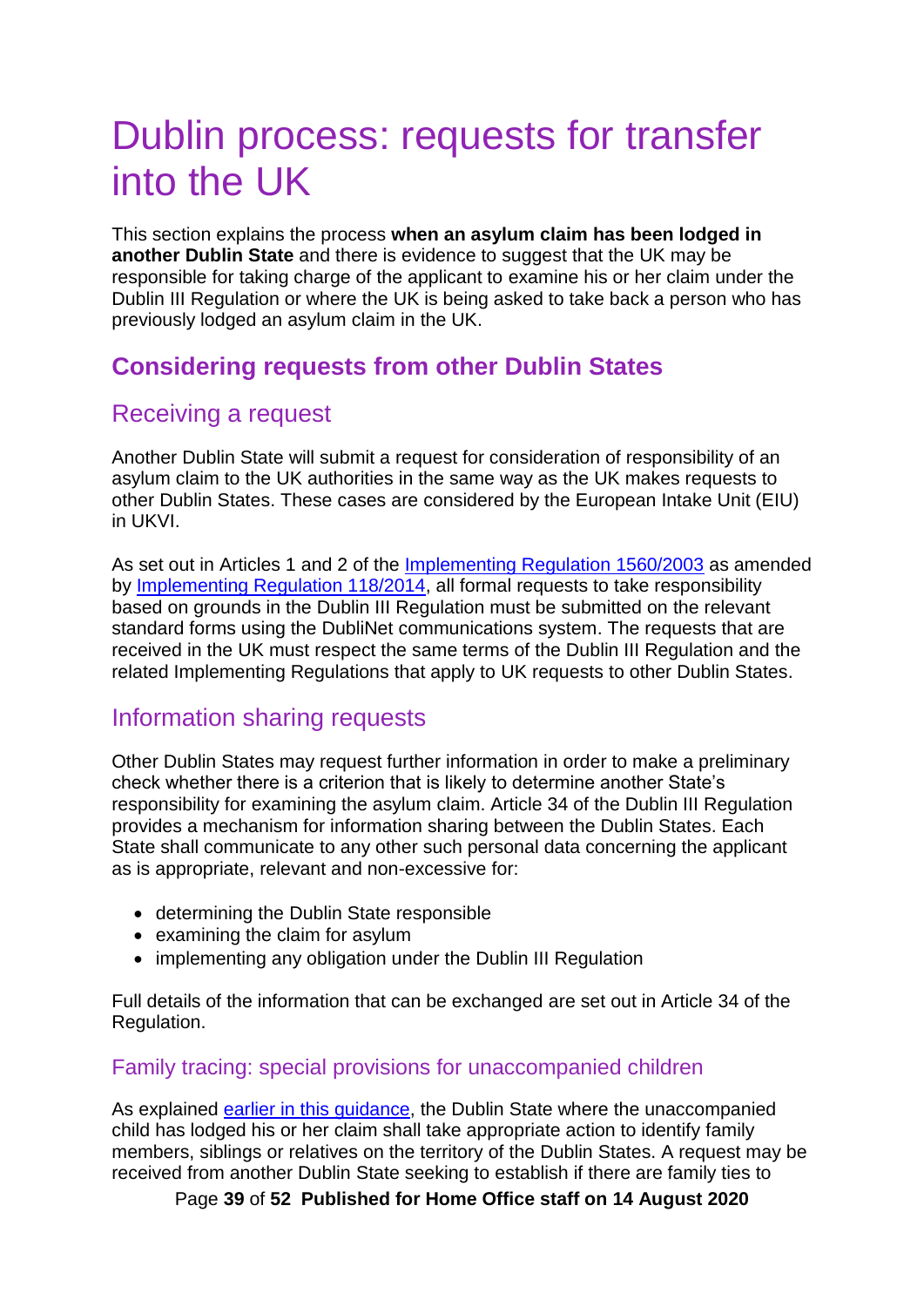persons in the UK. Requests and replies must be made on the standard form at Annex VII of [Implementing Regulation 118/2014.](http://eur-lex.europa.eu/legal-content/EN/TXT/?qid=1509610440039&uri=CELEX:32014R0118)

### <span id="page-39-0"></span>Criteria and evidence when considering a request from another Dublin State

Cases must meet at least one of the [criteria](#page-14-0) for a request to be accepted. The request should include a copy of all available evidence (including circumstantial evidence) to show the UK is the State responsible for examining an asylum claim.

Article 22 of the Regulation provides that 2 lists shall be established to set out the relevant elements of proof and circumstantial evidence (including detailed statements) to be used by Dublin States when considering whether to make requests to take responsibility. The 2 lists can be found in Annex II of the [Implementing](http://eur-lex.europa.eu/legal-content/EN/TXT/?qid=1509610440039&uri=CELEX:32014R0118)  [Regulation 118/2014.](http://eur-lex.europa.eu/legal-content/EN/TXT/?qid=1509610440039&uri=CELEX:32014R0118) **Caseworkers must be familiar with the lists on the relevant elements of proof and circumstantial evidence**.

Formal requests for the UK to take ownership of an asylum claim can be made on the basis of a number of Articles contained in the Dublin III Regulation. An asylum claim must have been formally lodged in the requesting Dublin State before the UK can consider the request under Dublin. [Articles 8, 9, 10, 11 and 16](#page-14-2) of the Dublin III Regulation contain specific provisions on family unity and dependency, including cases that concern unaccompanied children with family members in another Dublin State.

#### <span id="page-39-1"></span>Mandatory checks

Security checks must be conducted on the applicant and the family member(s) or relative(s) in the UK on receipt of all formal requests.

#### **Official - sensitive: start of section**

The information in this section has been removed as it is restricted for internal Home Office use.

The information in this section has been removed as it is restricted for internal Home Office use.

The information in this section has been removed as it is restricted for internal Home Office use.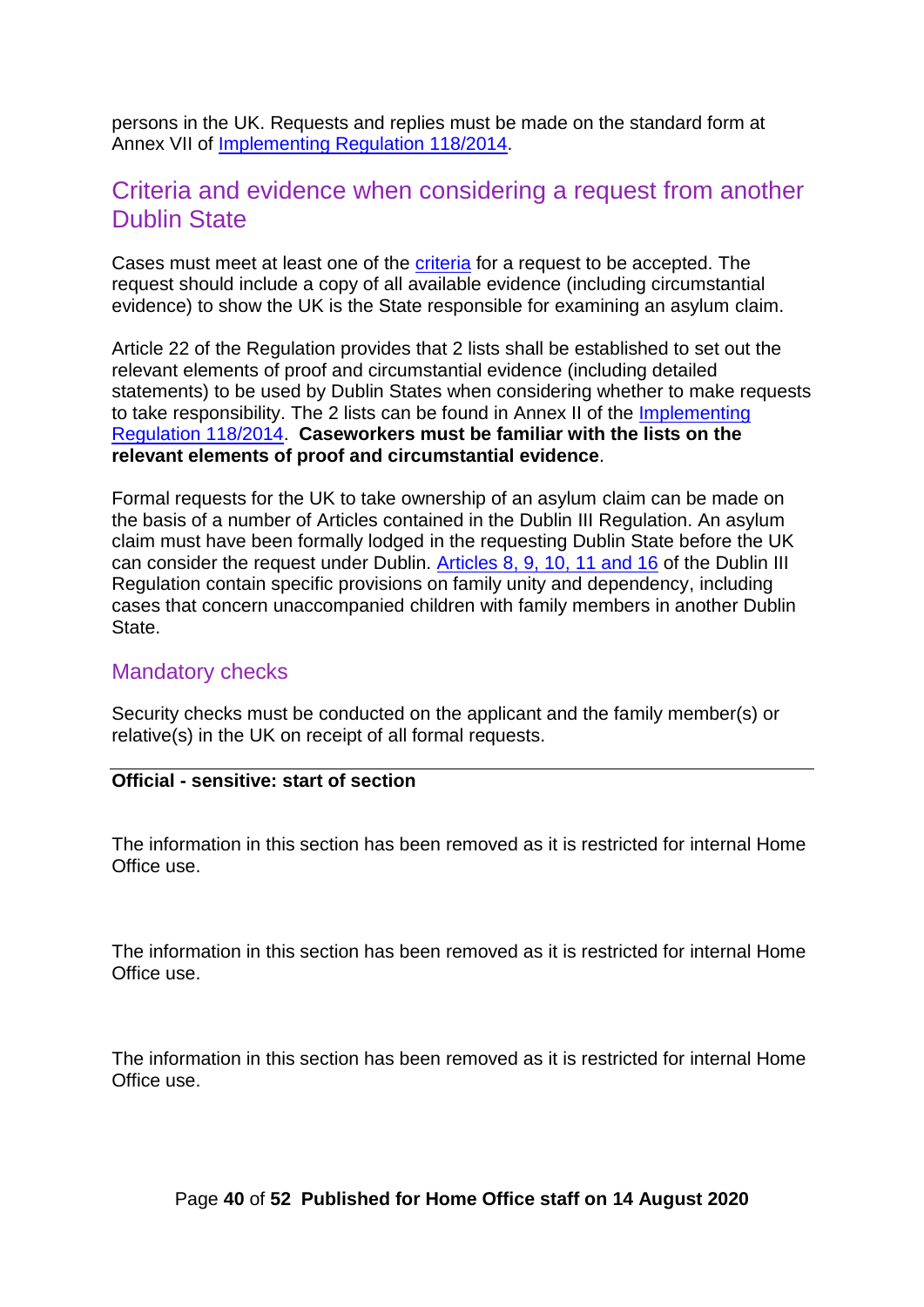The information in this section has been removed as it is restricted for internal Home Office use.

The information in this section has been removed as it is restricted for internal Home Office use.

The information in this section has been removed as it is restricted for internal Home Office use.

The information in this section has been removed as it is restricted for internal Home Office use.

The information in this section has been removed as it is restricted for internal Home Office use.

#### **Official – sensitive: end of section**

#### <span id="page-40-0"></span>Requests involving children

As per Article 8(1), if the applicant is an unaccompanied child, the responsible Dublin State shall be that where a qualifying family member (insofar as the family existed in the country of origin, the mother, father or another adult responsible by the law or practice of the Dublin State where the adult is present – as per Article 2(g)) or sibling is legally present provided that is in the best interests of the child. For Article 8(1) cases, where the family member or sibling cannot accommodate the child, the UK has an obligation to accept the take charge request, provided it is in the best interests of the child and all other criteria and requirements are met.

As stated under Article 8(2), where another relative (adult aunt, uncle or grandparent – as per Article 2(h)) is legally present and **where it can be established that the relative can take care** of the child and it is in the best interests of the child, then the Dublin State where the relative is present shall be responsible. Article 8(2) presents an additional requirement (compared to 8(1)) on being able to demonstrate they can 'take care' of the child. In order to accept the take charge request, there must be evidence the UK based qualifying relatives(s) are able to accommodate and support the child. Such evidence should be provided by the UK based relatives to the EIU and Local Authorities.

Page **41** of **52 Published for Home Office staff on 14 August 2020** Both Articles 8(1) and 8(2) require the transfer to be in the best interests of the child. The best interests of the child must always be a primary consideration when applying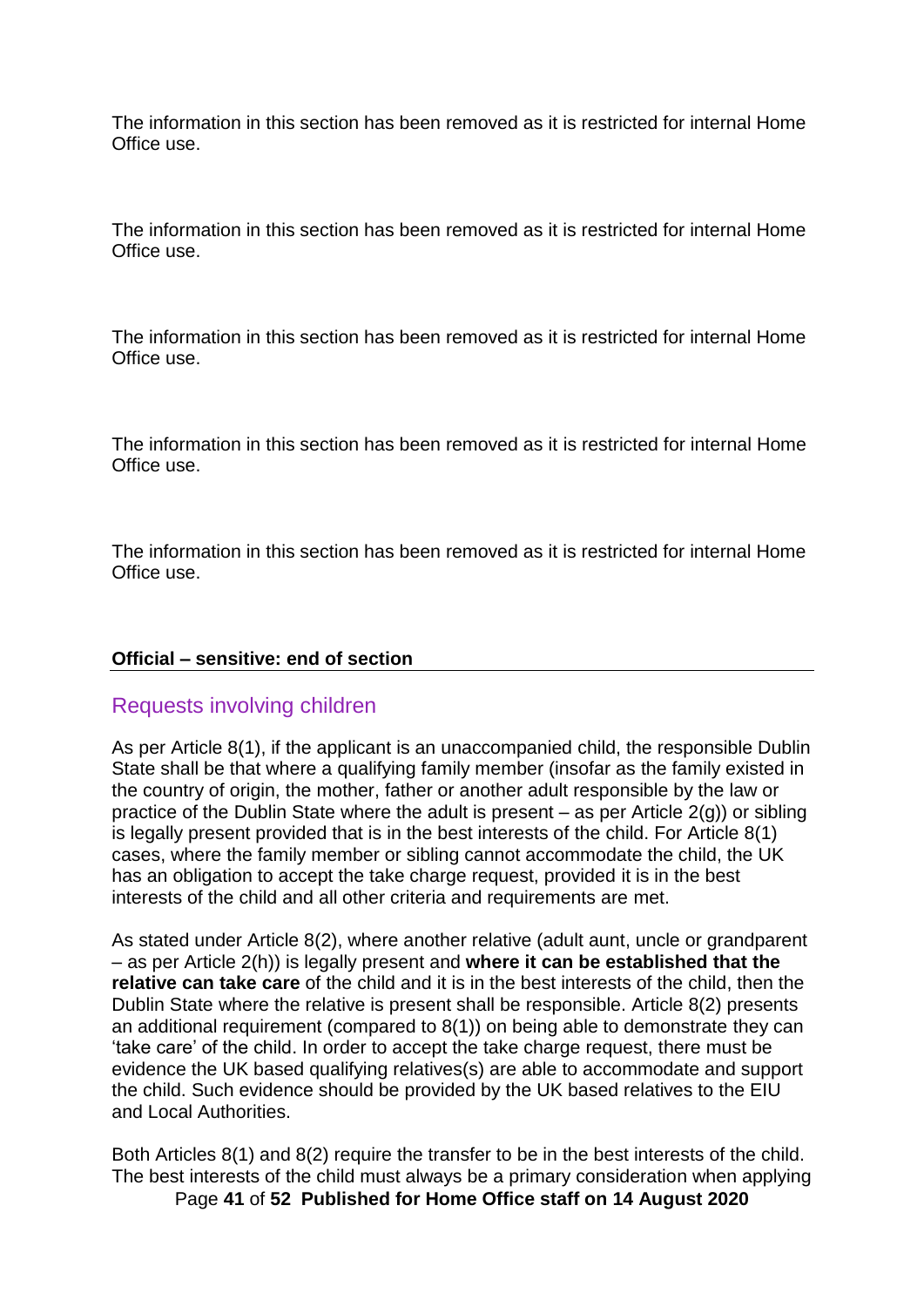the Regulation in family unity cases. When assessing a child's best interests, Dublin States should cooperate with each other taking due account of factors such as family reunification possibilities, the child's well-being and social development, safety and security considerations and the views of the child in accordance with their age and maturity, and background.

The European Intake Unit (EIU) will work with the local authority in which the family member, sibling or relative of the child is residing.

An initial notification to the local authority should be sent as soon as possible following the receipt of the TCR. It should specify whether the application has been made under Article 8(1) or Article 8(2) and should invite the local authority to provide any information that they hold that will allow a decision to be taken on the family link. The initial notification should also relay any information held by EIU which may be relevant to any safeguarding considerations.

If the family link is established, the EIU will then ask the relevant authority to undertake a full safeguarding assessment of the family member which will inform a recommendation to the EIU as to whether the request should be accepted or rejected. The local authority should be provided with information held by the EIU which may be relevant to any safeguarding considerations.

All decisions on whether to accept a request to take charge of a child's asylum application (and so accept the transfer of a child to the UK) will be the responsibility of the Home Office. These decisions will, however, be informed by the assessment and recommendations provided by local authorities and the best interests of the child must be a primary consideration at all stages of the process.

Both Article 6 and Article 8 of the Dublin III Regulation provides further information on guarantees for minors (children) in the Dublin procedure: caseworkers must be familiar with these articles.

In addition, Article 12 of [Implementing Regulation](http://eur-lex.europa.eu/legal-content/EN/TXT/?uri=CELEX:32003R1560) 1560/2003 as amended by [Implementing Regulation 118/2014](http://eur-lex.europa.eu/legal-content/EN/TXT/?qid=1509610440039&uri=CELEX:32014R0118) provides further guidance on the application of the provisions on unaccompanied children, including that if the duration of procedures for placing a child leads to a failure to observe the time limits set in Article 22(1) and 22(6) (on replying to a request to take charge) and Article 29(2) (on modalities and time limits for transfer) of the Dublin III Regulation, this shall not necessarily be an obstacle to continuing the procedure for determining the responsible State or carrying out a transfer.

In cases involving a take charge request based on Article 8 of Dublin III where the 2 month period from the receipt of the TCR is drawing to an end and despite having made reasonable and timely enquiries it has not been possible to establish with sufficient confidence: (a) whether or not the family link exists and/or (b) whether it would be in the child's best interests to have the asylum claim considered in the UK, the formal rejection of TCRs before the end of the 2-month period is necessary to prevent default acceptances of TCRs.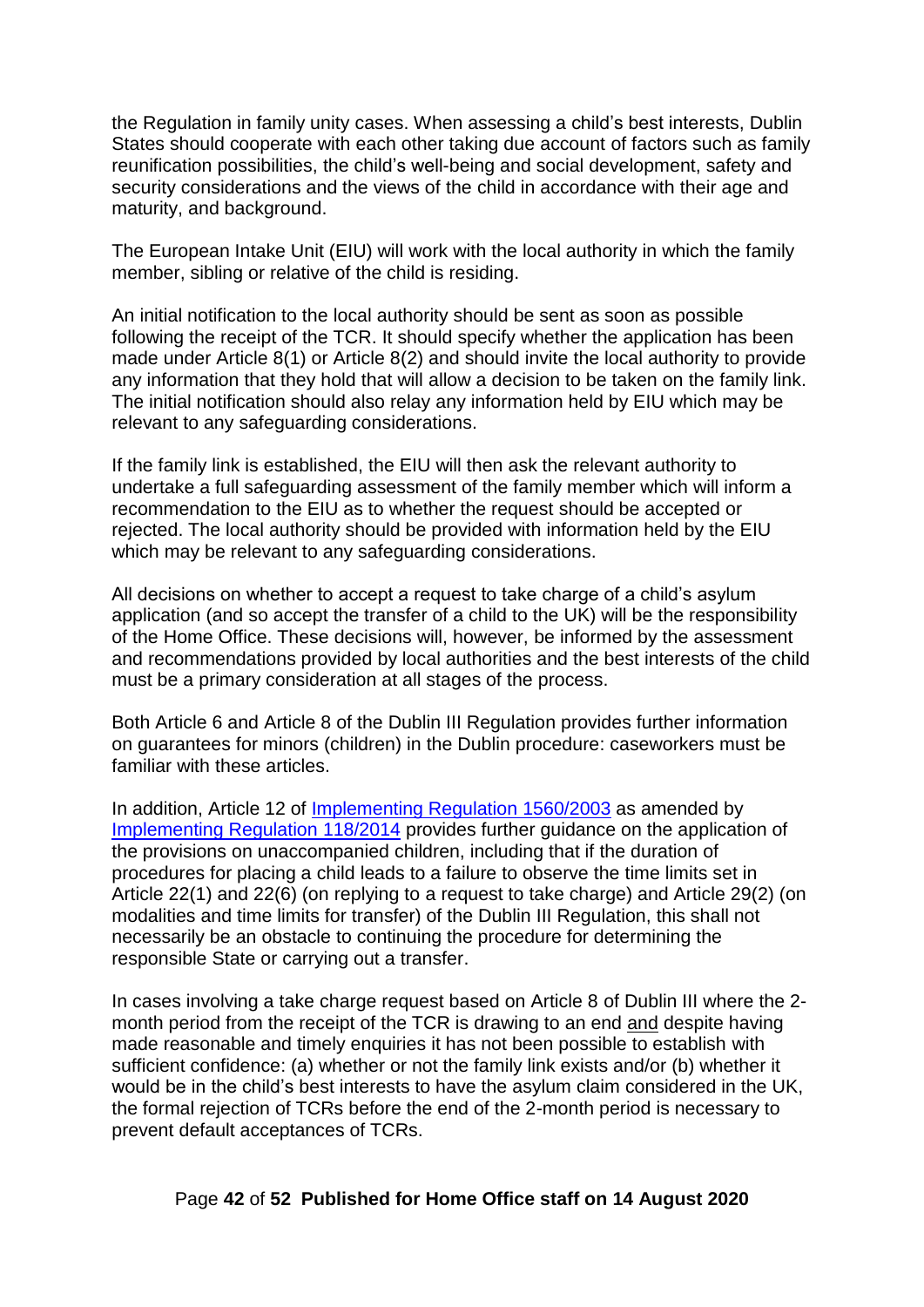At the end of the two-month period where enquiries have not produced sufficient evidence in relation to the family link and/or best interests, and if enquiries remain ongoing at the point of rejection of the TCR, then this should be stated alongside the reasons given for rejecting the TCR. The requesting State should also be reminded of its ability to make a re-examination request within the next 3 weeks

A TCR should not be rejected solely to enable arrangements with the local authority for accommodation to be completed. In these circumstances the TCR should be accepted and these arrangements concluded as soon as possible thereafter.

All reasonable endeavours must be made to conclude necessary enquiries prior to the expiration of the two-month deadline. Accurate records should be kept detailing progress on consideration of the TCR throughout the process for audit purposes.

Correspondence may be entered into with the requesting state updating on progress or in relation to other matters requiring co-operation, however it is not possible to delay or defer deadlines under the Regulations by the issuance of 'holding' letters.

#### <span id="page-42-0"></span>Unaccompanied children: working with local authorities and or social services

For all cases, you must keep accurate records of what information is relayed, who is spoken to, when and by whom. Article 12 of the [Implementing Regulation](http://eur-lex.europa.eu/legal-content/EN/TXT/?uri=CELEX:32003R1560)  [1560/2003,](http://eur-lex.europa.eu/legal-content/EN/TXT/?uri=CELEX:32003R1560) as amended by [Implementing Regulation 118/2014](http://eur-lex.europa.eu/legal-content/EN/TXT/?qid=1509610440039&uri=CELEX:32014R0118) refers to the role of authorities responsible for the protection of children having full knowledge of the facts to consider the ability of the adult or adults concerned to take charge of the child in a way which serves their best interests.

Article 12 also acknowledges that there may be cases where family members, siblings, or relatives stay in more than one Dublin State, in which case the State in which the child is present must cooperate with the State(s) concerned to determine:

- the strength of the family links between the child and the different persons identified across the Dublin States
- the capacity and availability of the persons concerned to take case of the child
- the best interests of the child in each case

Once the request from another Dublin State to take charge of an asylum-seeking child has been accepted by the UK, on the basis that the UK is responsible for examining the child's asylum claim under the Dublin III Regulation. the transfer shall be carried out after consultation with the Dublin state concerned. In circumstances where the UK has accepted the TCR by default, the requesting member state is responsible for initiating the transfer.

The UKVI role is to facilitate the arrival of the child into the UK with the sending Dublin State. Local authorities will provide additional information and advice on the wellbeing of the child if they are transferred to the UK.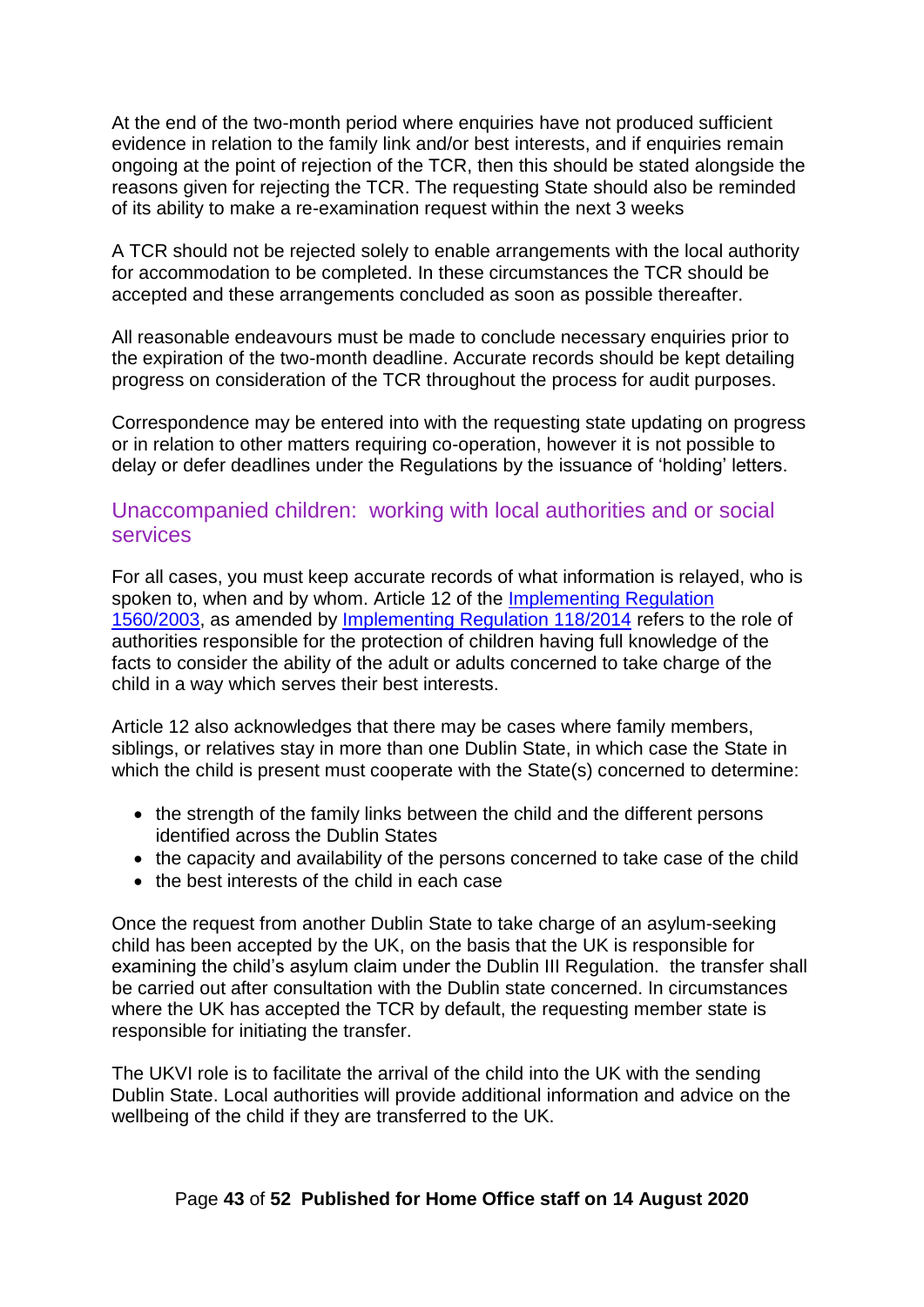#### <span id="page-43-1"></span><span id="page-43-0"></span>Best interests of the child and section 55 consideration

Section 55 of the [Borders, Citizenship and Immigration Act 2009](http://www.legislation.gov.uk/ukpga/2009/11/contents) places a statutory safeguarding duty on the Home Secretary, who is required to make arrangements:

'To ensure that immigration, asylum, nationality and customs functions are discharged having regard to the need to safeguard and promote the welfare of children in the UK'

In respect of the Dublin III Regulation, the section 55 obligation applies only where a child is physically present in the UK. It is for the requesting State to be satisfied that the request they are making is in keeping with the child's best interests.

Full guidance on the UK legislation can be found in part 1, paragraph 1.4 of the [Every Child Matters: Change for Children.](https://www.gov.uk/government/publications/every-child-matters-statutory-guidance) This provides further guidance on the extent to which the spirit of the duty should be applied to children who are overseas.

When considering a request to transfer an unaccompanied child to the UK under the Dublin III Regulation, you must adhere to the spirit of the section 55 duty and careful consideration must be given to their safeguarding and welfare needs in assessing their best interests. You must work with local statutory child safeguarding agencies in the UK in order to develop arrangements that protect children and reduce the risk of trafficking and exploitation.

The re-establishment of family links would normally be regarded as being in accordance with the section 55 duty, but this may not always be the case. Whilst a non-exhaustive list, the re-establishment of family links would not be in accordance with section 55, for example, if it is identified that:

- the safety of the child or their family will be jeopardised
- the child has a well founded fear of relevant family members
- the relevant family members are the alleged actors of persecution within the claim for asylum which has not yet been finally determined
- the child is a recognised or potential victim of trafficking in which the family were knowingly complicit
- the child has shown to have been previously exploited or abused or neglected by their family, or claims to have been previously exploited or abused or neglected by their family and this has not been conclusively discounted

It is important that you demonstrate and record how you have considered a child's best interests in line with the section 55 duty. All aspects of this consideration must always be clearly recorded both on the case file and on CID.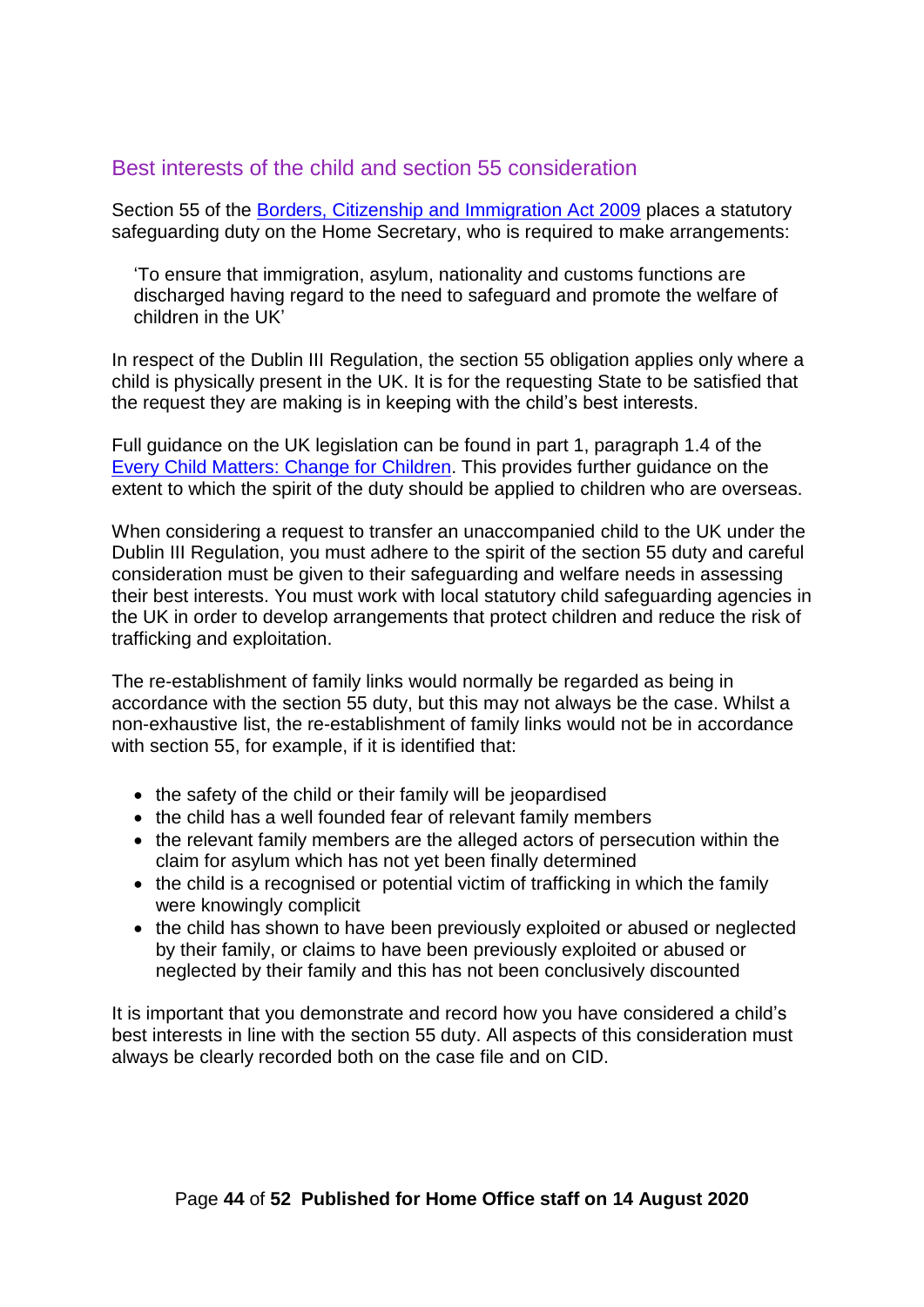#### Sponsorship undertaking in cases involving unaccompanied children (Article 8 of the Dublin III Regulation)

A sponsorship undertaking form must be sent to their family member or relative in the UK and representative (where notification is given) as soon as a transfer request is received. Seven days must be given to complete and return the form. If it is not returned within this time limit you must pursue return by telephone, if a number is available, or by a sending a further letter requesting a response.

Whilst not a legal requirement of either the Dublin III Regulation or Implementing Regulation, the sponsorship undertaking form will require the family to state clearly whether they are willing and able to receive the child. It will bring to the attention of the UK family member or relative, their obligations and responsibilities, and it will provide them the opportunity to raise any issues or questions about their obligations or responsibilities prior to a child's arrival.

#### <span id="page-44-0"></span>Confirming the status of the family member, sibling or relative

Under Article 8 of the Dublin III Regulation you must be satisfied when considering a transfer request that the parties are related as claimed and that the claimant's family member, sibling or relative is legally present in the UK. Where the subject of the request is an unaccompanied child in addition to the family member, sibling or relative's legal status in the UK having been confirmed, the transfer must also be in the child's best interests.

The term 'legally present' contained within Article 8 is **not** defined in the Dublin III Regulation. However, it has a larger scope than 'legally resident'. A 'residence document' is defined in Article 2(l) of Dublin III as:

'Any authorisation issued by the authorities of a Member State authorising a thirdcountry national or a stateless person to stay on its territory, including the documents substantiating the authorisation to remain on the territory under temporary protection arrangements or until the circumstances preventing a removal order from being carried out no longer apply, with the exception of visas and residence authorisations issued during the period required to determine the Member State responsible as established in this Regulation or during the examination of an application for international protection or an application for a residence permit.'

'Legally present' in the UK includes, in addition to all persons holding a residence document (as above), any other person allowed to stay in the UK as an applicant for asylum (including a person under a Dublin procedure to determine responsibility for examining his or her claim), a person holding a valid visa, leave to enter or remain or a person awaiting a decision to vary existing leave to enter or remain. It does **not** include persons without valid leave to enter or remain who are making representations against their removal, including persons who have exhausted their statutory appeal rights in the UK or persons who are in the UK on 'temporary admission' or immigration bail.

#### Page **45** of **52 Published for Home Office staff on 14 August 2020**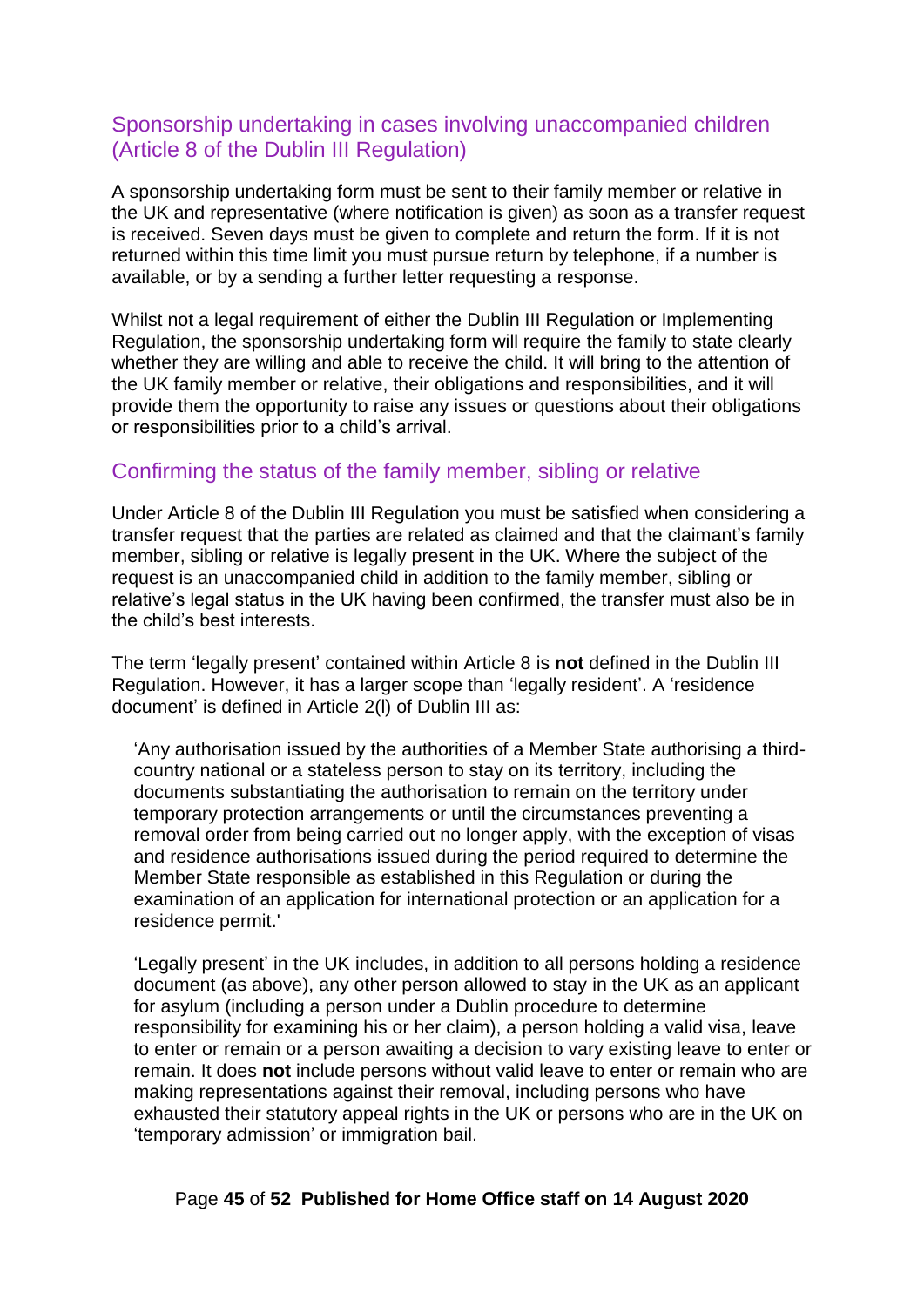For the purposes of Article 8 of the Dublin III Regulation concerning unaccompanied asylum-seeking children a British Citizen is 'legally present'.

#### <span id="page-45-0"></span>Age assessment

UK practice is not to conduct age assessment on cases before they are transferred to the UK as the child is not within our jurisdiction. Article 31 of the Dublin III Regulation sets out that an age assessment of the applicant may be provided to the Dublin State responsible in order to provide the necessary information and safeguard the rights and needs of the person to be transferred. If the Dublin State making the request to the UK in which the applicant is present has conducted an age assessment in accordance with its national law, policy and procedures, this would be beneficial, allowing the assessed age to be used for indicative purposes on arrival.

Once the child has been transferred to the UK they are allocated to a regional asylum team who will process the case. If the child is subsequently found to be an adult, the regional asylum team will undertake action to notify relevant parties. Likewise, if an adult is found to be a child the regional asylum team will take action to ensure the appropriate support is provided to that child.

#### <span id="page-45-1"></span>Other family cases

Whilst Article 8 of the Dublin III Regulation deals specifically with unaccompanied children, a formal request to transfer an applicant may be also made on Article 9 grounds if a family member has been allowed to remain in a Dublin State (for example, as a beneficiary of international protection - granted refugee status or Humanitarian Protection in the UK). A transfer request may also be made under Article 10 if the family member is an asylum applicant whose asylum claim has not yet been the subject of a first decision on the substance of the claim.

#### <span id="page-45-2"></span>Dependency and discretionary provisions

Provisions on family dependency and discretionary provisions may also apply, as set out in Articles 16 and 17 of the Dublin III Regulation.

Where it is established that a situation of **dependency** exists between an applicant, their child, sibling or parent, Dublin States shall normally keep or bring together the parties as expressed in Article 16. Article 16 explicitly states that the dependency must be on account of pregnancy, new born child, serious illness, or old age. The person in the UK must be **legally resident** which means that they must have valid leave to enter or remain (this is in contrast to the term 'legally present' in Article 8 of the Dublin III Regulation, which includes an asylum applicant awaiting a decision on his or her claim).

Article 16 further states the family tie must have existed in the country of origin and exercise of the Article is subject to the condition that the child, sibling, or parent is able to take care of the dependent person or vice versa. In these cases, the persons concerned must express their consent to reunion in writing. When applying Article 16 evidence of family ties and dependency must be raised before a Dublin State has accepted responsibility following a take charge or take back request and before a

Page **46** of **52 Published for Home Office staff on 14 August 2020**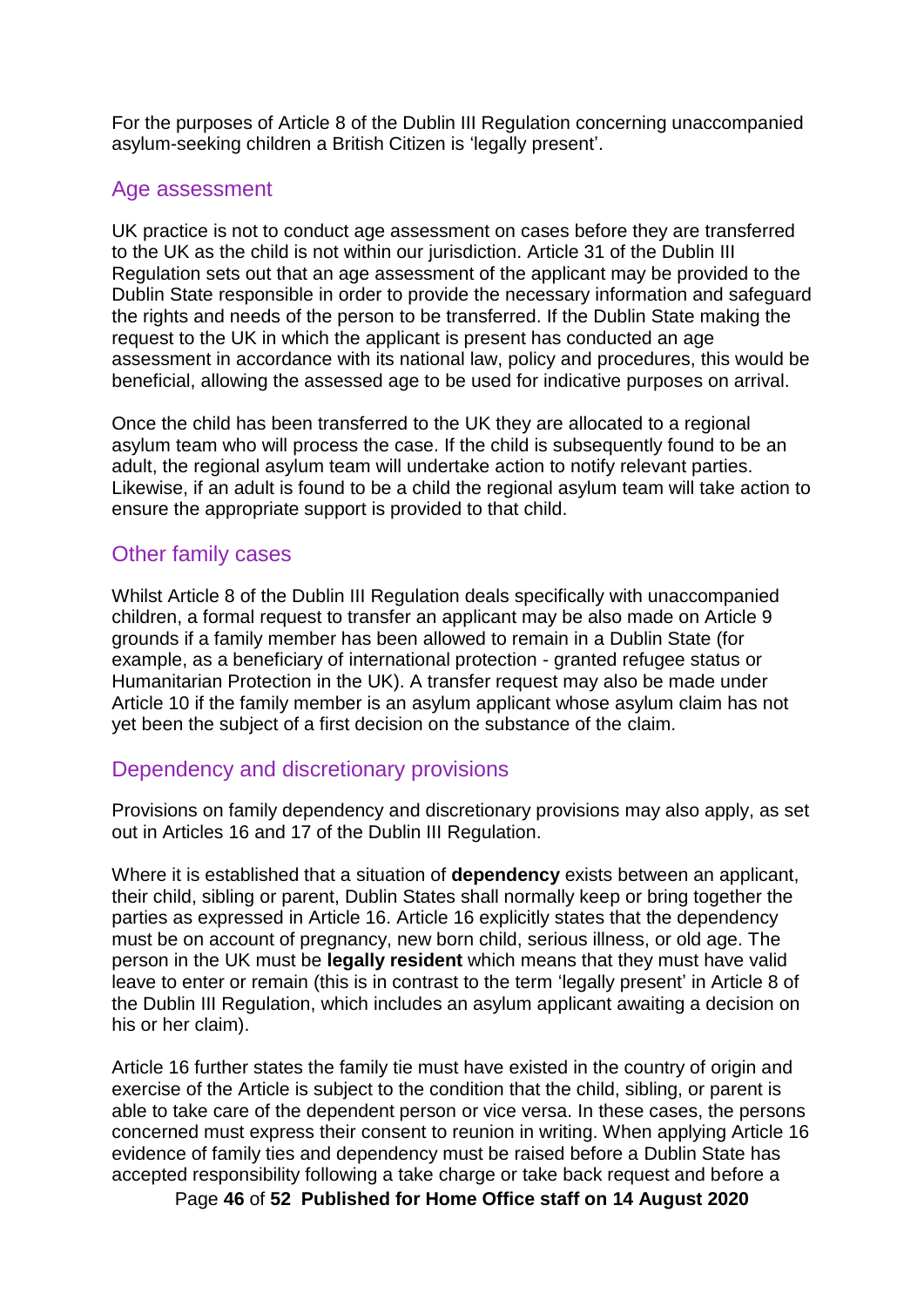first instance decision has been made on the applicant's claim for international protection.

[Article 17](#page-19-1) is a discretionary clause which sits outside of Chapter III of the hierarchy criteria. It allows a Dublin State to exercise discretion and examine an asylum claim even if it is not its responsibility under the criteria laid out in the Dublin III Regulation. Article 17(2) is relevant to family unity cases where an applicant for asylum is in another Dublin State (a formal asylum claim must have been lodged) and there are family relations in the UK. Article 17(2) can only be applied if all persons give their consent and a formal request by the Dublin State in which the applicant is present/the responsible State, must be made before a first decision on the claim for asylum is taken.

Article 17(2) provides that a Dublin State may (at any time before a first decision regarding the substance is taken) request another to take charge of an applicant in order to bring together any family relations on humanitarian grounds. Written consent is required from the persons concerned in Article 17(2) as part of the request.

Where an Article 17(2) request is received from another Dublin State, caseworkers should consider whether there are any exceptional circumstances or compassionate factors which may justify the UK exercising discretion and accepting responsibility for the claim, notwithstanding that the UK is not bound to do so under the Dublin III Regulation. There may be exceptional circumstances raised by the evidence submitted with the request from the other Dublin State which would result in unjustifiably harsh consequences for the applicant or their family relations. It is for the requesting Dublin State to demonstrate what the exceptional circumstances or compassionate factors are in their case: the evidence submitted with the request to exercise discretion must be coherent, verifiable and detailed in line with the Dublin III Regulation's general provisions on evidence.

Each request must be decided on its individual merits. However, situations in which it would be appropriate to exercise discretion will be rare and on an exceptional basis. In considering whether or not to exercise discretion caseworkers should act consistently with the Immigration Rules and policies on family members, for example the Immigration Rules Appendix FM – Family Members.

Caseworkers must discuss with a senior caseworker any case where the exercise of discretion under Article 17(2) may be appropriate **before** accepting a request.

## <span id="page-46-0"></span>Confirming the relationship

Annex II of [Implementing Regulation 118/2014](http://eur-lex.europa.eu/legal-content/EN/TXT/?qid=1509610440039&uri=CELEX:32014R0118) specifies the elements of proof and circumstantial evidence that the requesting State should submit to support the transfer an asylum claim on the basis of family unity provisions contained in the Dublin III Regulation.

Proof for the purpose of determining the presence of a family member, sibling relative or relation in the UK of an unaccompanied child is defined in the Implementing Regulation as:

Page **47** of **52 Published for Home Office staff on 14 August 2020**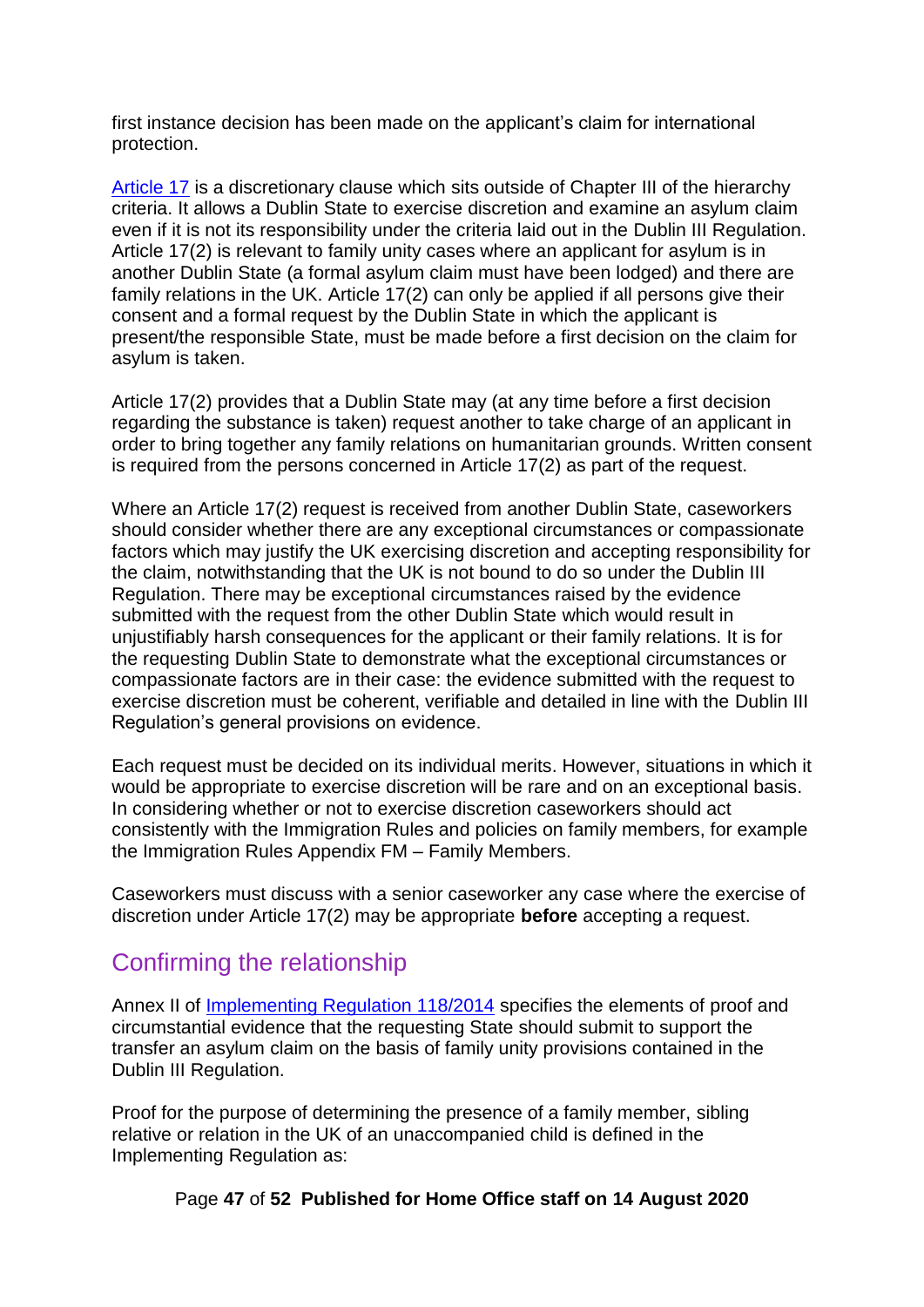- written confirmation of the information by the other Dublin State
- extracts from registers
- residence permits issued to the family member
- evidence that the persons are related, if available
- failing this, and if necessary a DNA, or blood test

As above, **it is not essential for DNA evidence to be provided** [\(DNA Policy](https://www.gov.uk/government/publications/dna-policy)  [Guidance 16 March 2020\)](https://www.gov.uk/government/publications/dna-policy)*,* as within the list annexed to the Implementing Regulation the issue of DNA evidence is mentioned in the context of it being necessary only in the absence of other satisfactory evidence to establish the existence of proven family links that are referred to elsewhere in Articles 11 and 12 of Implementing Regulation (EC) No 1560/2003 as amended by (EU) No.118/2014.

The onus is on the applicant and their qualifying family member, sibling, relative or relations in line with the relevant provisions in the Dublin III Regulation (Articles 8-11, 16 and 17(2) [Dublin Regulation \(EU\) No.604/2013\)](http://eur-lex.europa.eu/legal-content/EN/ALL/?uri=CELEX:32013R0604) in the UK to prove their relationship and satisfy you that they are related as claimed. Although not expected to provide DNA evidence (as above), an applicant and their UK family may wish to submit a DNA test at their own expense from an organisation that is International Organization for Standardisation (ISO) accredited in order for it to be accepted as having evidential weight. Please refer to the "DNA Collection Standards" section of the DNA Policy Guidance [\(DNA Policy Guidance 16 March 2020\)](https://www.gov.uk/government/publications/dna-policy).

In addition to elements of proof, circumstantial evidence or indicative evidence may also be submitted with a transfer request, such as:

- verifiable information from the applicant:
	- o any documents an applicant wishes to rely upon should be provided in English, or accompanied by English translations
	- o the onus is on the requesting Dublin State to provide translations of documents in languages other than English that it wants to include within its request (the EIU may exceptionally seek a translation itself if it considers this appropriate in a particular case, but this should not be the general practice)
- statements from the family members concerned
- statements or information from the authorities with responsibility for the child in the requesting Dublin State
- reports or confirmation of the information by an international organisation such as UNHCR, International Committee of the Red Cross or Save the Children

For further information on evidence required to support a formal request to transfer on family unity grounds other than Article 8, refer to Annex II of [Implementing](http://eur-lex.europa.eu/legal-content/EN/TXT/?qid=1509610440039&uri=CELEX:32014R0118) [Regulation](http://eur-lex.europa.eu/legal-content/EN/TXT/?qid=1509610440039&uri=CELEX:32014R0118) 118/2014.

As above, in any case where the request is based on family unity grounds you must be satisfied that the applicant and family member, sibling, relative or relations in the UK are related as claimed if the UK is to accept a request to acknowledge responsibility for examining an asylum claim lodged in another State. The applicant and their UK-based qualifying family member, sibling or relation should provide sufficient evidence to prove their relationship and satisfy you that they are related as

#### Page **48** of **52 Published for Home Office staff on 14 August 2020**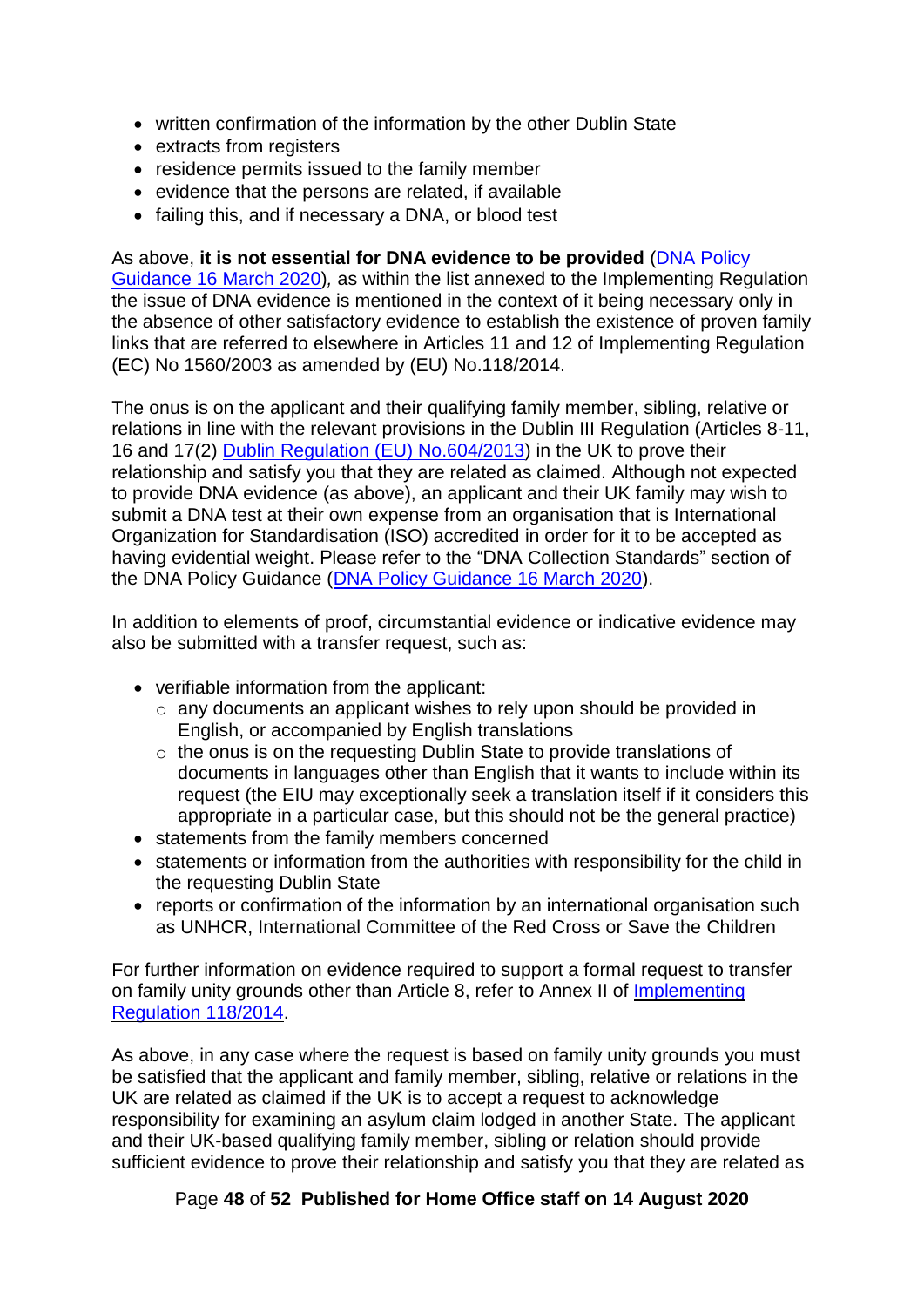claimed. You must consider whether, on the 'balance of probabilities' (the civil law standard), there is sufficient information to accept that the parties are related as claimed. In other words, you must decide whether, after looking at all the evidence, it is more likely than not that the applicant and the person in the UK are related as claimed.

If the person in the UK is an asylum seeker, refugee, a British citizen having previously been granted asylum, or has been granted leave in any other capacity, the Home Office file must be obtained and you must consider any family information it contains. This must be cross-referenced against the evidence submitted in support of the transfer request to identify and help determine whether or not you are satisfied that the relationship is as claimed.

You must, having considered the evidence submitted by the requesting State (proof or circumstantial evidence, as above, including information provided on standard forms which aim to establish the proven family link and the dependency link between the applicant and his or her child, sibling or parent, as well as to establish the capacity of the person concerned to take care of the dependent person), information contained in Home Office records and evidence submitted by the person in the UK, be satisfied that the parties are related as claimed.

You must be mindful of the difficulties that people may face in providing documentary evidence of their relationship. Those fleeing conflict zones or dangerous situations may not have time to collect supporting documents and may not realise they may be required. However, depending on the circumstances and country of origin it may well be possible for documents to be sent by post, faxed or emailed.

### <span id="page-48-0"></span>Information disclosure

The sharing of sensitive personal data must comply with one of the conditions set out in Schedule 3 to the [Data Protection Act 2018](http://www.legislation.gov.uk/ukpga/2018/12/contents/enacted)

For further guidance please see the fact sheet on processing personal data

## <span id="page-48-1"></span>**Timescales for replying to a formal request**

This page tells you about the timescales for replying to a formal request to take back or take charge of an asylum claim

The same [timescales](#page-33-1) apply to the UK to respond to requests to take back or take charge as apply to Dublin States responding to requests from the UK. Information on the [timescales](#page-33-1) is set out earlier in this guidance.

**Note:** If EIU **fails to reply to a formal request within the time limits** set out in the Dublin III Regulation, the Regulation provides that this failure is tantamount to accepting the request and shall entail the obligation to take charge or take back of the person, including the obligation to provide for proper arrangements for arrival. Further information on the provisions that concern 'acceptance by default' can be found in Articles 22(7) and 25(2) of the [Dublin III Regulation.](http://eur-lex.europa.eu/legal-content/EN/ALL/?uri=CELEX:32013R0604) As noted earlier in this

#### Page **49** of **52 Published for Home Office staff on 14 August 2020**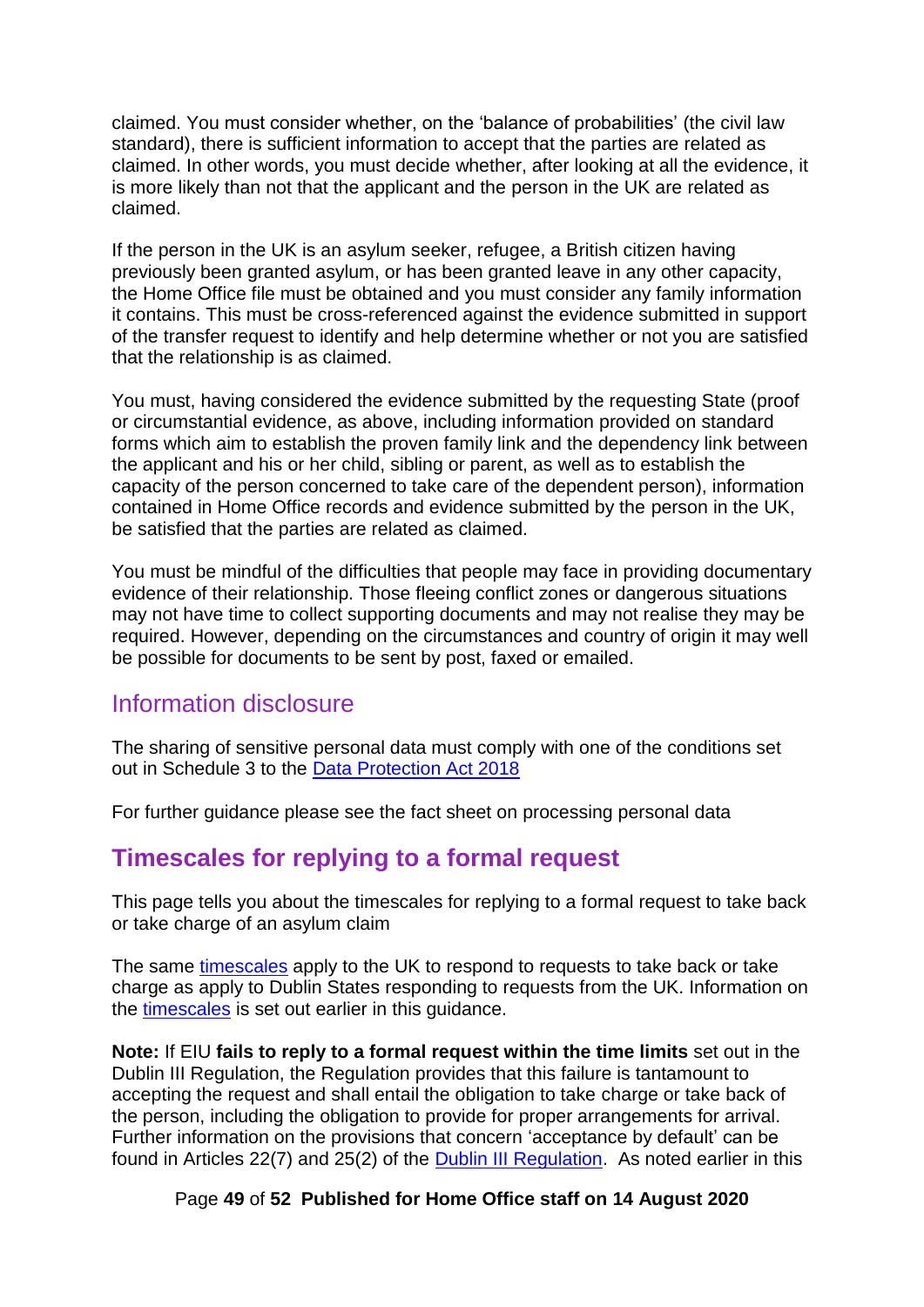guidance unlike TCRs lodged under other articles, requests made under Article 17(2) are not subject to the default acceptance provisions of Article 22 (7). This is due to the discretionary nature of the article which expressly recognises that the state to whom the request has been made is not otherwise responsible.

The only other exception to this rule is when considering a request to take charge of an unaccompanied child made with reference to Article 8 of Dublin III, as set out earlier in this guidance (for example on [timescales\)](#page-33-1). Article 12(2) of the Implementing Regulations states that the duration of procedures for placing a minor child may lead to a failure to observe the time limits set out in the Dublin Regulations, however, a failure to observe the time limits should not necessarily be an obstacle to continuing the procedure for determining the state responsible or carrying out a transfer.

# <span id="page-49-0"></span>**Implementing the decision**

### <span id="page-49-1"></span>Refusing the formal request

If, having carried out the necessary checks and considered the evidence, it is not established that the UK is the State responsible for examining the asylum claim a negative reply must be sent to the requesting State through ['DubliNet'](#page-10-0) explaining the full reasons for refusal.

The Dublin III Regulation is intended to enable responsibility for an asylum claim to be determined swiftly within set timeframes. In some cases, where a caseworker forms a preliminary view that the TCR should be refused they may, depending on the nature of the proposed reasons for refusal and the time remaining within the Dublin timeframes, consider it appropriate to notify the claimed family member(s) of the proposed reasons for refusal so as to give them an opportunity to respond. Caseworkers are encouraged to provide this opportunity, if time allows and it is reasonable to do so. In deciding whether to afford such an opportunity, it may be relevant to consider the extent to which family member(s) have already been given the opportunity to be involved in the process and the cause for any delay in the decision making process. Due to the strict Dublin III timeframes, caseworkers should require a response within a maximum of 7 days. It should also be made clear that only new evidence not already submitted should be provided. Case workers should also keep a record of any consideration given to notifying the claimed family member(s) in this way.

If the requesting State believes the refusal is based on a misappraisal, or has additional evidence to put forward, it may ask for the request to be re-examined under Article 5 of Implementing Regulation 1560/2003. A request must be made within 3 weeks of receipt of the refusal to accept transfer. Upon receipt of a reconsideration request, reasonable endeavours should be made to respond within 2 weeks. If it is not possible to respond within two weeks despite reasonable endeavours then the requesting State is responsible for considering the asylum claim, subject to the requesting State making a subsequent fresh request for example under Article 17(2) of the Dublin III Regulation to bring together family relations. Any such fresh request should be based on all the material available

#### Page **50** of **52 Published for Home Office staff on 14 August 2020**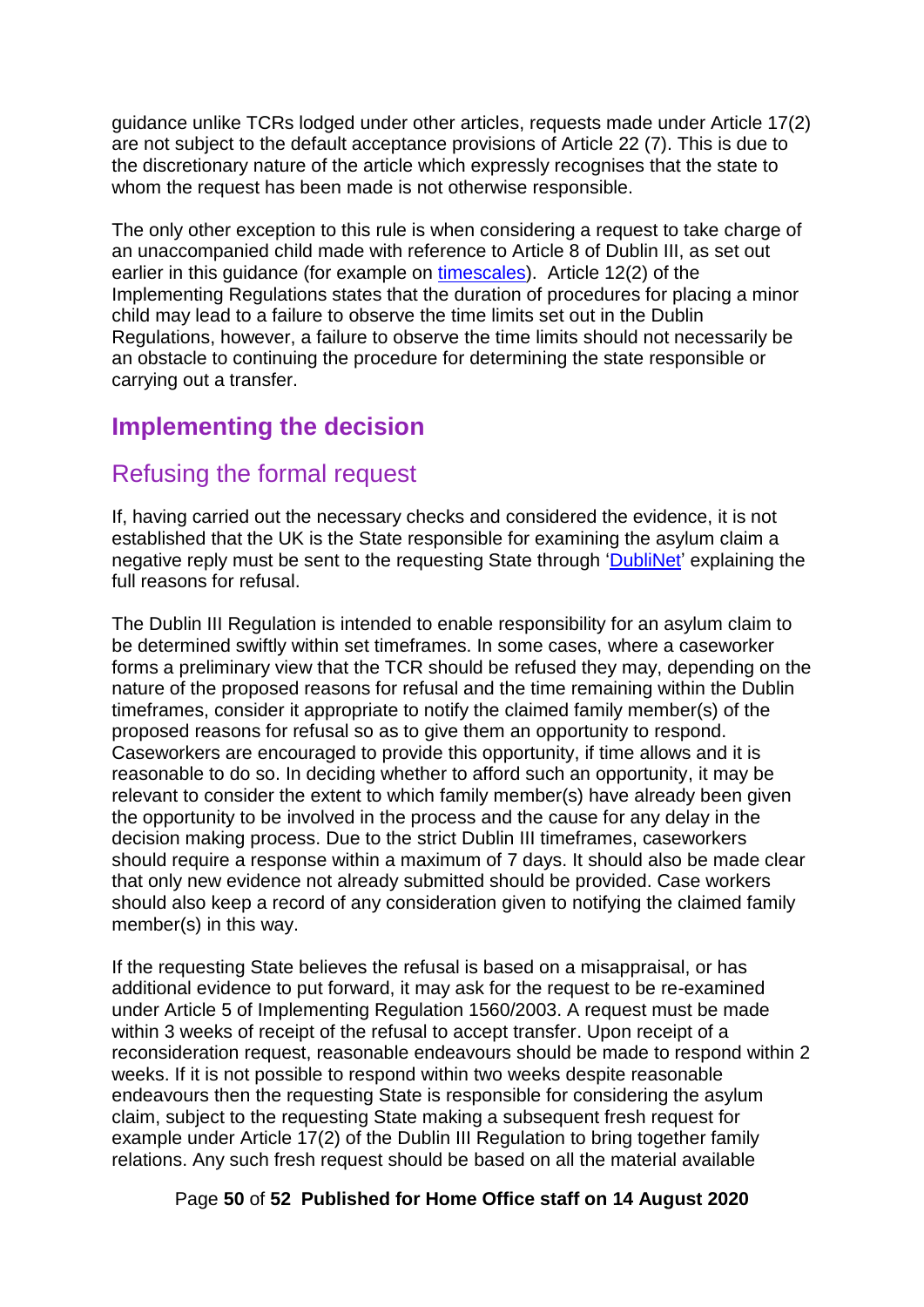(including the material provided with any previous requests) and consideration given to whether an unaccompanied child who has not yet received a decision on their claim for asylum should be accepted for transfer to the United Kingdom on best interests grounds.

Where best interests enquiries are still ongoing at the end of the 2-week period for responding to a re-examination request, consideration should be given to reminding the requesting State, in the response to the re-examination request, of its ability to make a fresh request under Article 17(2) in future should a decision on the applicant's asylum claim still be outstanding.

### <span id="page-50-0"></span>Accepting the formal request

If having carried out the necessary checks and considered the supporting evidence, including an assessment of the best interests of a child in Article 8 of Dublin III Regulation cases, it is accepted that the UK is the responsible State for examining the asylum claim you must formally notify the requesting State through ['DubliNet'.](#page-10-0) You must specify which Article the request has been accepted under.

## <span id="page-50-1"></span>**Implementing the transfer**

Article 29 of the Dublin III Regulation sets out that, if necessary, the applicant shall be supplied with a laissez passer by the requesting State to facilitate travel. The laissez passer is a temporary travel document used for the purpose of the Dublin III Regulation which means that if the individual does not hold travel documents the transfer can take place quickly without the need to obtain other forms of travel documentation. A copy of the standard laissez passer is annexed to [Implementing](http://eur-lex.europa.eu/legal-content/EN/TXT/?qid=1509610440039&uri=CELEX:32014R0118)  [Regulation 118/2014.](http://eur-lex.europa.eu/legal-content/EN/TXT/?qid=1509610440039&uri=CELEX:32014R0118)

Once the requesting State has been formally notified of the decision to accept their request and the transfer details have been agreed, you must notify Border Force of the date, time and location of arrival so as to ensure that the transfer can be smoothly implemented.

Once the applicant arrives in the UK, Border Force and in-country processes, such as fingerprinting, will commence and the case must be routed into the asylum process in accordance with normal procedures for examining asylum claims in the UK. Where a substantive decision has been previously taken on the asylum claim in the UK, or the claim was withdrawn after a substantive decision was made in the UK, the case will be subject to the further submission process.

For further guidance please see the instruction on further submissions.

**In cases involving the transfer of unaccompanied children into the UK** you must also inform the claimant's UK representative, if they have one, or the applicant's UK family and social services about the arrival and confirm with the applicant's UK family that they will meet the child on arrival. The child's asylum claim should be registered at the first available opportunity at the port of entry by an immigration officer. This should include a welfare interview on arrival (or screening

Page **51** of **52 Published for Home Office staff on 14 August 2020**